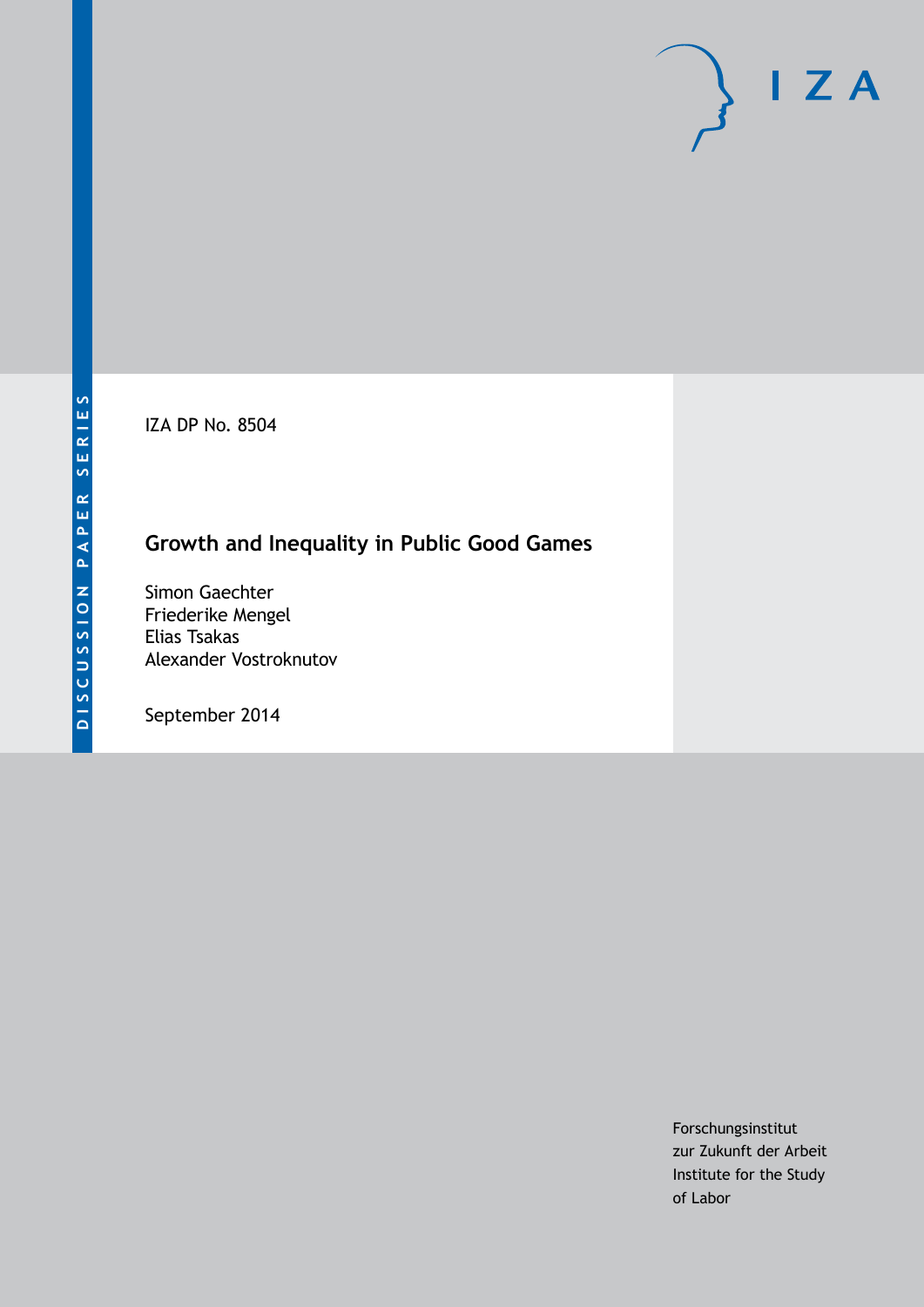# **Growth and Inequality in Public Good Games**

## **Simon Gaechter**

*University of Nottingham, CESifo and IZA*

## **Friederike Mengel**

*University of Essex and Maastricht University*

## **Elias Tsakas**

*Maastricht University*

### **Alexander Vostroknutov**

*Maastricht University and European University at St.Petersburg*

Discussion Paper No. 8504 September 2014

IZA

P.O. Box 7240 53072 Bonn **Germany** 

Phone: +49-228-3894-0 Fax: +49-228-3894-180 E-mail: [iza@iza.org](mailto:iza@iza.org)

Any opinions expressed here are those of the author(s) and not those of IZA. Research published in this series may include views on policy, but the institute itself takes no institutional policy positions. The IZA research network is committed to the IZA Guiding Principles of Research Integrity.

The Institute for the Study of Labor (IZA) in Bonn is a local and virtual international research center and a place of communication between science, politics and business. IZA is an independent nonprofit organization supported by Deutsche Post Foundation. The center is associated with the University of Bonn and offers a stimulating research environment through its international network, workshops and conferences, data service, project support, research visits and doctoral program. IZA engages in (i) original and internationally competitive research in all fields of labor economics, (ii) development of policy concepts, and (iii) dissemination of research results and concepts to the interested public.

<span id="page-1-0"></span>IZA Discussion Papers often represent preliminary work and are circulated to encourage discussion. Citation of such a paper should account for its provisional character. A revised version may be available directly from the author.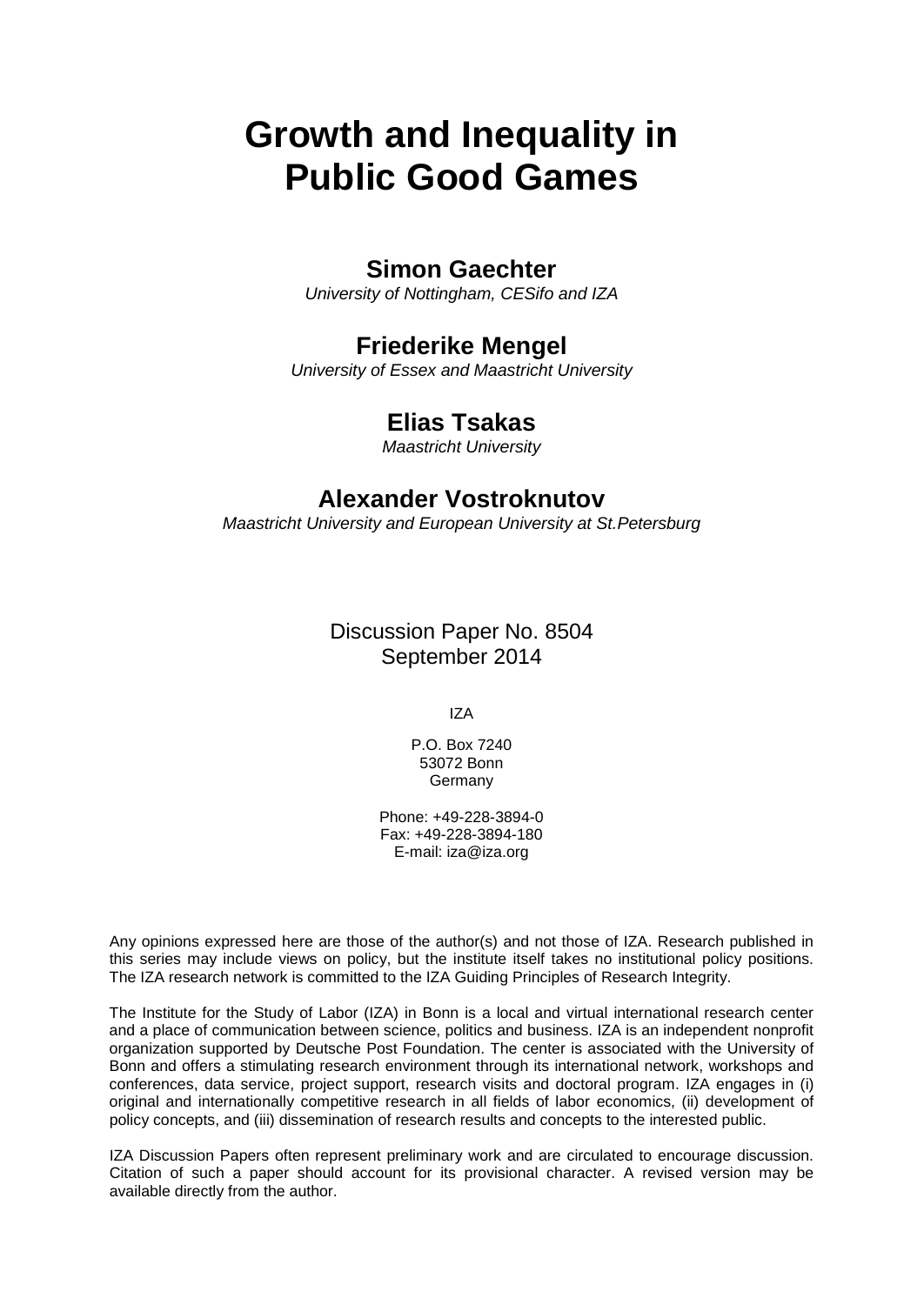IZA Discussion Paper No. 8504 September 2014

## **ABSTRACT**

## **Growth and Inequality in Public Good Games[\\*](#page-1-0)**

In a novel experimental design we study public good games with dynamic interdependencies. Each agent's income at the end of a period serves as her endowment in the following period. In this setting growth and inequality arise endogenously allowing us to address new questions regarding their interplay and effect on cooperation levels. In stark contrast to standard public good experiments, we find that contributions are increasing over time even in the absence of punishment possibilities. Inequality and group income are positively correlated for poor groups, but negatively correlated for rich groups. There is very strong path dependence: inequality in early periods is strongly negatively correlated with group income in later periods. These results give new insights into why people cooperate and should make us rethink previous results from the literature on repeated public good games regarding the decay of cooperation in the absence of punishment.

JEL Classification: C92, H41, D63

Keywords: public goods, inequality, growth

Corresponding author:

Simon Gaechter School of Economics University of Nottingham University Park Campus Nottingham NG7 2RD United Kingdom E-mail: [simon.gaechter@nottingham.ac.uk](mailto:simon.gaechter@nottingham.ac.uk)

\* We thank Ingvild Almas, Martin Dufwenberg, Tore Ellingsen, Drew Fudenberg, Santiago Oliveros and Marie-Claire Villeval as well as participants in seminars and conferences at Essex, Maastricht, Lund (GIRLS 2014) and Toulouse (EEA ESEM2014) for helpful comments. Friederike Mengel thanks the European Union (grant PERG08-GA-2010-277026) for financial support. Simon Gaechter gratefully acknowledges support from the European Research Council grant ERC-AdG 295707 COOPERATION and the ESRC network on integrated behavioural sciences (NIBS).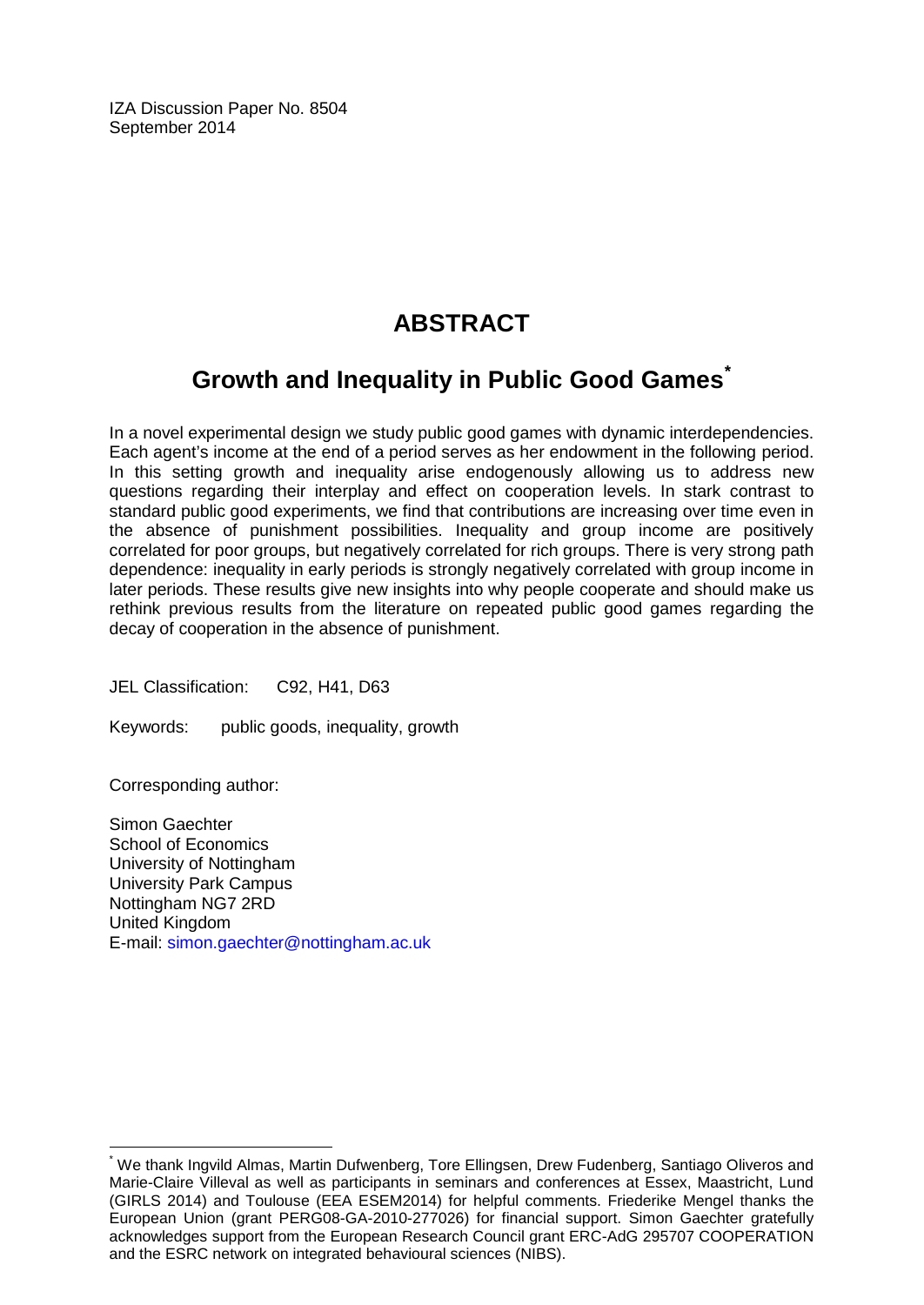## 1 Introduction

Across disciplines, public good games have been used as the standard model to study a wide array of social dilemma situations. Those include joint ventures (Grossman and Shapiro, 1986), R&D cooperation (Cozzi, 1999; Kamien et al., 1992), political action funds of special interest groups or parties (Dawes et al., 1986), multilateral foreign aid or effort provision in work teams (Ostrom, 1990; Hamilton et al., 2003; Tirole, 1986). But also pricing or market sharing agreements by firms (Green and Porter, 1984) as well as many economic activities in the family (Becker, 1981) can be thought of as instances of cooperation in public good games. One feature that is common to many of these examples is that there are dynamic interdependencies: not only will the same set of people meet again, but previous outcomes affect future endowments (both in terms of the stock of physical and social capital).

In this paper we present a novel experimental design which enables us to study such dynamic interdependencies in public good provision. We focus on two key aspects. First, if contributions today are high, then there will be higher wealth in the next period (*growth*). Second, heterogeneity in contributions today creates inequality in endowments in the following period. The standard design avoids these intertemporal effects by giving each participant a new endowment in each period.<sup>1</sup> A typical result for these studies is that while some people do contribute positive amounts to the public good, contributions rapidly decline to zero as the game is repeated (see e.g. Isaac et al. (1984); Andreoni (1995) or Fischbacher and Gaechter (2010) among many others). It has also been shown that introducing the possibility of punishment stabilizes contributions (Ostrom et al., 1992; Fehr and Gaechter, 2000; Andreoni et al., 2003).

One question arises immediately: is the threat of punishment needed to stabilize contributions if there are dynamic interdependencies or is the possibility of *growth* sufficient to sustain cooperation? Theoretically, the unique Nash equilibrium of our public good game will prescribe zero contributions in each period just as in the standard setting. However, if participants do cooperate, exponential wealth increase can be obtained. Focusing on growth and inequality also inspires new questions. If, for example, one member of an R&D collaboration fails to put in sufficient resources or if one member of a drug cartel does not respect market sharing agreements, then typically the shirking group member will be richer and more powerful in the following period. This leads to a second important question: how does such endogenous inequality affect contributions and hence growth?<sup>2</sup>

<sup>1</sup>By standard design we refer to the many studies of linear voluntary contribution experiments, where the one shot game is repeated for some number of periods. See Ledyard (1995) for a survey of the earlier literature and Chaudhury (2011) or Chapter 6 in Plott and Smith (2009) for a survey of more recent results.

<sup>&</sup>lt;sup>2</sup>The relationship between inequality and growth is an open question also in the macroeconomic literature and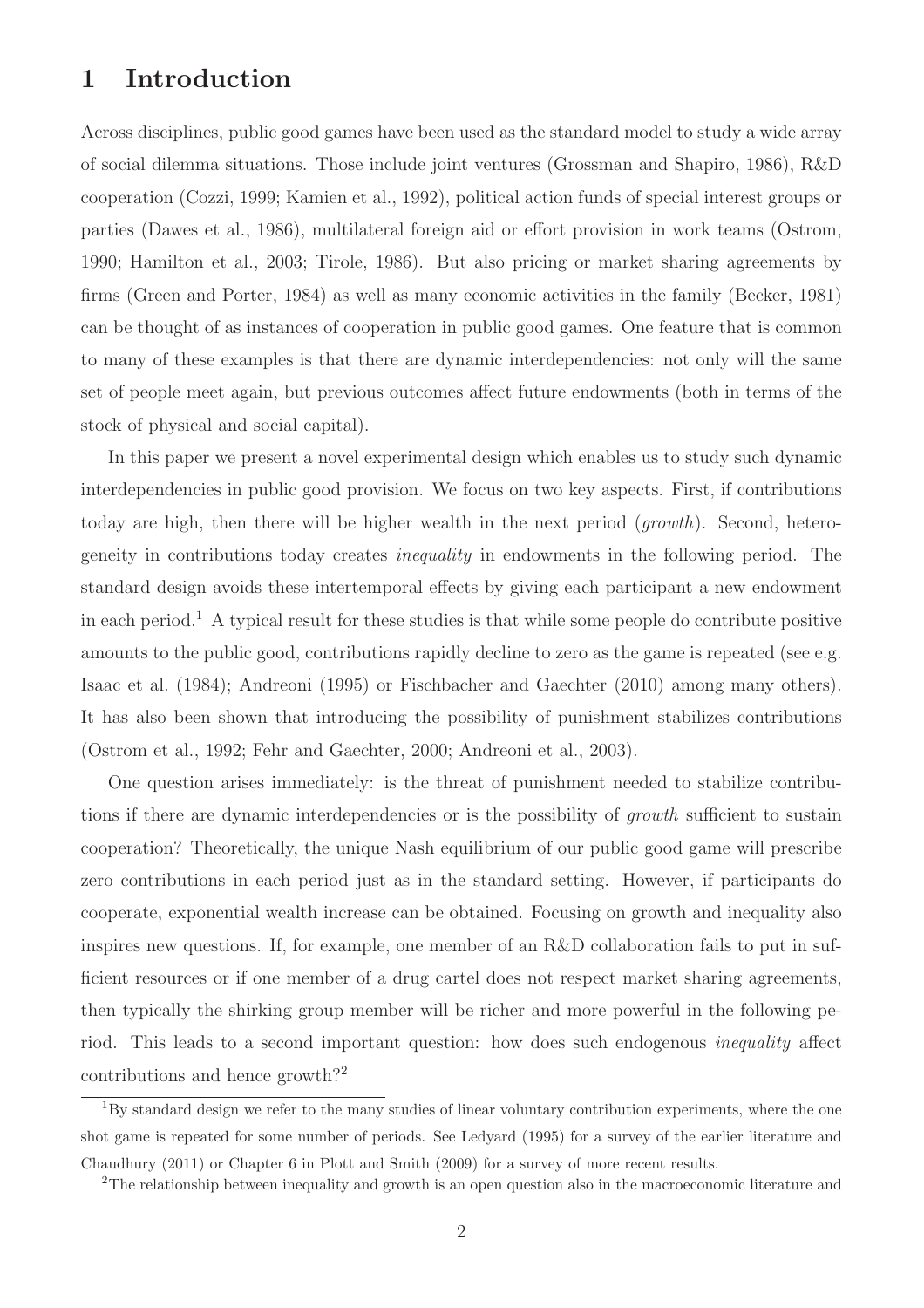Growth and inequality can also interact with the possibility of punishment in different ways. The threat of punishment can lead to higher growth if it induces higher contributions as in the standard design. On the other hand, punishment that is executed on the outcome path can induce a multiplier effect which can hamper growth severely. Maybe more interestingly, punishment can interact with inequality in non-trivial ways. For example, the lowest contributor in a group will typically become the richest group member and be largely "immune" to punishment by her much poorer group members. This happens because any punishment that poor group members can afford is small relative to the richest group member's wealth. Rich group members, on the other hand, might be able to punish others harshly at a relatively low cost to themselves. This endogenously created *asymmetry of punishment* possibilities translates income inequality into inequality in power: something that can often be observed in real-life social dilemma situations.<sup>3</sup>

In our experiment participants are matched in fixed groups of four people to play the public good game. As in most other public good experiments we focus on the most challenging social dilemma situations, where the unique Nash equilibrium prescribes zero contributions by all group members, but where efficiency would require group members to contribute their entire endowment. In our baseline treatments participants interact for ten periods. Each participant's income at the end of a period constitutes their endowment for the next period. We also conduct punishment treatments, where in each period the public good game is followed by a punishment stage with the standard 3:1 technology, where participants can deduct three tokens from others at a cost of one token to themselves. Participants can use their entire wealth to punish others but are not allowed to set others' wealth to below zero.

Our main findings can be summarized as follows. Even in the absence of punishment, contribution levels are reasonably high (between 20−60% of endowments) and, unlike in the standard setting, there is no decay of cooperation. In terms of the realized potential for growth and the level of inequality, there is a lot of variation across groups. Individual earnings range between 2 Euros and 241 Euros.

In stark contrast to the standard setting, (the possibility of) punishment leads on average to a in development economics (see e.g. Barro (2000); Forbes (2000); or Persson and Tabellini (1991) among many others). In 2012, for example, Afghanistan, Belarus and Germany had about the same Gini coefficient, but very different wealth levels (according to http://data.worldbank.org/indicator/SI.POV.Gini/).

<sup>3</sup>History books are full of examples where "shirking group members" have assumed power by exploiting asymmetric punishment opportunities. John Rockefeller reportedly became rich by buying up all barrel production equipment to prevent others from producing oil. Later Standard Oil literally sent out thugs to raid the premises of competitors as a form of punishment (Josephson, 1962). In an interesting study of upper-level drug-dealing Adler (1985) discusses endogenously arising asymmetries in punishment possibilities. Johnson and Earle (1987) discuss historical examples of cooperation and punishment among North-American Indians.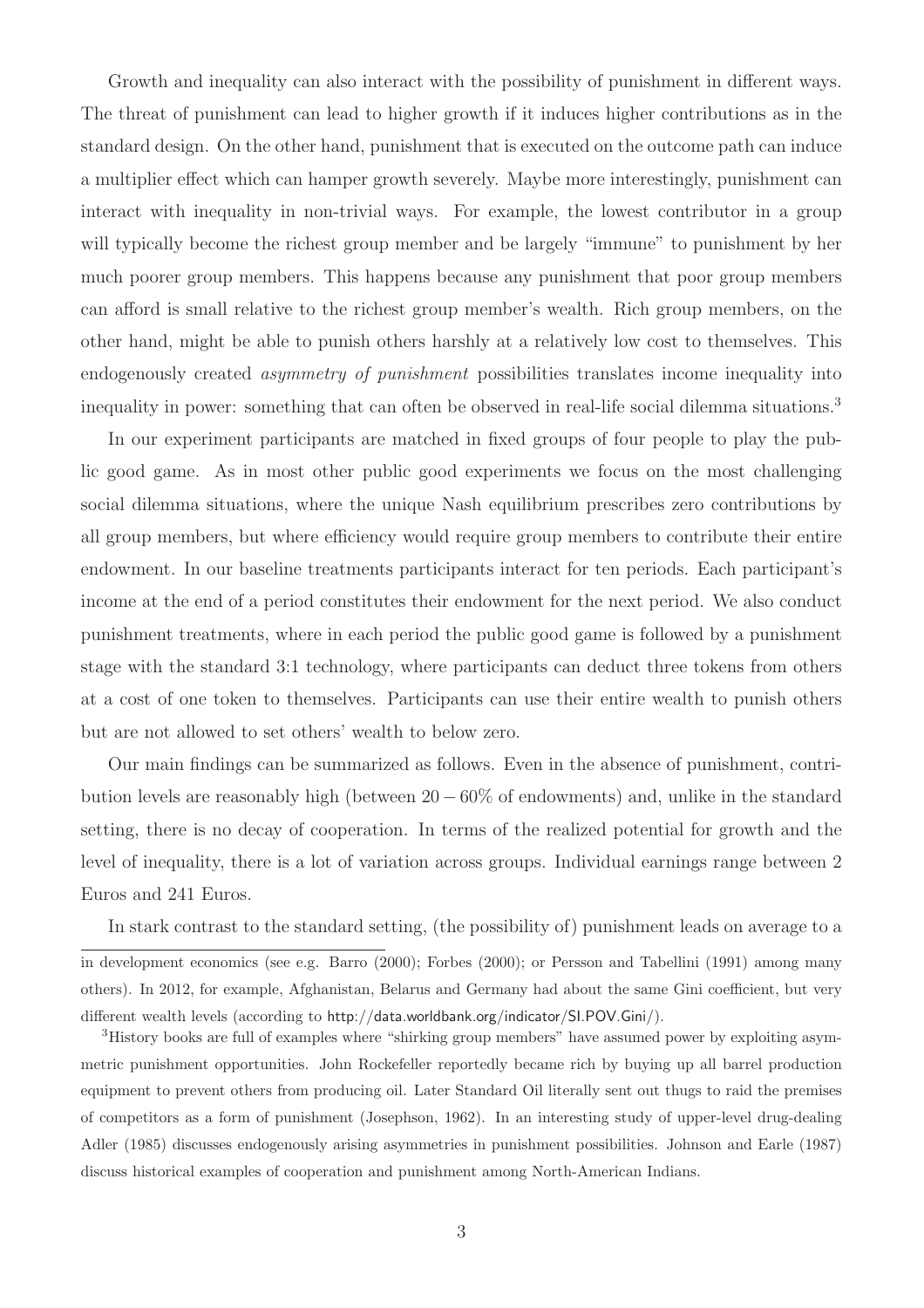reduction in wealth. This is despite the fact that people tend to contribute more in the treatment with punishment. The reason for the lower wealth levels with punishment lies in the use of reciprocal and anti-social punishment. Especially in poor groups (with below median wealth) we find substantial evidence of anti-social punishment, where shirkers use their higher wealth and consequently higher power to punish as a means to harshly sanction poorer group members at relatively low cost to themselves (relative to their wealth). The high levels of reciprocal and anti-social punishment are what keeps wealth levels low in some groups and in some cases even leads to a total destruction of all wealth. Additional treatments, where we artificially eliminate endogenous inequality and hence asymmetric punishment possibilities (but keep growth possibilities) demonstrate that it is indeed the endogenous asymmetry in punishment possibilities in this setting that undermines the effectiveness of punishment.

While the possibility of punishment leads to a reduction in wealth, it also reduces inequality on average. This is despite the inequality-increasing presence of anti-social punishment. In terms of the relationship between inequality and growth we find the following results. There is strong path dependence. Inequality in period 2 is strongly negatively correlated with wealth in period 10. In particular, a 1% increase in inequality will lead to a  $0.2 - 0.5\%$  decrease in wealth depending on the treatment. Inequality and growth are positively related across groups with below median wealth and negatively related across groups with above median wealth.

To our knowledge our experiment is the first to study public good games with dynamic interdependencies and the possibility of asymmetric punishment.<sup>4</sup> Some authors have studied settings where there are dynamic interdependencies to public good provision in a different sense. Duffy et al. (2007) studied threshold public good games with multiple contribution rounds, where, theoretically, "completion equilibria" (with positive contributions) do exist. They find that, as in the standard setting, contributions do decline over time (see also Croson and Marks (1998) among others). Several authors link public good games over time via explicit reputation mechanisms (e.g. Milinski et al., 2002). None of these studies though focuses on the core dynamic interdependency, which is that the level of cooperation and hence the share of the efficient allocation realized at any point in time affects endowments in subsequent periods. Guererk et al. (2013) have recently studied a setting where past wealth affects future endowments. They use a non-linear exchange rate, though, which effectively eliminates the possibility of exponential growth and contains inequality. Consequently their results are much more similar to those obtained in the standard setting.

<sup>&</sup>lt;sup>4</sup>In an unpublished Master thesis Huck (2006) has conducted a dynamic public good game without the possibility of punishment. He also didn't analyze growth and inequality but, like us, he finds a pattern of increasing contributions (in terms of absolute amounts) and no endgame effect.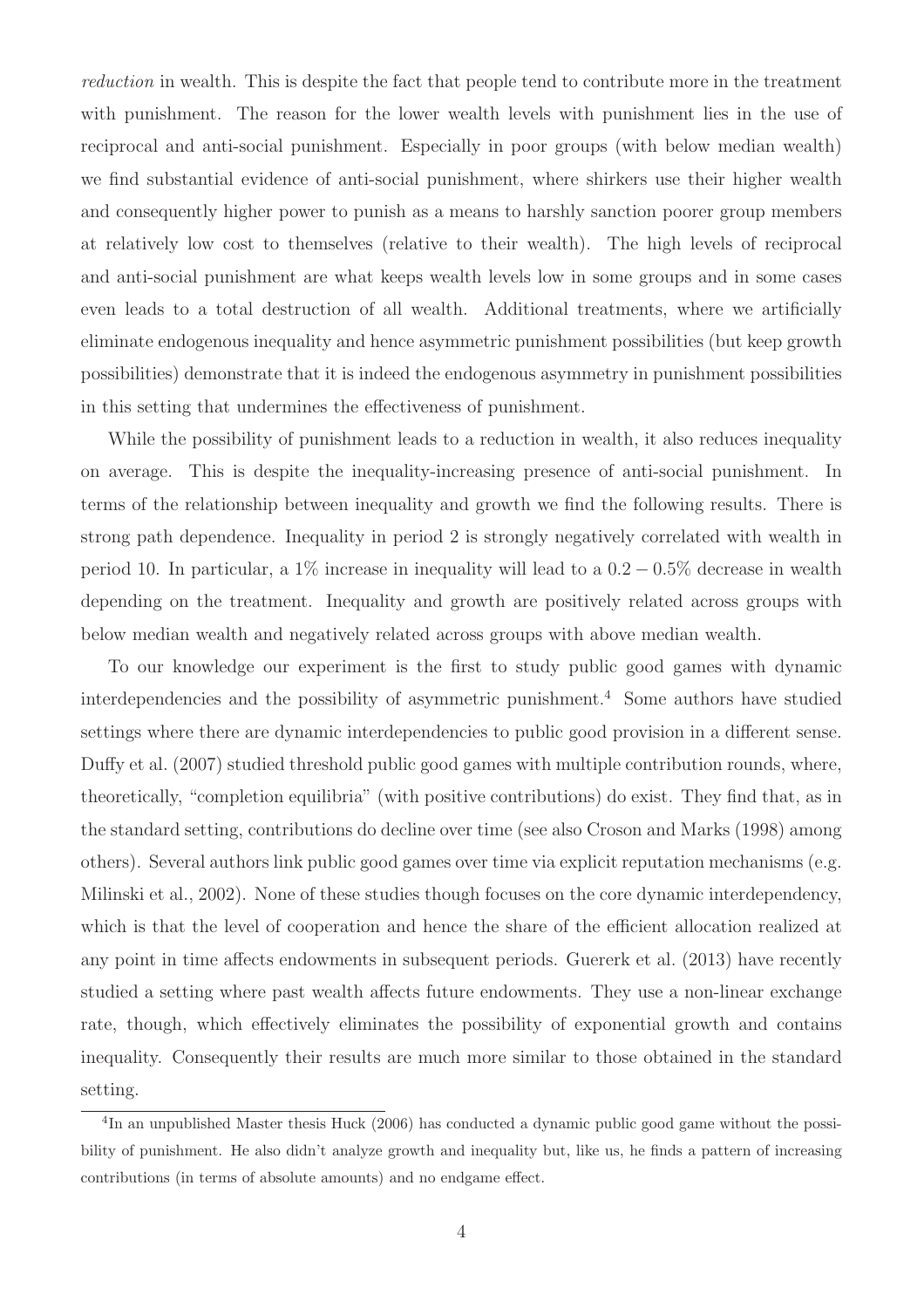Other authors have studied the effects of exogenous income inequality. In the model by Bergstrom et al. (1986), where positive contributions can be part of an equilibrium, public good provision increases with inequality in the income distribution. This prediction has been experimentally tested by Chan et al. (1996) who find that group behaviour conforms with the theoretical prediction. Other authors have found that exogenous income inequality decreases contributions (van Dijk et al., 2002; Ostrom et al., 1994). Chan et al. (1999) found no effect of income inequality on contributions. Reuben and Riedl (2013) also find that without punishment there is no effect of income inequality on contributions, while with punishment participants contribute proportionally to their endowments, leading to increased contributions. All these papers deal with one-shot games and exogenously imposed inequality.

Our paper is also related to the entire literature on the standard setting of repeated public good games surveyed in Chaudhury (2011). The effectiveness of punishment to increase contributions within this setting has been demonstrated by Ostrom et al. (1992), Fehr and Gaechter (2000) or Andreoni et al. (2003) among others. In contrast to these findings, contributions in our setting do not decay over time even without the possibility of punishment. Several authors have found that punishment can lead to lower payoffs to the individual who punishes and sometimes also to the group if the horizon of the game is short (Fehr and Gaechter, 2002; Herrmann et al., 2008; Egas and Riedl, 2008; Dreber et al., 2008). Under a long horizon, though, punishment in the standard setting has been found to be strictly beneficial (Gaechter et al., 2008). In our setting punishment is detrimental both under a 10-period and 15-period horizon. We do not study longer horizons, but since many groups in the treatment with punishment destroy (almost) all wealth by period 10, these groups will be unable to recover even with a very long horizon.

This paper is organized as follows. In section 2 we present the experimental design. Section 3 discusses the theoretical predictions and summarizes our research questions. Section 4 contains our main results. In Section 5 we discuss the mechanisms underlying these results. Section 6 concludes. An Online Appendix contains screenshots (Online Appendix A), experimental instructions and the questionnaire (Online Appendix B), proofs of the theoretical predictions (Online Appendix C) and several additional results, tables and figures (Online Appendix D-H).

## 2 Experimental Design

In our experiment participants play a sequence of dynamically interdependent public good games in two basic treatments: (1) Treatment NOPUNISH in which participants only play the public good game; (2) Treatment PUNISH where, after each period, participants can also subtract tokens from other members of their group at a cost. We now describe these treatments in turn.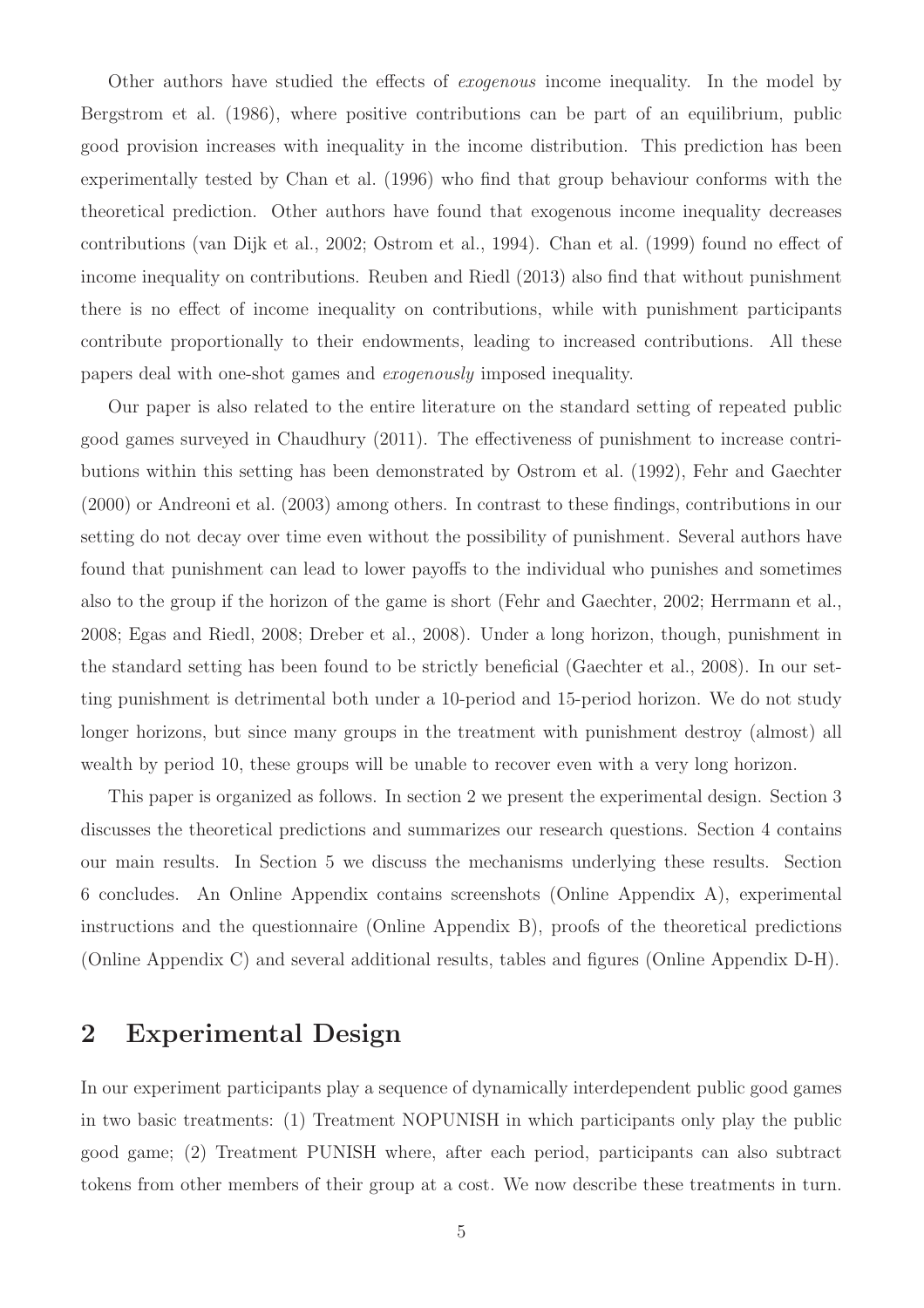Treatment NOPUNISH At the beginning of the experiment participants are randomly matched into groups of 4, which stay the same throughout the experiment. Before period 1, each participant is given 20 tokens as initial endowment. Participants then, in each period, can divide their tokens into two accounts: a private account and a group account. The private account is for their personal use only and other participants cannot influence or benefit from the tokens in the private account. The private account has a return of 1. The group account is different: all 4 participants in the group can place their tokens into the group account. The group account has a return of 1.5 and after the return is calculated, the tokens put into the group account are equally divided among all 4 participants. Therefore, if participant i has  $N_i^t$  tokens before period t and she places  $a_i^t$  tokens into the group account,<sup>5</sup> then, at the end of period t, she will have  $N_i^t - a_i^t + \frac{1.5}{4}$  $\frac{.5}{4} \sum_{j=1..4} a_j^t$  tokens. In the NOPUNISH treatment, this amount also corresponds to the number of tokens *before* period  $t + 1$  (the endowment at  $t + 1$ ):

$$
N_i^{t+1} = N_i^t - a_i^t + \frac{1.5}{4} \sum_{j=1..4} a_j^t.
$$

Therefore, in period  $t + 1$ , the number of tokens that each participant can invest depends on the choices of all group members in period  $t$ . This is what makes our set-up different from the standard setting where the amount of tokens before each period is fixed and the earnings from the previous periods cannot be used for investment into the public good. Before the next period starts all participants observe the screen that summarizes the information from the current period (Figure A.1 in Online Appendix A). In particular, each participant observes the amount placed into the group account by each individual member of her group. The identities of Other1, Other2 and Other3 (see Figure A.1 in Online Appendix A) stay fixed throughout the experiment.

Treatment PUNISH The PUNISH treatment is the same as the NOPUNISH treatment with the difference that, after all participants in the group have placed their tokens into the private and group accounts, they have a possibility to subtract tokens from other members of the group. Participants observe the same information as in the NOPUNISH treatment (see Figure A.2 in Online Appendix A). Participants can then subtract tokens from each other group member individually. The cost of subtraction is  $\frac{1}{3}$  of the tokens subtracted. No participant can lose more tokens than she has and no one can subtract more than 3 times their own number of tokens (i.e. spend more than they have on punishment).<sup>6</sup>

<sup>&</sup>lt;sup>5</sup>The rest of the tokens automatically go to the private account.

<sup>&</sup>lt;sup>6</sup>If participants' punishment plans are infeasible, e.g. because in the aggregate they would set a player's wealth below zero, then only player 1 and 2's plans are executed if feasible (as labeled in the software). If those are also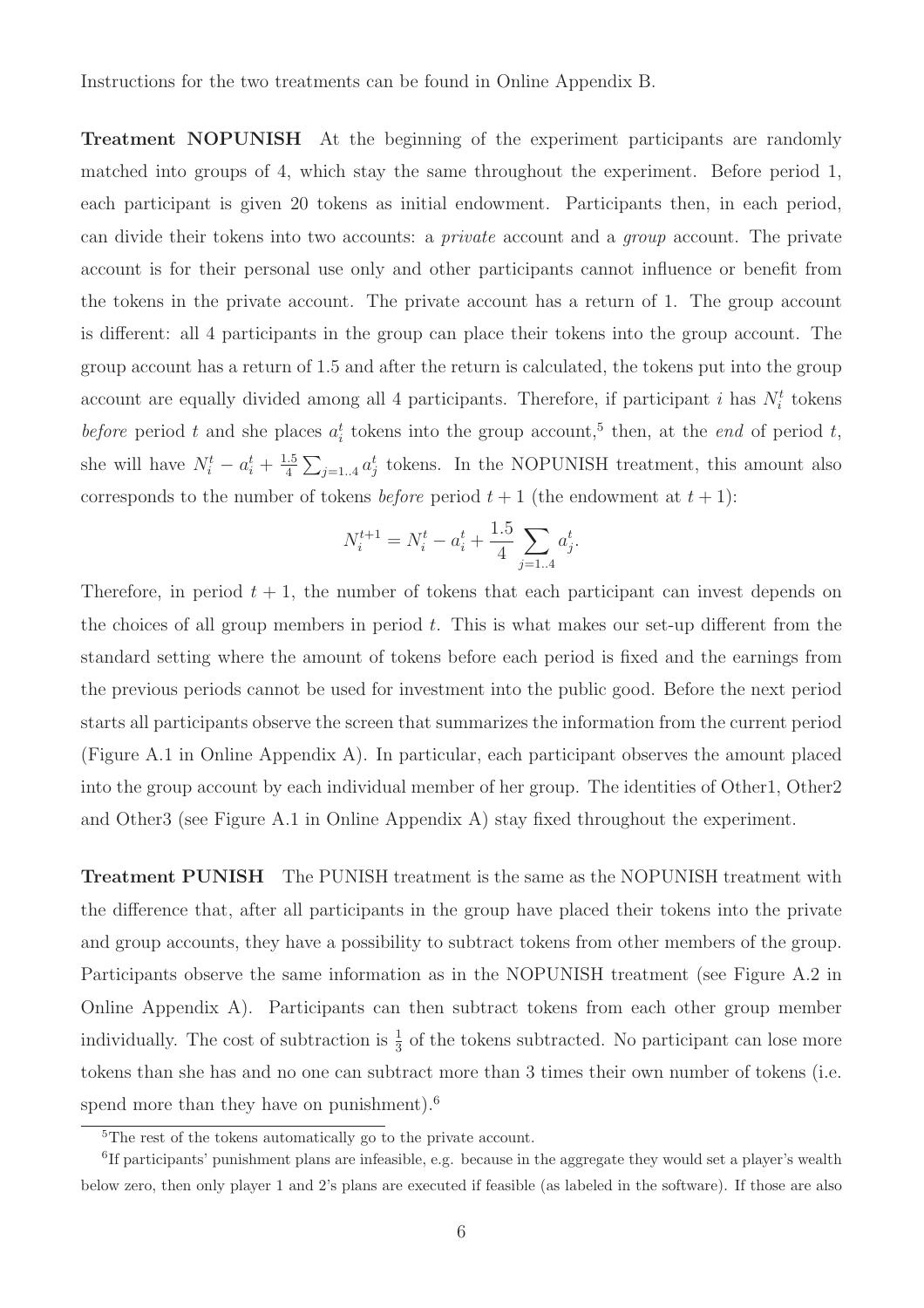Let  $p_i^j$  denote the cost of punishment that participant i incurs after punishing participant j by  $3p_i^j$ <sup>j</sup> tokens. The maximal loss that participant *i* can afford is  $\sum_{j\neq i} p_i^j \leq W_i^t := N_i^t - a_i^t +$ 1.5  $\frac{.5}{4} \sum_{j=1..4} a_j^t$ . The amount of tokens that participant *i* has before period  $t+1$  is then

$$
N_i^{t+1} = \max\{0, W_i^t - \sum_{j \neq i} (p_i^j + 3p_j^i)\}.
$$

After the punishment phase each participant observes the following information before the next period starts (see Figure A.3 in Online Appendix A): the amount of tokens that each other member of the group has subtracted from herself; the total amount of tokens subtracted from each member of the group; amount of tokens each group member has at the end of the period, which serves as the endowment in the next period.

Additional Treatments As we outlined above the dynamic interdependencies in this setting create two types of effects: (i) they create the possibility for endogenous growth and (ii) they create endogenous inequality and hence asymmetries in the power to punish others. To isolate the impact of these two forces we ran additional treatments, where we artificially eliminate growth (treatments NOPUNISH-NOGROWTH and PUNISH-NOGROWTH) but keep endogenous inequality or where we artificially eliminate inequality but keep growth (treatments NOPUNISH-NOINEQUALITY and PUNISH-NOINEQUALITY). We will discuss these treatments in detail in Section 5.

Length variations In addition to the punishment variation, we added a second treatment variation which changes the number of repetitions of the public good game. We conducted sessions with 10 repetitions and sessions with 15 repetitions to understand how a longer horizon might affect behaviour and hence get some insights into how participants might perceive this environment strategically.<sup>7</sup> Due to the (potentially) exponential increase of earnings over time in our setting, we limited the long horizon to 15 periods. For most of the paper we will focus on the first 10 periods in both the 10 and 15 period sessions, but we will look at how different these sessions are in Section 5. All details of all treatments were known to all participants.<sup>8</sup> Table 1 summarizes the treatment structure and the number of independent observations, participants and sessions for each treatment.

infeasible then only player 1's plan is executed.

<sup>7</sup>Gaechter et al. (2008) have found that the length of the horizon can affect contributions in the standard setting, particularly in treatments with punishment. The length variations allows us to see whether this is true in our setting as well.

<sup>8</sup>There was one session that was intended to be 15 periods, but where a computer crashed in period 11. We added this session as a 10 period session to the data, but none of the results are affected if we exclude this session.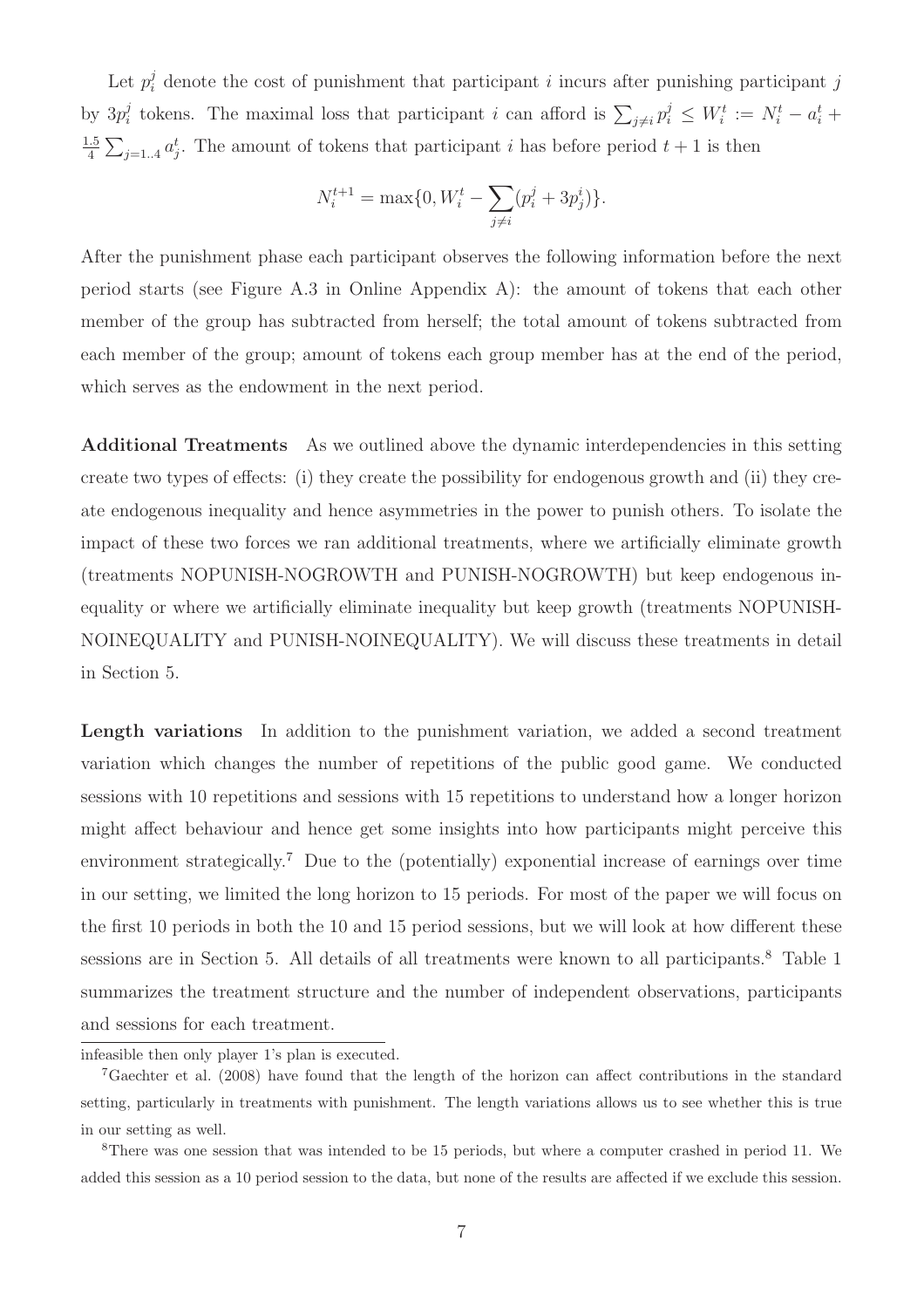|                                                  | 15 periods               | 10 periods | Overall   |
|--------------------------------------------------|--------------------------|------------|-----------|
| W/o Punishment (NOPUNISH)                        | 15(60,2)                 | 23(92,3)   | 38(152,5) |
| With Punishment (PUNISH)                         | 15(60,2)                 | 21(84,3)   | 36(144,5) |
| No Inequality w/o punish (NOPUNISH-NOINEQUALITY) | $\overline{\phantom{a}}$ | 24(96,3)   | 24(96,3)  |
| No Inequality with punish (PUNISH-NOINEQUALITY)  |                          | 14(56,3)   | 14(56,3)  |
| No Growth w/o punish (NOPUNISH-NOGROWTH)         |                          | 29(116,4)  | 29(116,4) |
| No Growth with punish (PUNISH-NOGROWTH)          |                          | 23(92,3)   | 23(92,3)  |

Table 1: Number of Independent Observations (Participants, Sessions).

Participants answered a sequence of questions at the end of the experiment (see Online Appendix B). We report summary statistics on our participants' characteristics in Tables 10 and 11 in Online Appendix F, where also further analysis of the questionnaire data can be found. In all treatments the amount that participants received at the end of the experiment was equal to  $\epsilon$ 2 show up fee plus the amount of tokens after the last period converted into Euros. 1 token was equal to 0.05 Euros. All experiments were run at the BEE-Lab at Maastricht University in September - November 2012 (treatments PUNISH and NOPUNISH). The additional treatments were run in May-June 2014. Average earnings were 11.94 Euros with a minimum of 2 Euros and a maximum of 241.65 Euros. No other sessions apart from those reported here were conducted and there were no pilot studies.

### 3 Theoretical Background and Research Questions

In order to show that our setting is no different in terms of basic incentives from the standard setting, we briefly discuss theoretical predictions. We focus on the standard solution concepts for dynamic games with observable actions, i.e., Nash equilibrium (NE) and subgame perfect equilibrium (SPE) under the standard textbook assumptions of self-interest and common knowledge of rationality. First, observe that the games that describe our treatments are not repeated games, as the set of available actions at each subgame depends on the moves that have been already realized. Therefore, unlike in the standard setting, we cannot directly apply the wide range of well-known results on finitely repeated games. Nevertheless, it turns out that both solution concepts lead to very similar predictions as in the standard setting. On the equilibrium path all players contribute 0 in all periods, and moreover in the punishment treatment no player ever punishes. As is the case with the standard setting, positive contributions can be sustained under different assumptions. Particularly reputational models, that invoke the existence of behavioural types, such as e.g. Kreps et al. (1982) or Steiner (2007) would, as in the standard setting, induce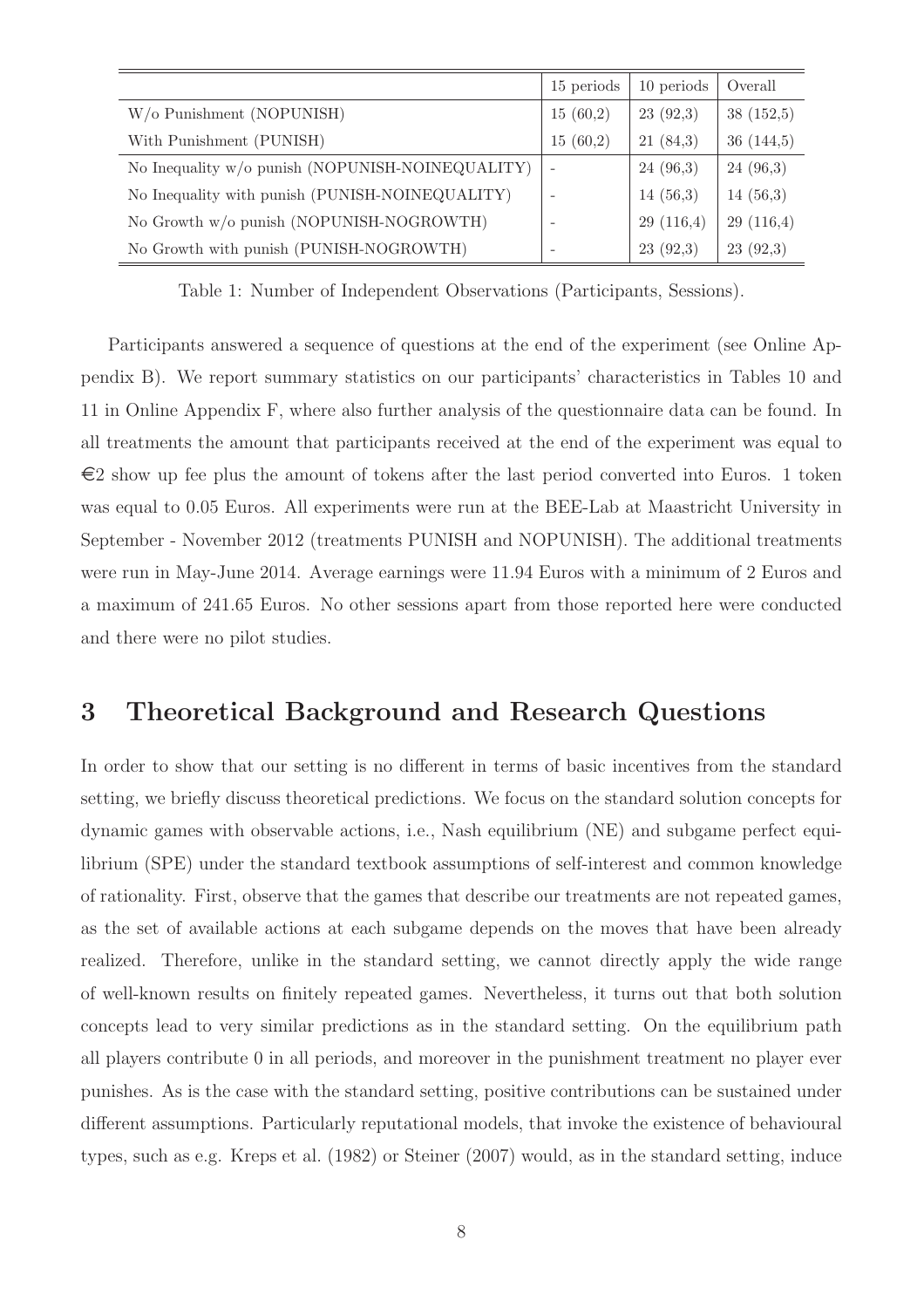positive contributions. The purpose of stating the following result is not to argue that it will be a good prediction of behaviour, but rather to demonstrate why basic incentives are no different here from the standard setting.

In this section we will limit ourselves to state the result informally and give an intuition. A formal statement of the result as well as proofs can be found in Online Appendix C. Our first result shows that every Nash equilibrium is such that all players contribute 0 in every period in both our games. Moreover, in our public good with punishment all players punish 0 at all histories on the equilibrium path.

Proposition 1 Consider the public good game with growth as defined above.

- $(i)$  In any Nash equilibrium in the public good game without punishment all players contribute zero on the equilibrium path.
- (ii) In any Nash equilibrium in the public good game with punishment all players contribute zero and punish zero on the equilibrium path.

This proposition immediately implies that contributions will be zero in any subgame perfect equilibrium as well. Furthermore, it is rather trivial to show that the subgame perfect equilibrium is unique for both our games, implying that from a game-theoretic point of view these predictions are rather strong. We refer to a formal statement of this proposition as well as proofs to Section C in the Online Appendix. The intuition of the result is as follows. No matter how punishing the strategies of opponents are, there is no way to induce positive contributions in the last period of play in a Nash equilibrium. People will always have an incentive to deviate and contribute nothing in the last period. Given that any NE strategy will prescribe zero contributions in the last period irrespective of the previous history of play, the same argument can be made for the one before last period etc. Hence, in terms of basic incentives our setting is no different from the standard setting.

Of course we know from previous public good experiments that this prediction is often not an accurate prediction for behaviour in the lab. Typical results obtained in the previous literature are (i) that contributions are initially positive, but then decline over time eventually reaching zero (Isaac et al. (1984); Andreoni (1995); Fischbacher and Gaechter (2010)) and that (ii) the threat of punishment is needed and effective in sustaining contributions over the horizon of the game (Ostrom et al. (1992); Fehr and Gaechter (2000); Andreoni et al. (2003)). Hence, based on the existing literature, we can formulate the following research questions.

Q1a Do contributions converge to zero over time?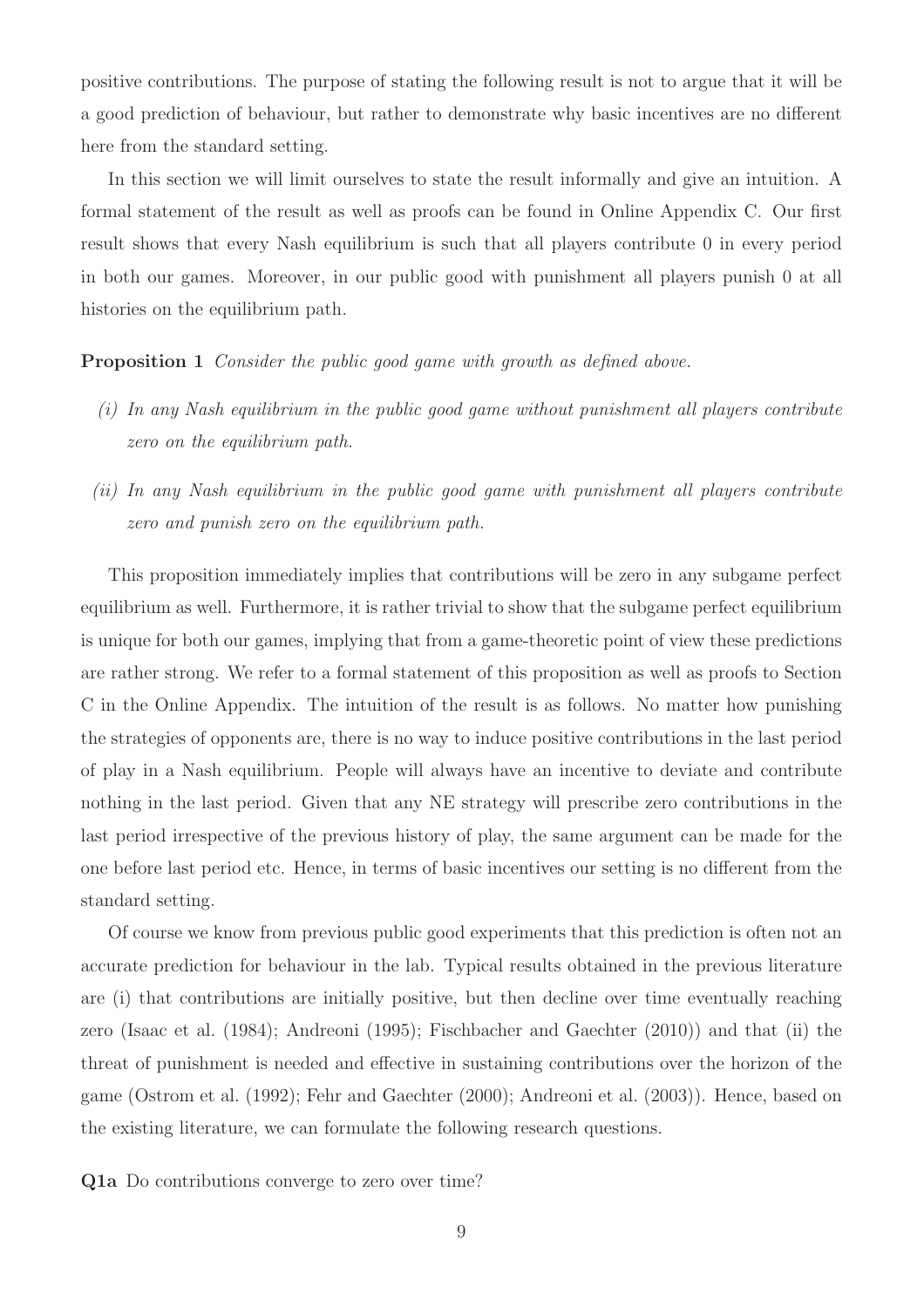#### Q1b Is (the threat of) punishment needed to sustain positive contributions?

New questions we want to address with our study are questions regarding the effects of growth and inequality that previous studies have been unable to address. The first question asks whether (the possibility of) punishment leads to higher growth. Based on the evidence in previous public good experiments one might conjecture that this is the case, especially if punishment is needed to sustain positive contributions. On the other hand, because punishment does destroy resources which could otherwise be used productively in the following period, there might also be a negative effect of punishment on growth.

A similar question arises with respect to inequality. On the one hand one may conjecture that the possibility of punishment reduces inequality, because free-riders might be deterred via the threat of punishment leading to more equal outcomes. On the other hand, the possibility of punishment can also lead to more inequality. The reason is that if someone manages to free-ride successfully, i.e. without being punished, that person will have higher wealth in future periods and hence more possibilities to punish others at a relatively low cost to himself. Hence, the possibility of punishment could strengthen existing inequalities because it makes shirking individuals more powerful. This in turn could undermine the effectiveness of punishment.

Finally, one can ask about the relation between inequality and growth. Is it the "rich" or the "poor" groups that will be more unequal? How does initial inequality affect growth and hence final wealth? While the former question refers to the relation of growth and inequality across groups, the latter is a question about path dependency, i.e. how do initial differences in inequality translate into long run differences in growth. Both types of question can be addressed with our design. The previous discussion is summarized in the following set of research questions.

Q2a How do growth and inequality affect the effectiveness of punishment?

Q2b What is the relation between inequality and growth?

In the following section we will address these questions in turn. We start with Question 1 (Section 4.1) and then move to Question 2 in Sections 4.2 and 4.3.

## 4 Results

This section comprises our main results. For the remainder of this section we will aggregate our 15-period and 10-period variations and consider the first 10 periods in the former. We will test whether the two variations differ in the first 10 periods in Section 5. This will also give us some insights into how participants react strategically to this environment with growth and inequality.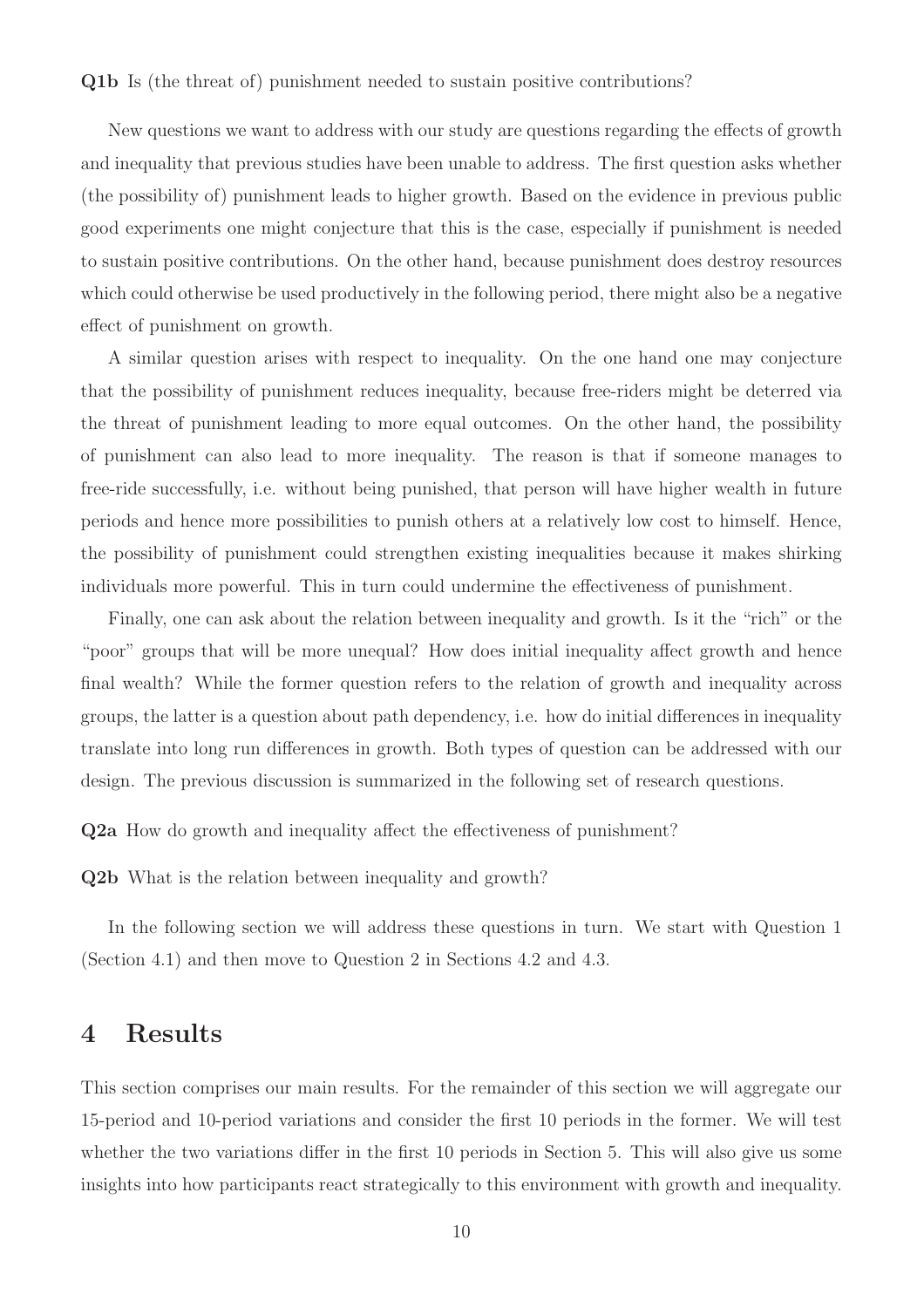

Figure 1: The average amount of tokens contributed over time in treatments NOPUNISH (Without Punishment) and PUNISH (With Punishment).

### 4.1 A first look at contributions

We start by comparing behaviour in our experiment against two insights from the standard repeated public good game: the decay of cooperation over time and the necessity, but also effectiveness of punishment in sustaining positive contributions (Q1a and Q1b).

Figure 1 shows the average amount of tokens participants contributed over time. Contributions are clearly non-zero and are increasing over time in both treatments. Without punishment participants contribute about 10 tokens (50% of their endowment) in the first period and then steadily increase this amount over time. This is in stark contrast to the standard setting, where contributions without punishment decline to zero over time.

Note that, in our context, increasing contributions over time imply that participants will have increasing endowments over time. One may ask how contributions evolve over time as a share of endowment. This question does not arise in the standard setting, where, since the endowment is constant, the evolution of contributions over time is the same irrespective of whether it is measured in absolute terms or as a share of endowment. Two issues arise (i) what is the right way to measure shares? (should e.g. the same weight be given to someone contributing 1 out of 1 tokens as to someone contributing 400 out of 700?) and (ii) what is the quantity we should be interested in? We discuss these questions in detail in Online Appendix D. Figure D.1 in Online Appendix D plots the share of overall income contributed over time for both treatments. It shows that contributions in treatment NOPUNISH measured in this way are first slowly decreasing and then (starting from period 6) constant at a level of about 38% of income.

What happens when we introduce the possibility of punishment? As in the standard setting, contributions seem to be higher in treatment PUNISH compared to NOPUNISH (Figure 1).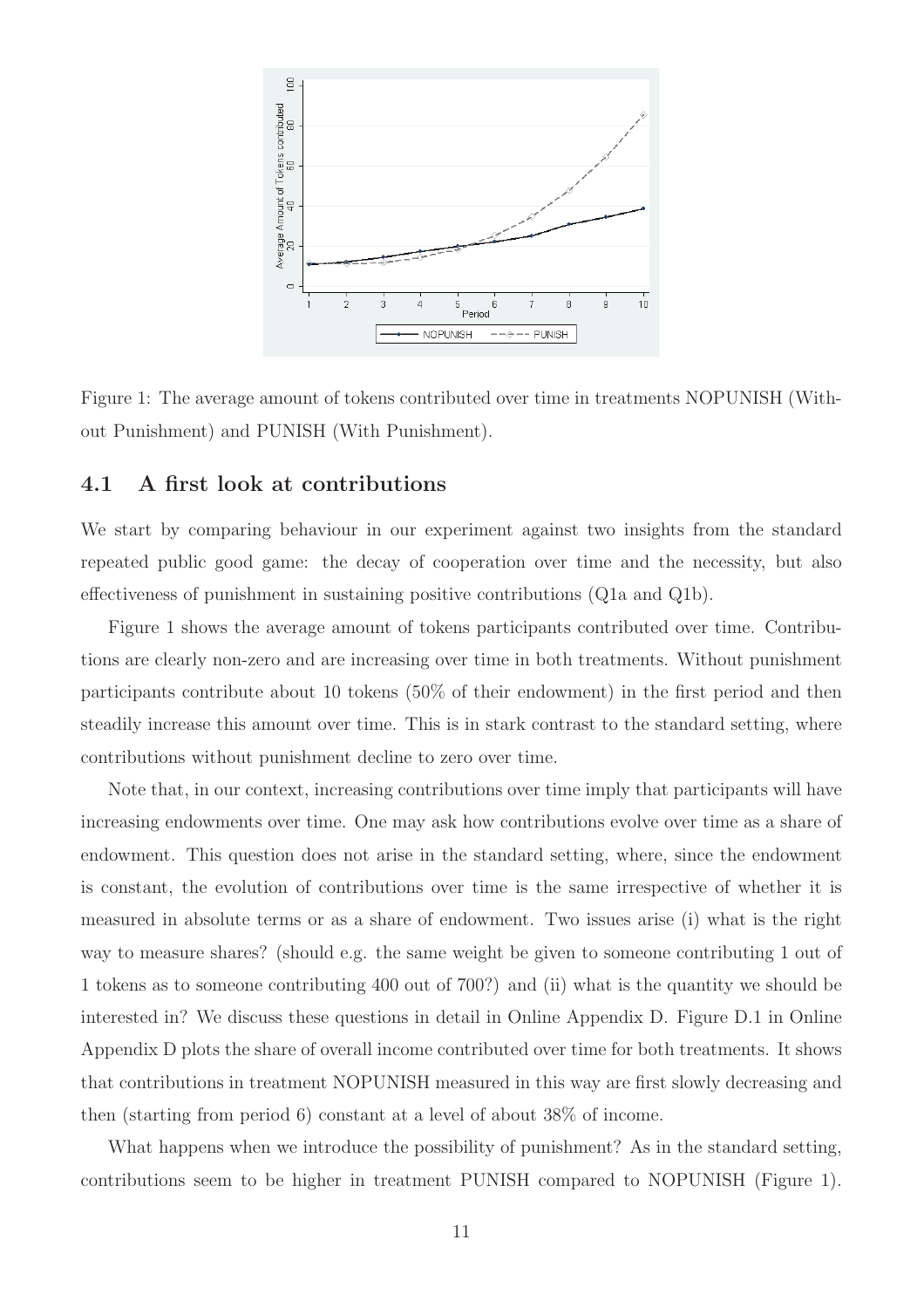However, here contributions start to differ only from period 7 and not from period 1 on as is the case in the standard setting. We ran a random effects OLS regression where we regress the amount of tokens contributed on period, a treatment dummy and an interaction term (with standard errors clustered by matching group). The regression confirms strictly increasing contributions in treatment NOPUNISH  $(p = 0.056)$  as well as in PUNISH  $(p = 0.044)$  and contributions which increase more strongly in PUNISH compared to NOPUNISH over time  $(p = 0.103)$ . Upon omitting the marginally insignificant interaction term (period\*PUNISH) we find no difference in *average* contributions between PUNISH and NOPUNISH  $(p = 0.306)$  (see also Table 15 in Section 5). Given the marginal insignificance of the interaction term (period\*PUNISH) we do not want to rule out, though, that contributions are higher in PUNISH compared to NOPUNISH in later periods, which is suggested by Figure 1. In fact, as a share of endowment contributions are higher in treatment PUNISH (at a level of about 60% of endowments), which is largely due to the fact, however, that many groups in treatment PUNISH have very low group income.

To sum up, the possibility of growth seems to discipline contributions and the threat of punishment only has a small effect in our setting. Unlike in standard repeated public good experiments, there is no decay of cooperation over time even in the treatment without punishment.

Result 1: Contributions over time Contributions are positive and non-decreasing over time even in the absence of punishment possibilities.

### 4.2 Growth and Inequality across treatments

In this subsection we compare the levels of growth and inequality across our two treatments.

Growth We start by analyzing growth. To measure growth we define a variable "group income" which sums the endowments of all participants in a given group at the beginning of each period. In period 1 group income will be 80 in all groups by construction. The maximal group income that can be reached in period 10 (if everyone contributes their entire endowment in each period) is approximately 3075 tokens or  $\epsilon$ 153.<sup>9</sup> The minimal group income that can be reached (if no one ever contributes anything) is 80 in treatment NOPUNISH and 0 in treatment PUNISH (if people punish until all endowment is gone). Table 2 shows some summary statistics regarding group income.

Irrespective of the treatment, groups do achieve growth on average. Period 10 group income is substantially above 80 on average. The large standard deviation indicates, though, that by far not all groups achieve growth. There are several groups where group income does not rise

<sup>&</sup>lt;sup>9</sup>After period 15 the maximum is approximately 35000 tokens or  $\epsilon$ 1751.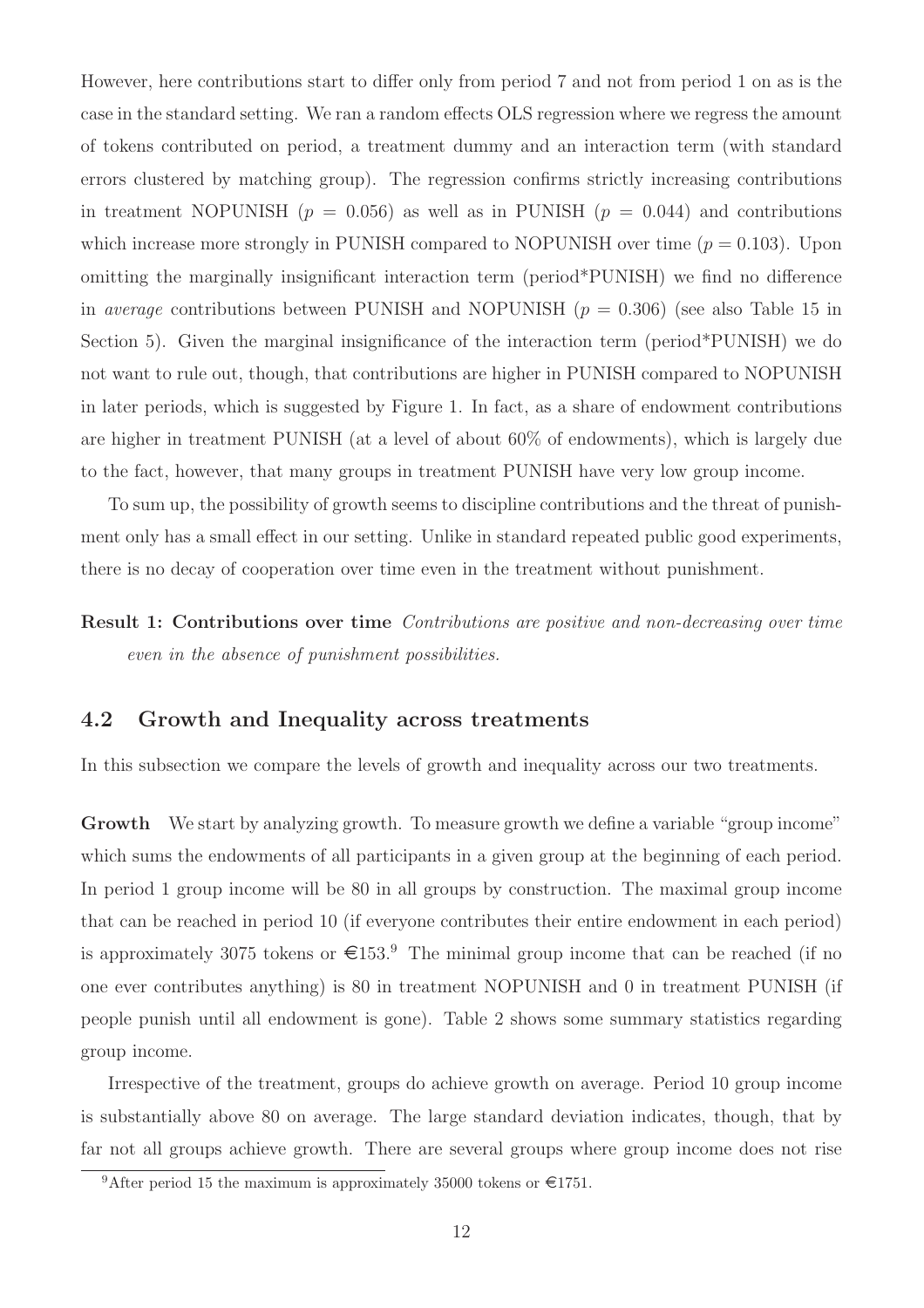|                   | Group Income    |               | Gini coefficient |               |
|-------------------|-----------------|---------------|------------------|---------------|
|                   | <b>NOPUNISH</b> | <b>PUNISH</b> | <b>NOPUNISH</b>  | <b>PUNISH</b> |
| Mean              | 239.92          | 166.11        | 0.14             | 0.13          |
| Median            | 184             | 80            | 0.12             | 0.05          |
| Std.Dev.          | 224.58          | 308.20        | 0.11             | 0.21          |
| Observations      | 380             | 360           | 380              | 360           |
| $t = 10$ Mean     | 470.31          | 407.02        | 0.19             | 0.15          |
| $t = 10$ Median   | 304             | 129           | 0.21             | 0.03          |
| $t = 10$ Std.Dev. | 438.02          | 633.57        | 0.12             | 0.25          |
| $t = 10$ Max      | 2060            | 2074          | 0.46             | 1             |
| $t = 10$ Min      | 131             | $\theta$      | 0.00             | $\Omega$      |
| Observations      | 38              | 36            | 38               | 36            |

Table 2: Summary Statistics on the variables group income and Gini coefficient .

(substantially) above 80 ever. In fact in some groups in treatment PUNISH group income even reaches zero as participants destroy all wealth via punishment and counter-punishment. Figures E.1-E.2 in Online Appendix E illustrate group income (and Gini coefficients) over time in different matching groups. Figure D.2 in Online Appendix D shows the distribution of period 10 individual incomes in the two treatments. Both the average and median group income are higher in treatment NOPUNISH compared to treatment PUNISH. These results indicate that the threat of punishment is not needed to sustain high contributions in public good games with growth. On the contrary, the existence of a punishment possibility seems to hamper growth on average. Note also that all standard deviations are much higher in the treatments with punishment. Hence across group variation—the difference in group income between the most and least successful groups—is highest in that treatment. Figure  $2(a)$  shows how average group income evolves across time in both treatments. It can be seen that income is steadily increasing over time in both treatments on a remarkably smooth path. Table 3 shows that treatment differences in time-trends are not significant (column (1)), but on average group income is lower in NOPUNISH compared to PUNISH (column (2)).

Inequality. As measure of inequality we use the Gini coefficient as defined in Deaton (1997). The smallest possible value the Gini coefficient takes is zero (if all four group members own one fourth of the group income) and the largest possible value it takes is one (if one group member appropriates the entire group income). Table 2 shows some summary statistics regarding the Gini coefficient. Overall, values of the Gini coefficient seem relatively "low" at least in comparison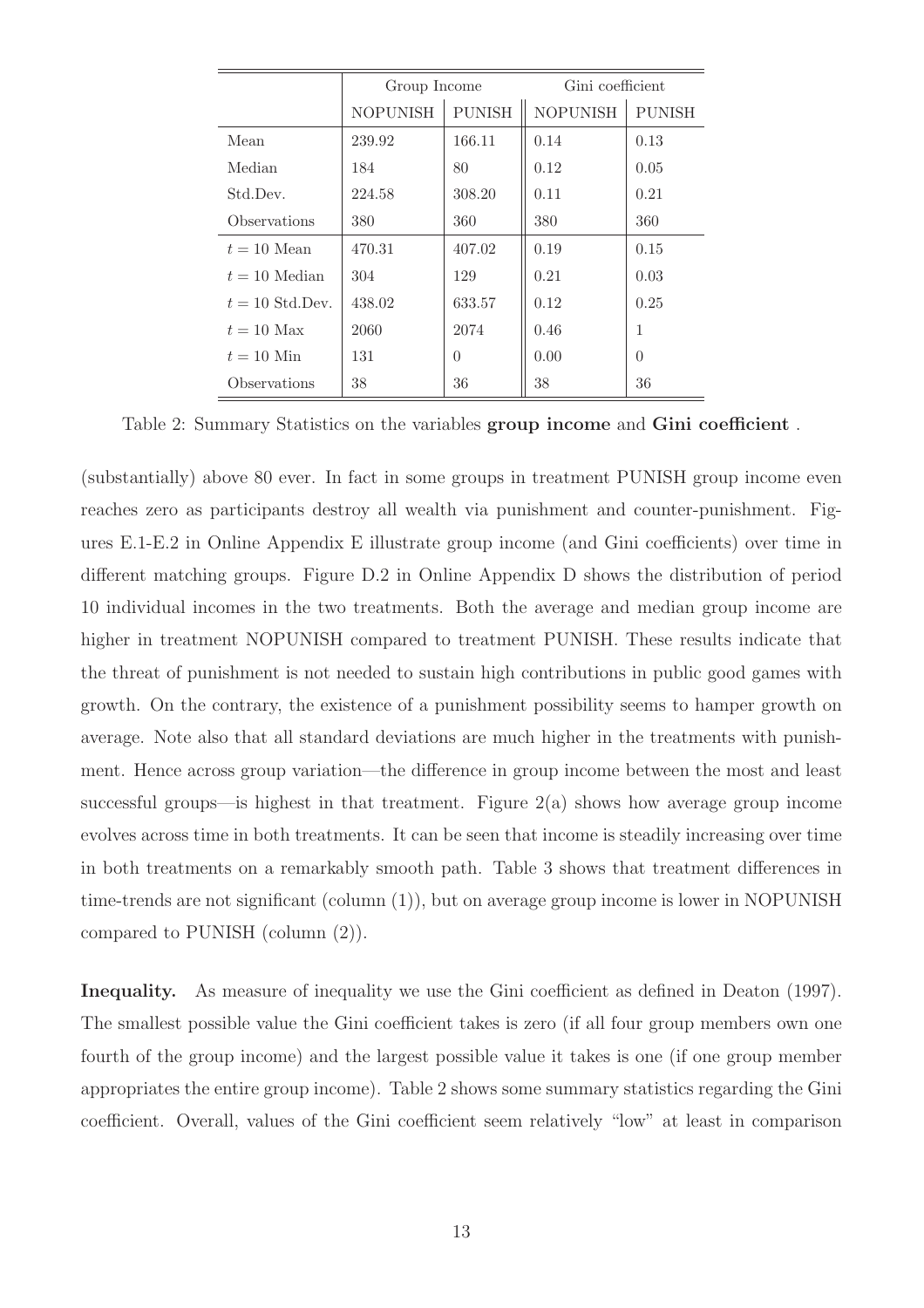|                 |            | group income | Gini        |            |
|-----------------|------------|--------------|-------------|------------|
|                 | (1)<br>(2) |              | (3)         | (4)        |
| period          | $42.62***$ | 39.07***     | $0.014***$  | $0.008***$ |
|                 | (7.20)     | (6.46)       | (0.002)     | (0.002)    |
| <b>PUNISH</b>   | $-33.69$   | $-73.80**$   | $0.060***$  | $-0.012$   |
|                 | (33.73)    | (38.84)      | (0.021)     | (0.024)    |
| period X PUNISH | $-7.29$    |              | $-0.013***$ |            |
|                 | (13.04)    |              | (0.005)     |            |
| constant        | 5.51       | 25.02        | $0.066***$  | 0.102      |
|                 | (19.93)    | (29.28)      | (0.006)     | (0.014)    |
| Observations    | 2960       | 2960         | 2960        | 2960       |
| Groups          | 74         | 74           | 74          | 74         |
| $\rho$          | 0.3980     | 0.3975       | 0.3316      | 0.3260     |
| VCE robust S.E. | Yes        | Yes          | Yes         | Yes        |

Table 3: Random Effects OLS regression of group income (columns (1) and (2)) or Gini coefficient (columns (3) and (4)) on period and treatment dummy. Significance at the 1,5,10 percent level is denoted by \*\*\*,\*\*,\*,\*,\*,\*,\*espectively.

to the Gini coefficients of countries.<sup>10</sup> In terms of treatment comparisons, the means are similar across treatments, but the median Gini coefficient tends to be much higher in treatment NOP-UNISH. Both a two-sided ranksum test on all data  $(p < 0.0001)$  as well as regressions in Table 3 support this impression. In column (3) of Table 3 the treatment dummy is positive, but has a negative interaction with period, showing that after around period 4 Gini coefficients tend to be higher in treatment NOPUNISH. Figure 2(b) illustrates these results. The figure also suggests that the Gini coefficient in treatment PUNISH follows a cyclical pattern. This phenomenon is driven by groups with lower group income, as we discuss below (see also Figure 3(d)).

Hence, unlike in the standard setting, it seems that in the public good game with (endogenous) growth and inequality, the threat of punishment is not needed to sustain high contributions and steady wealth accumulation. Dynamic interdependencies alone seem to be more effective than the possibility of punishment in securing high wealth. Introducing the possibility of punishment even leads to lower group income on average. Below we will see that this is because there are substantial amounts of punishment *on* the outcome path. On the other hand, we have also seen

<sup>&</sup>lt;sup>10</sup>In 2011 e.g. Norway, Japan and the Czech Republic have some of the lowest Gini coefficients with values of 0.24. The highest Gini coefficients are found in Namibia, South Africa and the Seychelles with 0.63-0.65. Also some quite poor countries have low Gini coefficients, such as Afghanistan or Belarus with 0.27, which is lower than e.g. Germany's coefficient of 0.28. Data from Worldbank Development Research Group (http://data.worldbank.org/indicator/SI.POV.Gini/).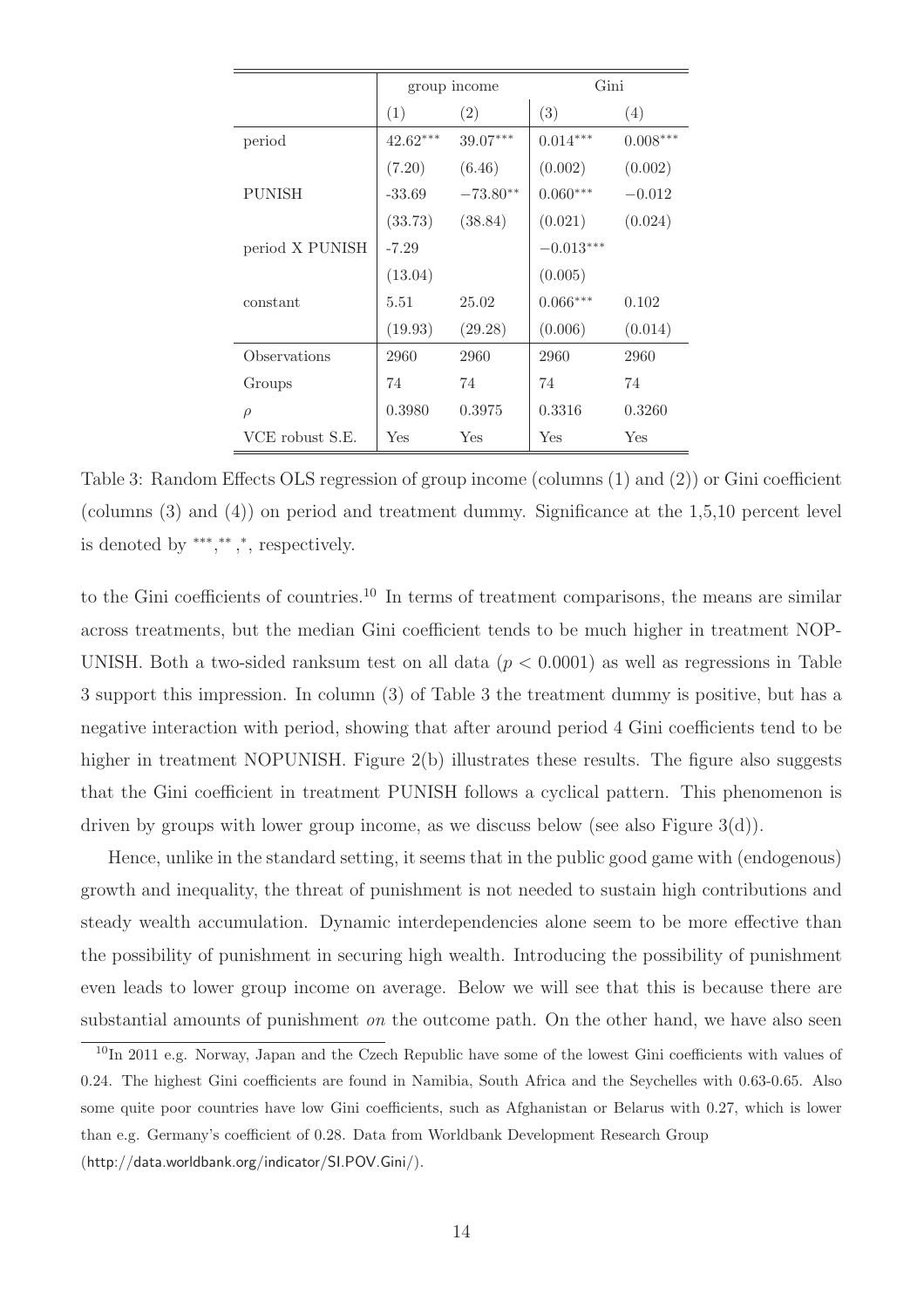

Figure 2: Average group income and Gini coefficient over time in the two treatments.

that the possibility of punishment tends to help contain long run inequality.

Splitting the Sample by Median Group Income. We have already seen before that acrossgroup variation tends to be quite high. Hence it seems reasonable to split our sample by the median group income and compare "successful" (above median group income) and "unsuccessful" (below median group income) groups. We split the sample by group income in period 10, which is 304 without punishment and 129 with punishment (see Table  $2$ ).<sup>11</sup>

Table 4 shows the results of a regression of group income and the Gini coefficient on a constant and the treatment dummy for treatment PUNISH. The difference to the regressions in Table 3 is that the sample is split by median group income as explained above. Let us first focus on groups with a below median group income. In these groups group income is higher in treatment NOPUNISH compared to PUNISH (second column in Table 4). There is no difference in average inequality between treatments in poor groups (last column in Table 4). In rich (above median) groups, there is no significant difference between the two treatments in terms of group income. However, in treatment PUNISH, inequality is significantly lower for those groups on average.

The dynamics of group income and inequality are very similar for above median groups, as Figure 3 illustrates.<sup>12</sup> For below median groups the dynamics of group income are similar as well (Figure 3(b)). Figure 3(d) shows, however, that the dynamics of inequality over time is quite different across treatments in below median groups. In treatment NOPUNISH inequality is steadily increasing over time at a slow rate, while in treatment PUNISH the Gini coefficient

<sup>&</sup>lt;sup>11</sup>In principle there is another way to split the sample by group income. Across all periods, the median group income is 184 without punishment and 80 with punishment. Splitting the sample according to those medians, the split is imbalanced in terms of periods and a given group can be on either side depending on the period. This is why we split by period 10 group income.

<sup>&</sup>lt;sup>12</sup>Figures D.4 and D.5 in the Online Appendix show the regression versions of Figure 3.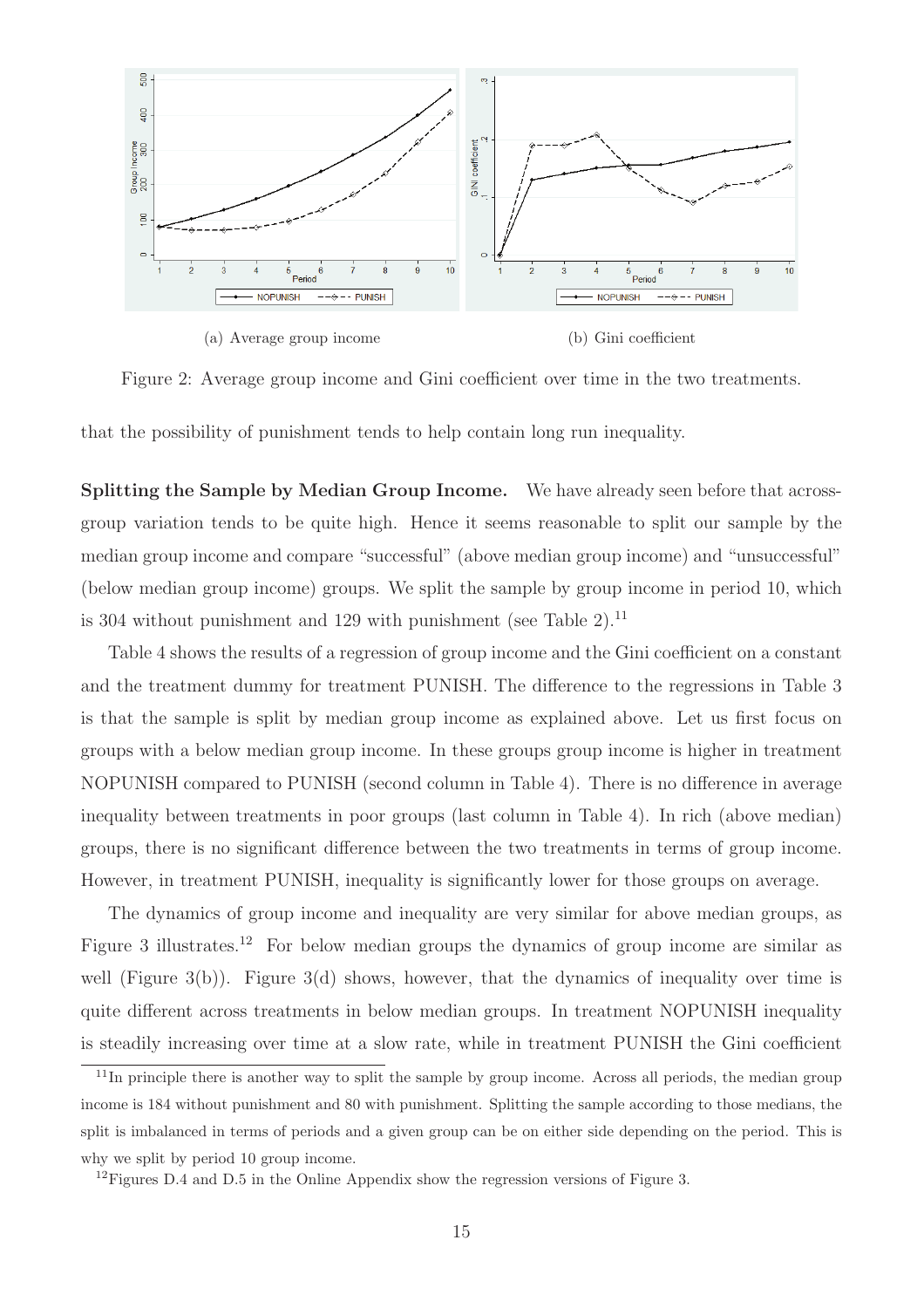|                            | group income | group income | Gini         | Gini         |
|----------------------------|--------------|--------------|--------------|--------------|
| <b>PUNISH</b>              | $-22.54$     | $-111.55***$ | $-0.039**$   | 0.010        |
|                            | (59.80)      | (21.29)      | (0.017)      | (0.039)      |
| constant                   | $317.05***$  | 162.80***    | $0.122***$   | $0.170***$   |
|                            | (30.72)      | (5.92)       | (0.012)      | (0.020)      |
| <i><b>Observations</b></i> | 1440         | 1520         | 1440         | 1520         |
| Groups                     | 36           | 38           | 36           | 38           |
| $\rho$                     | 0.173        | 0.386        | 0.231        | 0.292        |
| group income               | above median | below median | above median | below median |
| VCE robust S.E.            | Yes          | Yes          | Yes          | Yes          |

Table 4: Random Effects OLS regression of group income (first two columns) and Gini coefficient (last two columns) on treatment dummy. Data from periods 1-10. Sample split by median group income (columns (1) and (3) above median group income and columns (2) and (4) below). Significance at the  $1,5,10$  percent level is denoted by \*\*\*,\*\*,\*, respectively.



(c) Gini (group income above median) (d) Gini (group income below median)

Figure 3: Group Income Gini over time in the two treatments in successful (above median group income) and unsuccessful (below median group income) groups.

seems to follow a different pattern. After increasing initially, it decreases sharply in periods 5, 6 and 7 and then starts to increase again. This pattern reflects cycles of reciprocal punishment. Depending on who punishes (shirkers or high contributors) inequality increases or decreases.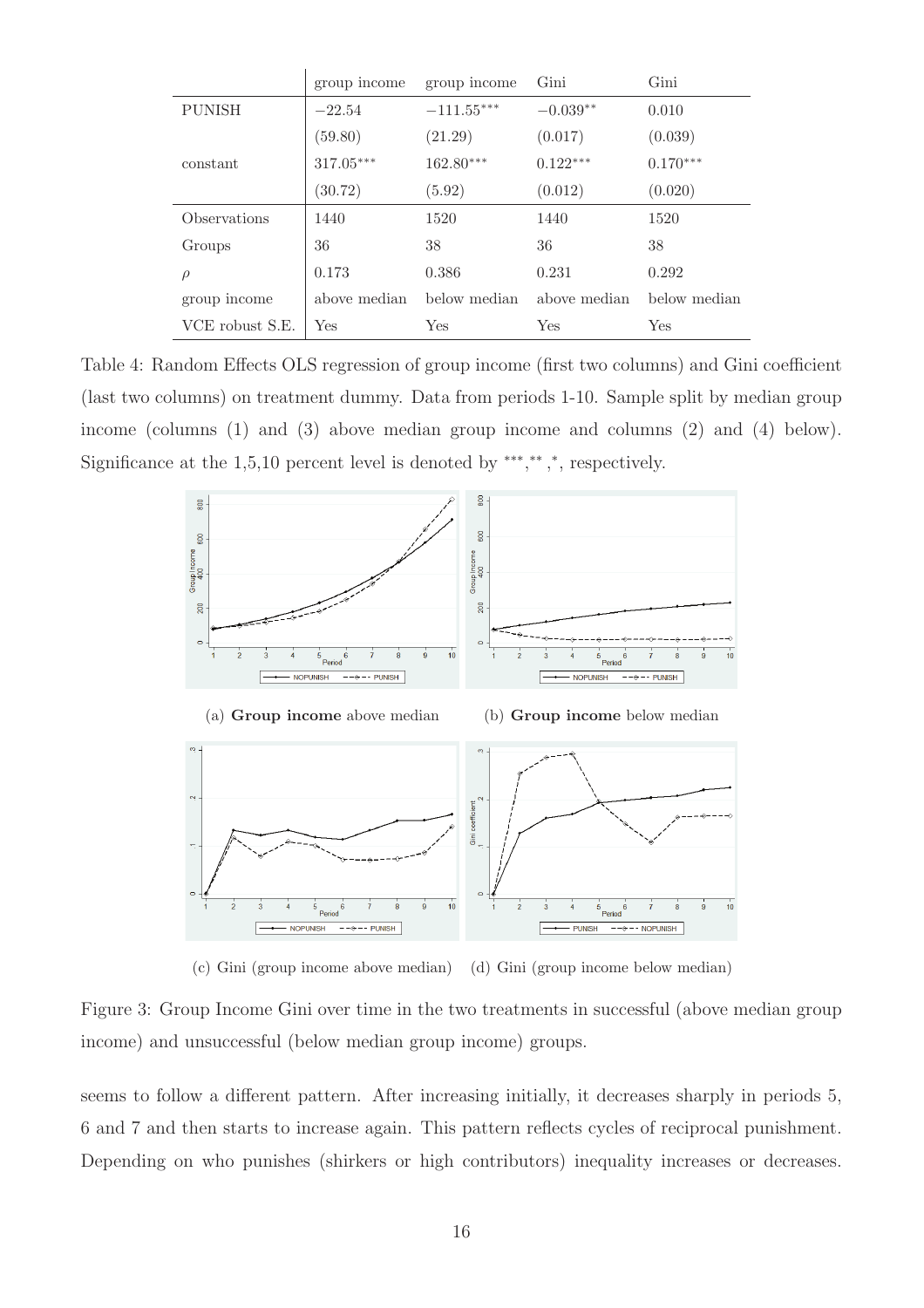Groups that follow an extreme pattern of punishment and reciprocal counter-punishment end up with both zero group income and zero inequality. Once those groups have reached zero inequality the average Gini coefficient follows a similar path as in the NOPUNISH treatment, albeit at a lower level of inequality.

Hence, if groups manage to be successful with punishment, then they achieve equally high group income at a lower cost in terms of inequality. The latter is true on average, but in particular also for later periods (i.e. in the medium or long run) as Figure 3 illustrates. If groups under punishment are unsuccessful, then their group income is lower, while they do not manage to be more equal than groups without punishment. In sum, punishment *does not* ensure higher levels of contributions (and hence group income) overall. However, it is able to reduce inequality in successful groups. Punishment can also have detrimental effects: it can lead to (a total) destruction of wealth in some groups. Overall, dynamic interdependencies seem to be more effective than the possibility of punishment in securing high wealth.

Result 2: Growth and Inequality Across Treatments. On average (across all groups) both wealth (group income) and inequality (Gini) are higher in treatment NOPUNISH. The differences in wealth are driven by groups with below median group income.

### 4.3 The Relation between Growth and Inequality

Table 5 shows the correlation between period 10 group income and Gini coefficients for both treatments and for above and below median groups. For successful groups (with above median group income) this correlation tends to be negative, while it tends to be positive for unsuccessful groups (in treatment NOPUNISH the latter correlation is only marginally statistically significant).

Figure 4 illustrates this result. If we aggregate below and above median groups, then overall Gini coefficient and group income are essentially uncorrelated (NOPUNISH:  $\rho = -0.2372$ , PUN-ISH:  $\rho = 0.2949^*$ ). What is noticeable is that in treatment PUNISH virtually all groups that achieve very high levels of group income in period 10, have a Gini coefficient of almost zero.

|                                                      | Without Punishment   With Punishment |              |
|------------------------------------------------------|--------------------------------------|--------------|
| above median group income $\vert -0.2721^{**} \vert$ |                                      | $-0.4558***$ |
| below median group income $\vert 0.1994^* \vert$     |                                      | $ 0.5824***$ |

Table 5: Spearman correlation coefficients. Correlation between  $t = 10$  group income and Ginicoefficient. Sample split by  $t = 10$  group income. \*\*\*,\*\*,\* significance at 1,5,10 percent level.

These correlations suggest that in order to achieve moderate levels of group income, groups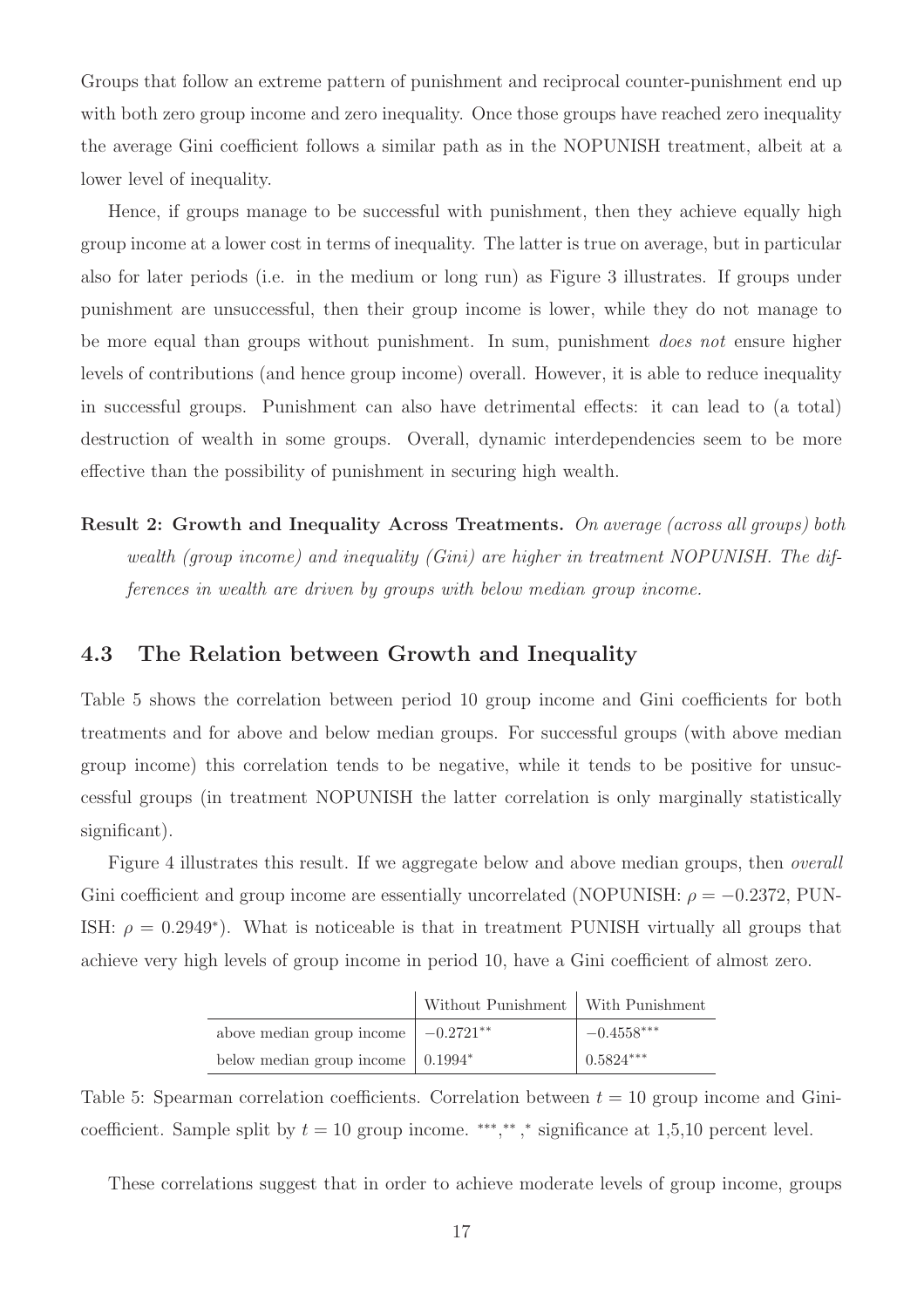



Figure 4: Correlation between the group income and Gini in period 10 only for the 38 (36) groups in treatment NOPUNISH (PUNISH). Each point represents one group with their period 10 group income and Gini coefficient. Dots are above median groups and crosses below median groups. Lines are fitted values from linear regression of Gini on group income. In the graph for treatment PUNISH some below median groups with a Gini coefficient of 1 are omitted from the graph (not the regression) for expositional clarity.

need to incur some inequality. However, groups that achieve extremely high wealth are characterized by lower inequality. These relationships are particularly strong and statistically significant in treatment PUNISH. Remember also that in Result 1 we have seen that the possibility of punishment depresses group income especially in poor (below median) groups but achieves lower inequality. Taken together these results suggest that the possibility of punishing shirkers initially can have two very different effects: (i) it can lead to a vicious cycle of punishment and counter-punishment which leads to equality by destroying nearly all and sometimes all wealth or (ii) it can induce a deterrent effect where the threat of punishment suffices to ensure very high contributions by all group members leading to very high wealth and very low inequality.

Path Dependence. A different way of approaching the question of how growth and inequality are related is to study the extent of path dependency within groups, i.e. to ask whether groups with a higher group income (Gini coefficient) early on in the game will also end up with a higher group income eventually.

Table 6 presents evidence in this respect. It shows the correlation between group income in period 10 and the group income or the Gini coefficient in all previous periods 2 to 9 (since all groups have the same group income and Gini coefficient at the beginning of period 1 this correlation is zero for period 1). Path dependence is huge and tends to be stronger in the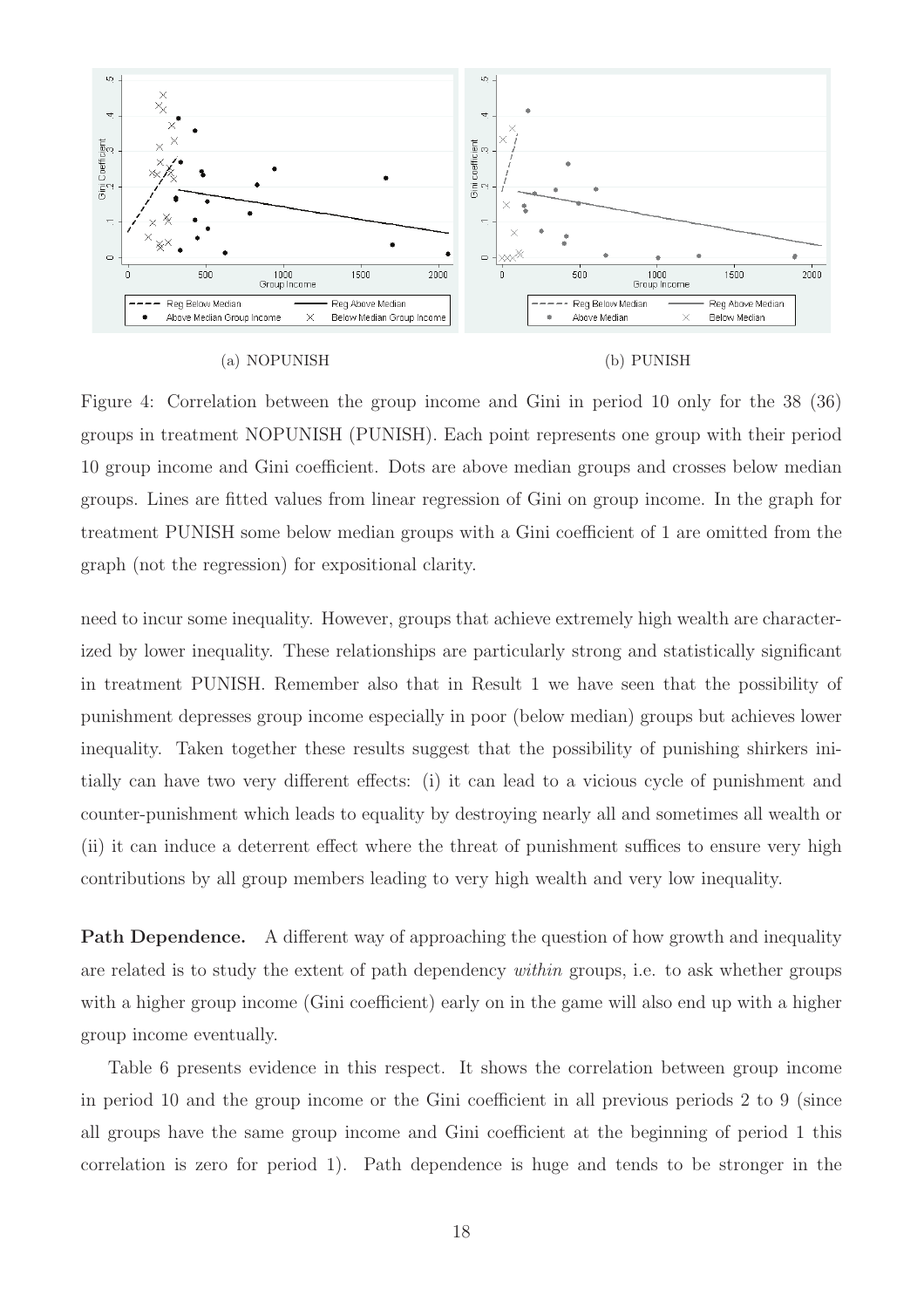|                  | 9          | 8         |            | 6          | 5.         | 4          | 3          | $\overline{2}$ |
|------------------|------------|-----------|------------|------------|------------|------------|------------|----------------|
| Group Income     |            |           |            |            |            |            |            |                |
| <b>NOPUNISH</b>  | $0.99***$  | $0.97***$ | $0.96***$  | $0.93***$  | $0.87***$  | $0.82***$  | $0.77***$  | $0.62***$      |
| <b>PUNISH</b>    | $0.99***$  | $0.99***$ | $0.98***$  | $0.96***$  | $0.94***$  | $0.91***$  | $0.91***$  | $0.83***$      |
| Gini coefficient |            |           |            |            |            |            |            |                |
| <b>NOPUNISH</b>  | $-0.22***$ | $-0.13*$  | $-0.25***$ | $-0.26***$ | $-0.33***$ | $-0.21***$ | $-0.27***$ | 0.05           |
| <b>PUNISH</b>    | $0.23***$  | $0.25***$ | $0.17**$   | $-0.06$    | $-0.18**$  | $-0.40***$ | $-0.47***$ | $-0.47***$     |

Table 6: Path Dependence: Correlation of group income in period 10 with group income (Gini) in period  $X=2,\ldots,9$ .

|                                            | Without Punishment | With Punishment |
|--------------------------------------------|--------------------|-----------------|
| above median groups: group income in per 2 | -106               | 92              |
| below median groups: group income in per 2 | 100                | 49              |
| above median groups: Gini in per 2         | 0.13               | 0.11            |
| below median groups: Gini in per 2         | 0.13               | 0.27            |

Table 7: group income and Gini-coefficient in period 2 of above and below median groups (Sample split by  $t = 10$  group income).

treatment with punishment. Initial inequality is highly detrimental to final group income in both treatments, but more so in the treatment with punishment. (The positive correlation between period 7,8,9 inequality and period 10 group income in treatment PUNISH is due to the fact that by then several groups have zero group income and inequality).

Table 7 illustrates the extent of path dependence. It shows period 2 group income and Gini coefficients of the groups which end up above or below the median in terms of group income in period 10. For treatment NOPUNISH the differences are not large. Successful (above median income) groups have a group income in period 2 of about 106, while eventually unsuccessful groups have a group income of about 100 on average. In terms of the Gini coefficient, both types of groups have a Gini coefficient of 0.13 on average. In treatment PUNISH, on the other hand, the differences are very large. Groups that are eventually successful have a group income in period 2 of about 92, while unsuccessful groups have a group income of only about 49. In terms of inequality, eventually successful groups have a Gini coefficient of about 0.11, while unsuccessful groups have a Gini coefficient of 0.27, more than twice as high. Hence, successful and unsuccessful groups already differ after the first round of the public good game is played.

One question about the path dependence result is whether it just reflects a stable distribution of "contribution types" or whether there is something more fundamental to it in the sense that the same people are more likely to end up with a much lower group income if initial inequality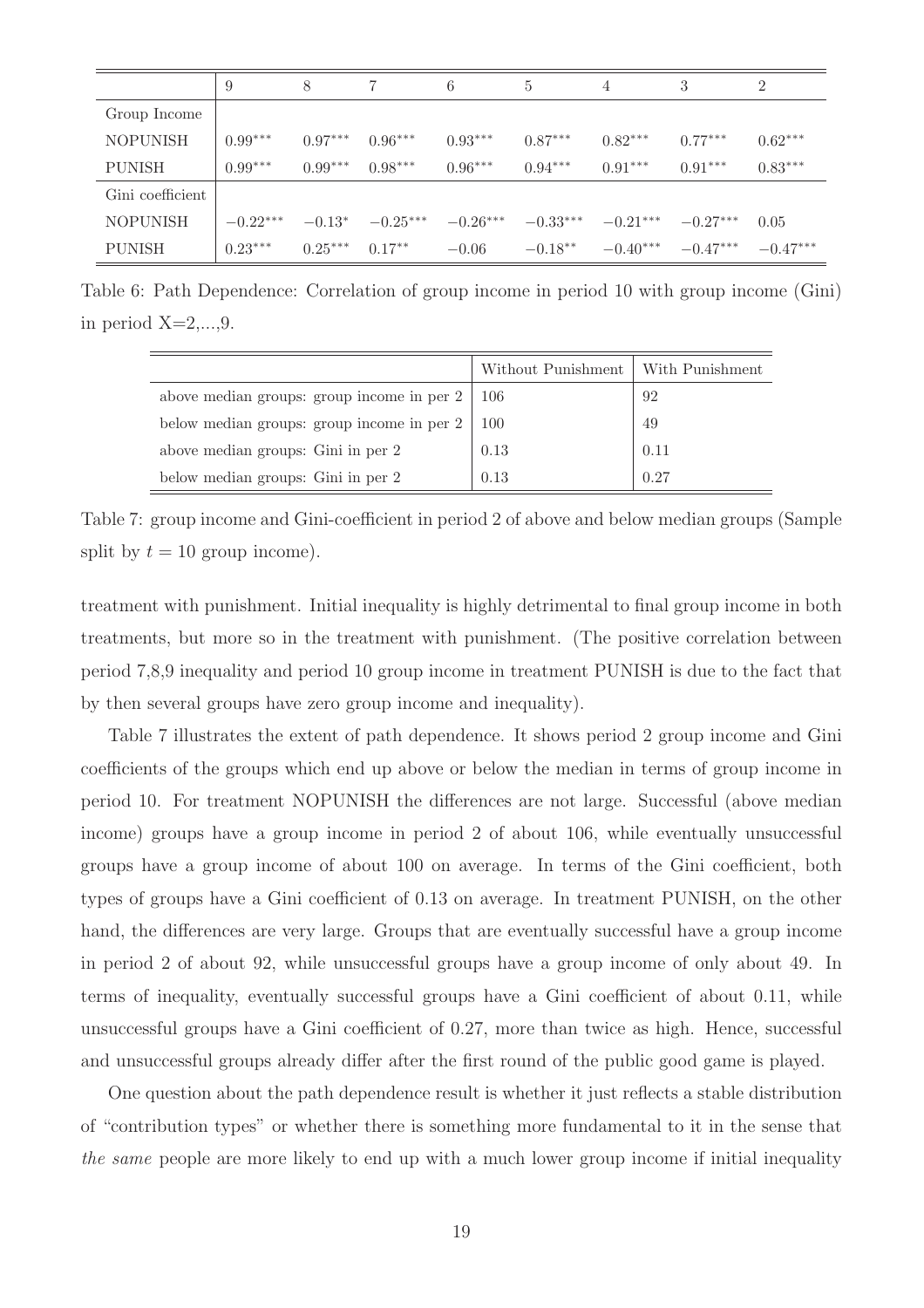is high. The current evidence (in particular the treatment difference) suggests that the latter might be the case.

Additional support for this conjecture can also be derived from our post-experimental questionnaire. Table 12 in the Online Appendix shows the average amount in Euros that participants decide to donate to Medics without Borders at the end of the experiment. We find that participants from groups with a group income above the median do not contribute more on average than those from groups with below median group income. This is despite the fact that participants from groups with above median group income earn 178 tokens on average in period 10 (189 in treatment PUNISH), while those from groups with below median group income earn only 56 tokens (23 tokens) on average in period 10. This evidence suggests that participants in groups with above median group income are *not* per se more altruistic than others. We also elicited 14 other personality characteristics as well as a measure of risk aversion in the questionnaire. Tables 13-14 in the Online Appendix show that none of them is able to explain the variation in group income or Gini that we find in both treatments.

- Result 3: Relation between Growth and Inequality. 1. In both treatments group income and Gini coefficient are positively correlated for poor groups (below median group income) and negatively correlated for rich groups (above median group income). Both effects are stronger in treatment PUNISH.
	- 2. There is large path dependence: (a) Initial group income is strongly positively correlated with eventual group income. (b) Initial inequality is highly detrimental to final group income in treatment PUNISH and to a lesser extent so in treatment NOPUNISH.

Before we conclude this section, let us point to potential links to other literatures. The sign of the relation between inequality and growth as well as the causal link between the two has been at the center of a big debate in macroeconomics and development (see e.g. Barro, 2000; Forbes, 2000; Persson and Tabellini, 1991, among many others). Most of these authors find either a negative relation or no significant relation at all. In our context the relation depends on the wealth of the group. For very poor groups in our data inequality and group income are positively related, while they are negatively related for richer groups. This is reminiscent of the famous Kuznets curve (Kuznets (1955)) which claims an inverse u-shaped relationship between growth and inequality. The connection between our setting and the fate of countries is too loose to draw definite conclusions from our results on this question. Our results suggest, however, that there may be interesting links, between the level of social capital (cooperation, trust), the level of inequality and the level of growth of societies.<sup>13</sup>

 $13$ Knack and Keefer (1997) and Zak and Knack (2001) have already identified a relationship between trust and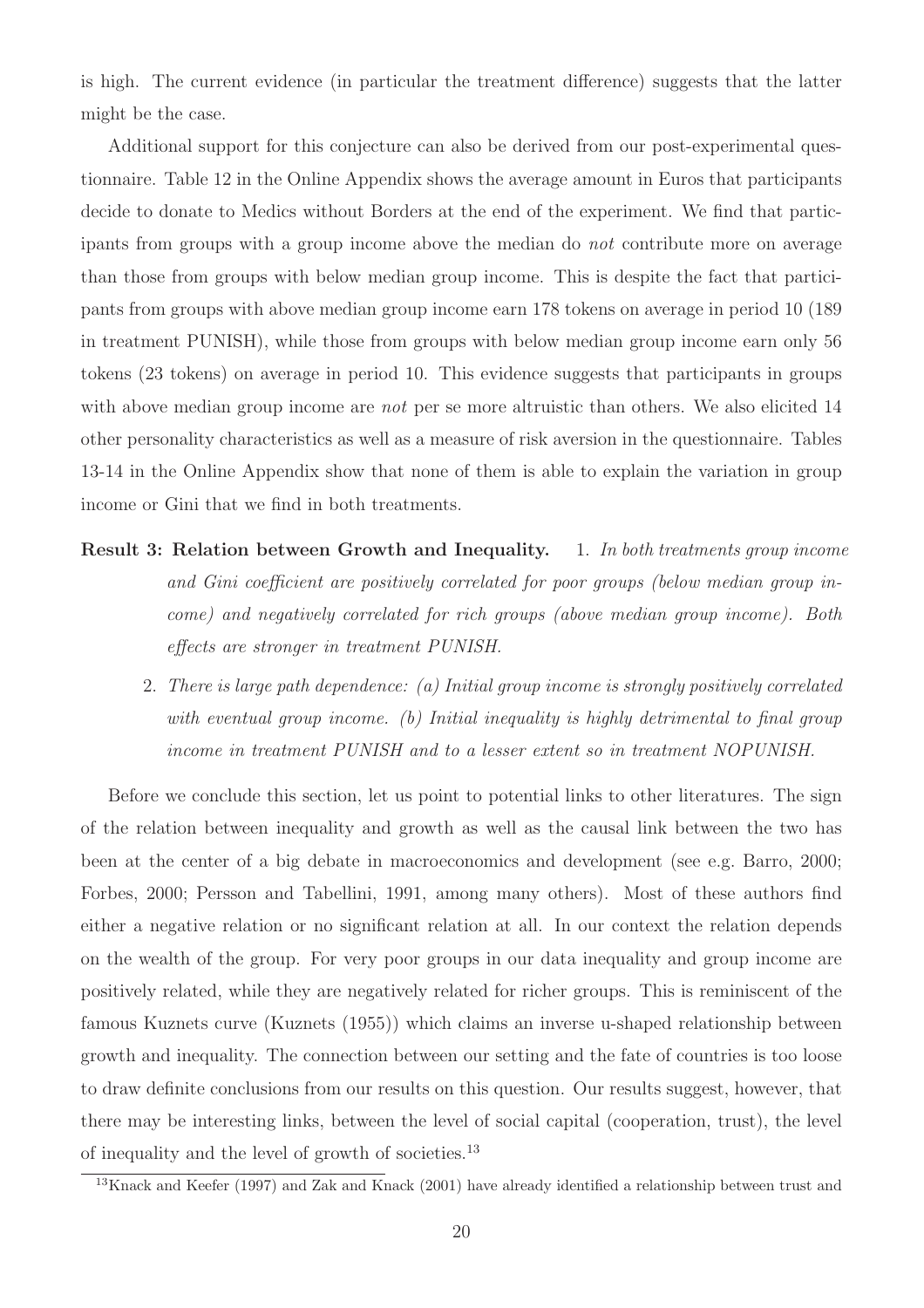In another strand of literature, economic historians have long argued about the importance of institutional lock in, where institutions are broadly understood as both formal constraints, such as rules and laws and informal constraints, such as norms of behaviour, conventions or codes of conduct (North, 1994). Our study provides one powerful example of how a society (group) can get locked into dysfunctional behavioural norms, where, if initial behavior leads to very high inequality, it becomes almost impossible to escape a path of punishment and counter-punishment (interpreted as experimental equivalents of conflict) that eventually leads to a destruction of all wealth.

To sum up the evidence presented in Section 4, we have seen that participants in this setting are able to achieve significant levels of cooperation and wealth and they are able to do so even in the absence of punishment possibilities. In fact, introducing the possibility of punishment even leads to lower levels of wealth. This in stark contrast to previous insights from the standard literature on repeated public good games.

## 5 Discussion and Additional Results

This section is devoted to gaining a better understanding of where the differences between our setting and the standard setting originate. Remember that the dynamic interdependencies we introduce have two consequences: (i) they create the possibility for endogenous growth and (ii) they create endogenous inequality and hence asymmetries in the power to punish others. To understand the effects of these two forces we ran additional treatments, where we artificially eliminate growth (treatments NOPUNISH-NOGROWTH and PUNISH-NOGROWTH) or inequality. We discuss the former in Section 5.1. In Section 5.2. we discuss our new treatments where we artificially eliminate inequality (treatments NOPUNISH-NOINEQUALITY and PUNISH-NOINEQUALITY). In Section 5.3. we provide some additional results on punishment. At the end of this section we compare short (10 period) and long (15 period) horizon games in order to understand how participants perceive this environment strategically (Section 5.4).

### 5.1 "Eliminating Growth Possibilities"

In treatments NOPUNISH-NOGROWTH and PUNISH-NOGROWTH we artificially eliminate growth by re-normalizing all endowments at the end of a period s.t. they sum to 80. More precisely, while in treatment NOPUNISH the following relation holds for endowments  $N_i^{t+1}$  =  $N_i^t - a_i^t + \frac{1.5}{4}$  $\frac{1.5}{4} \sum_{j=1,\dots,4} a_j^t$ , we now re-normalize

growth across different countries. Our setting and results point to a potential mechanism behind this relationship.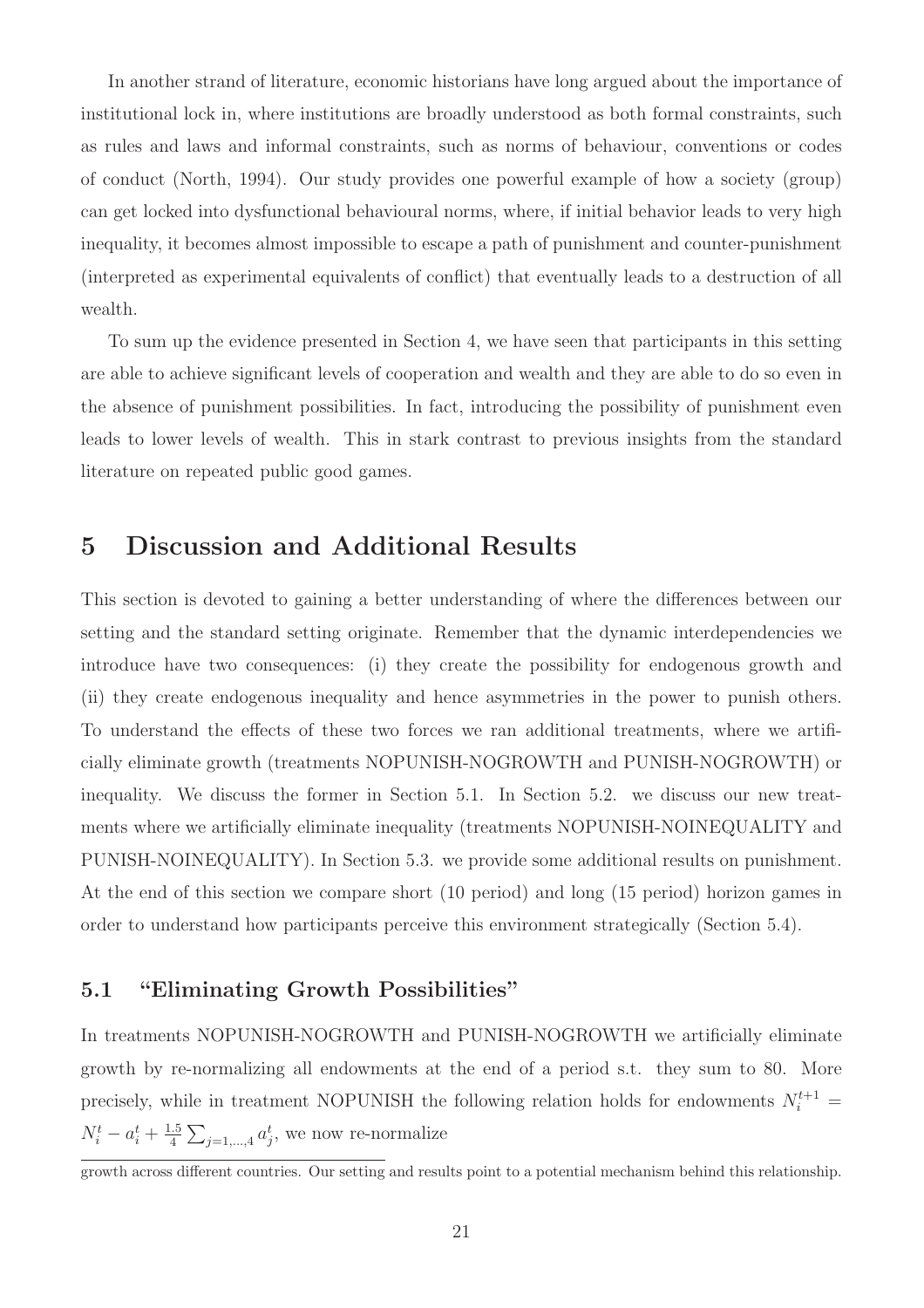$$
N_i^{t+1} = \frac{80 * \left(N_i^t - a_i^t + \frac{1.5}{4} \sum_{j=1,\dots,4} a_j^t\right)}{\sum_{j=1,\dots,4} \left(N_j^t - a_j^t + \frac{1.5}{4} \sum_{j=1,\dots,4} a_j^t\right)}.
$$

This means that each participant's endowment ranges between 0 and 80 in each round and the sum of endowments in a group will equal 80 in each period. We do the analogous normalization for the punishment version (PUNISH-NOGROWTH).



Figure 5: "Artficially eliminating growth": average contributions over time in treatments NOP-UNISH, PUNISH (both normalized), NOPUNISH-NOGROWTH and PUNISH-NOGROWTH.

Figure 5 shows the average amount of tokens contributed over time in treatments NOPUN-ISH, PUNISH, NOPUNISH-NOGROWTH and PUNISH-NOGROWTH. To ensure a fair comparison, we also normalize contributions in NOPUNISH and PUNISH to reflect the percentage of a non-normalized endowment this person contributed. The figure shows that the possibility of exponential growth is crucial to sustain high and increasing contributions. In treatment NOPUNISH-NOGROWTH, where the possibility of growth is eliminated, contributions decline to zero as in the standard setting. Contributions in PUNISH-NOGROWTH are higher than in NOPUNISH-NOGROWTH, but they are also declining over time. As we will see in the next section the lower effectiveness of punishments is likely due to endogenous inequality and hence punishment possibilities. In stark contrast to the NO-GROWTH treatments, normalized contributions in NOPUNISH and PUNISH are increasing over time. The statistical significance of these treatment differences is confirmed in the first column of regression table 8.

Result 4: Growth Possibilities The possibility of exponential growth is crucial to sustain positive and increasing contributions over time. If this possibility is eliminated contributions decrease to zero as in the standard setting.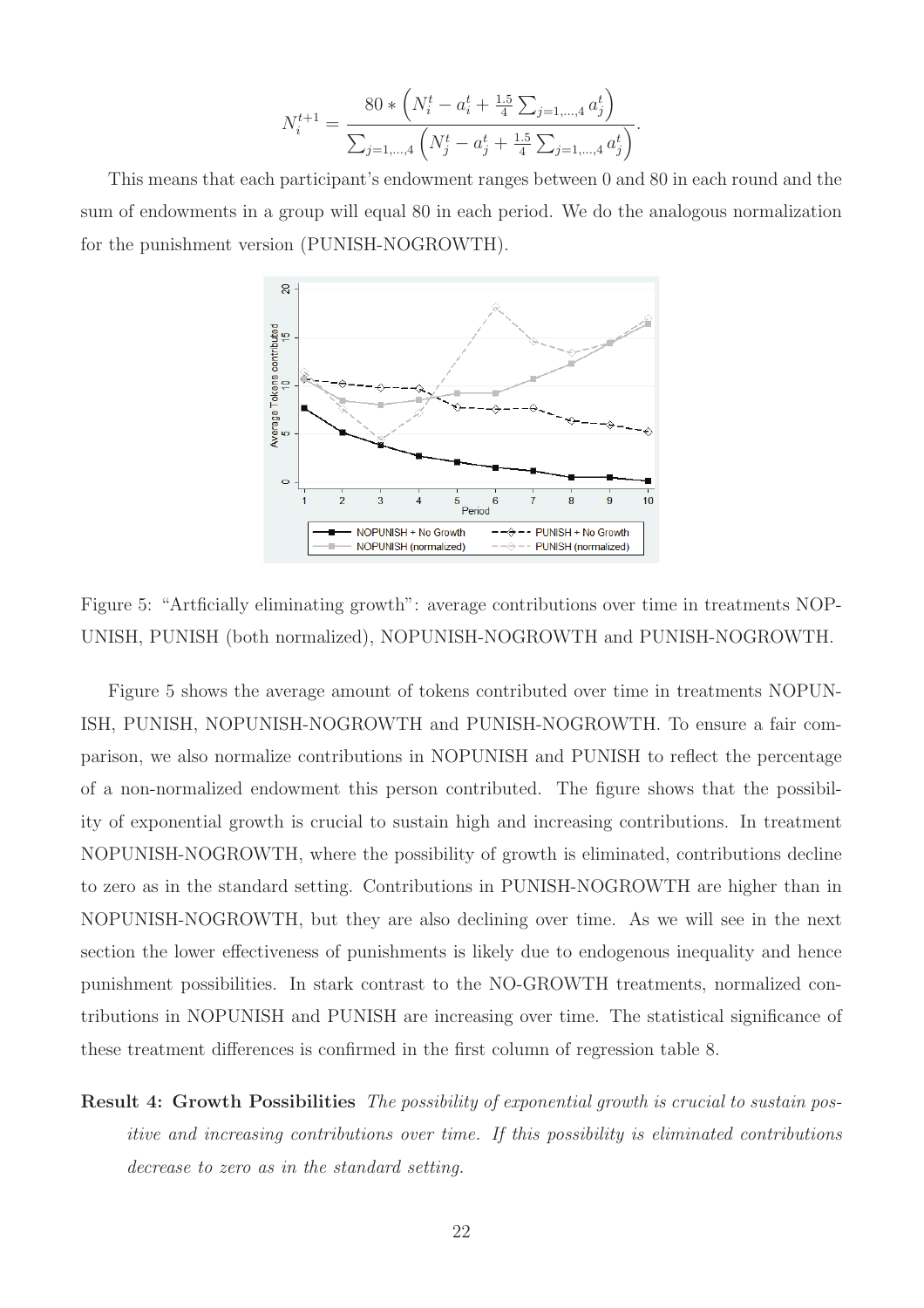|                       | norm contribution | contribution |
|-----------------------|-------------------|--------------|
| <b>PUNISH</b>         | 4.915             | 18.895**     |
|                       | (5.019)           | (8.660)      |
| NOPUNISH-NOGROWTH     | $-25.470***$      |              |
|                       | (4.975)           |              |
| PUNISH-NOGROWTH       | $-19.908***$      |              |
|                       | (5.072)           |              |
| NOPUNISH-NOINEQUALITY |                   | $18.766**$   |
|                       |                   | (9.026)      |
| PUNISH-NOINEQUALITY   |                   | $43.212***$  |
|                       |                   | (14.072)     |
| constant              | 18.191***         | 13.587***    |
|                       | (4.966)           | (2.727)      |
| N                     | 6320              | 6560         |
| Clusters              | 158               | 164          |
| $R^2$                 | 0.0330            | 0.0461       |

Table 8: (Normalized) contributions regressed on treatment dummies. Simple OLS regression. Standard errors clustered by matching group. Baseline is treatment NOPUNISH. \*\*\*,\*\*,\* significance at 1,5,10 percent level.

### 5.2 "Eliminating Inequality"

We now turn to treatments NOPUNISH-NOINEQUALITY and PUNISH-NOINEQUALITY, where we artificially eliminate inequality. In these treatments we redistribute all earnings at the beginning of each period, s.t. endowments are equal for all players. Hence each player receives

$$
N_i^{t+1} = \frac{\sum_{i=1,\dots,4} \left( N_i^t - a_i^t + \frac{1.5}{4} \sum_{j=1,\dots,4} a_j^t \right)}{4}
$$

at the beginning of period  $t + 1$ . To maintain the character of the public good game as a social dilemma (and to ensure that the unique equilibrium is still zero contributions in each period), we implemented an additional change in this treatment. In particular we paid a randomly drawn period rather than the sum of all ten periods.

Figure 6 shows the average contributions over time in treatments NOPUNISH, PUNISH, NOPUNISH-NOINEQUALITY and PUNISH-NOINEQUALITY. It can be seen that inequality leads to lower contributions in both the treatments with and without punishment. Furthermore, if inequality is eliminated then contributions are much higher with punishment (PUNISH-NOINEQUALITY) than without (NOPUNISH-NOINEQUALITY) and this difference can be observed across all periods. Table 8 (second column) confirms the statistical significance of these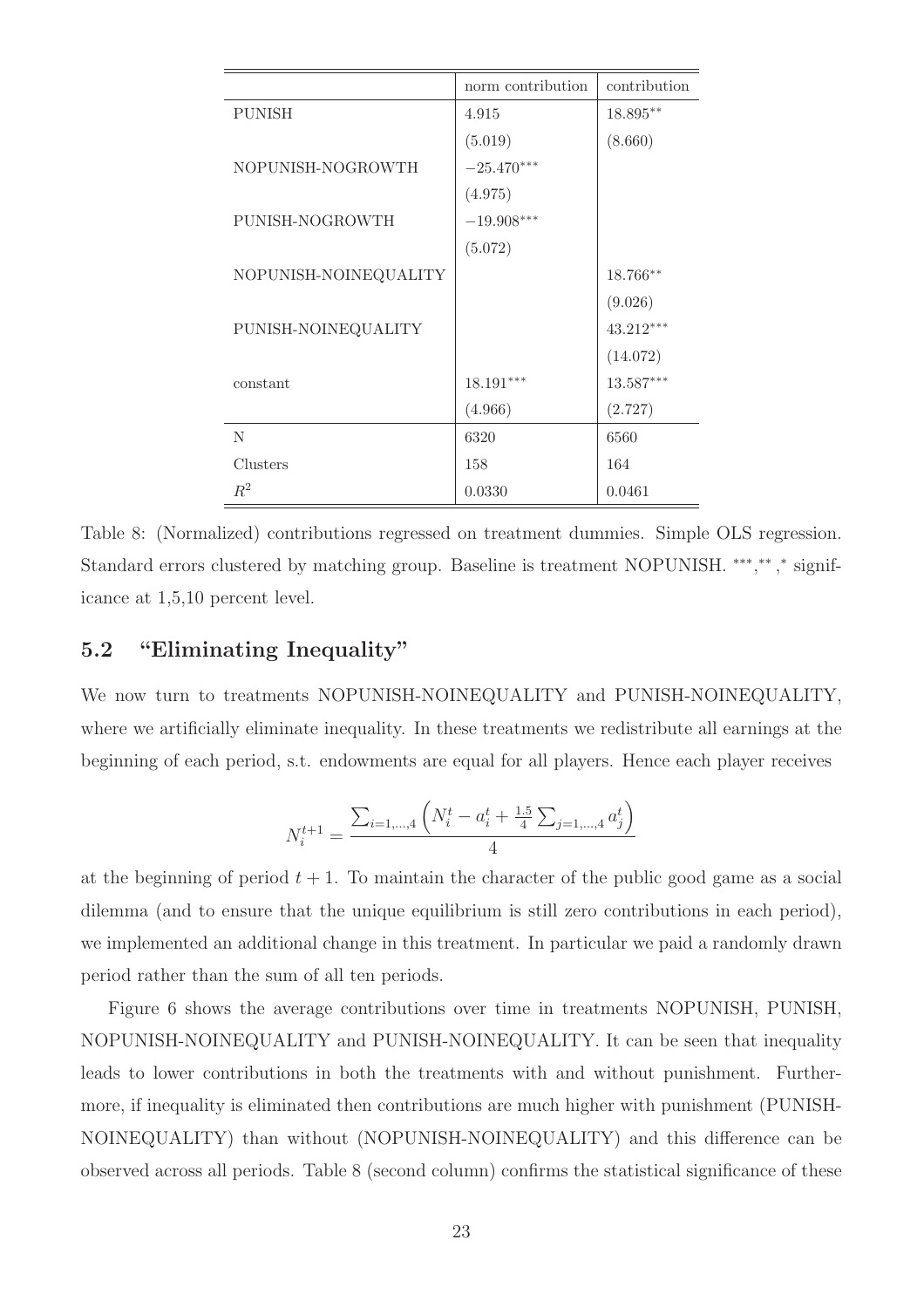

Figure 6: "Artficially eliminating inequality": average contributions over time in treatments NOPUNISH, PUNISH, NOPUNISH-NOINEQUALITY and PUNISH-NOINEQUALITY.

findings. Removing inequality also reverses a result we have observed in Table 2, that group income is lower with punishment than without. If inequality is removed, then average group income in period 10 is higher in treatment PUNISH-NOINEQUALITY (772 tokens) compared to NOPUNISH-NOINEQUALITY (602 tokens).

Result 5: Inequality Removing endogenous inequality leads to higher contributions. Group income and contributions are higher with than without punishment possibilities if and only if inequality is removed.

It seems that endogenous inequality in endowments with the associated inequality in the power to punish undermines the effectiveness of punishment we are used to from the standard setting. In the following subsection we take a closer look at how people punish in treatment PUNISH to see whether we can find evidence of anti-social punishment where shirkers exploit their higher punishment power to punish non-shirkers.

### 5.3 Anatomy of Punishment

Our strategy in this subsection is to compare above and below median groups in treatment PUNISH to understand which patterns of punishment lead to low group income in this treatment and are hence crucial for the low effectiveness of punishment in this setting.

Figure 7 reveals an interesting pattern. It shows the amounts of tokens participants use to punish over time. In groups with above median group income the absolute amounts used to punish tend to remain stable or increase over time, while they tend to decrease in below median groups. Particularly striking is the fact that, in terms of amounts, the major difference between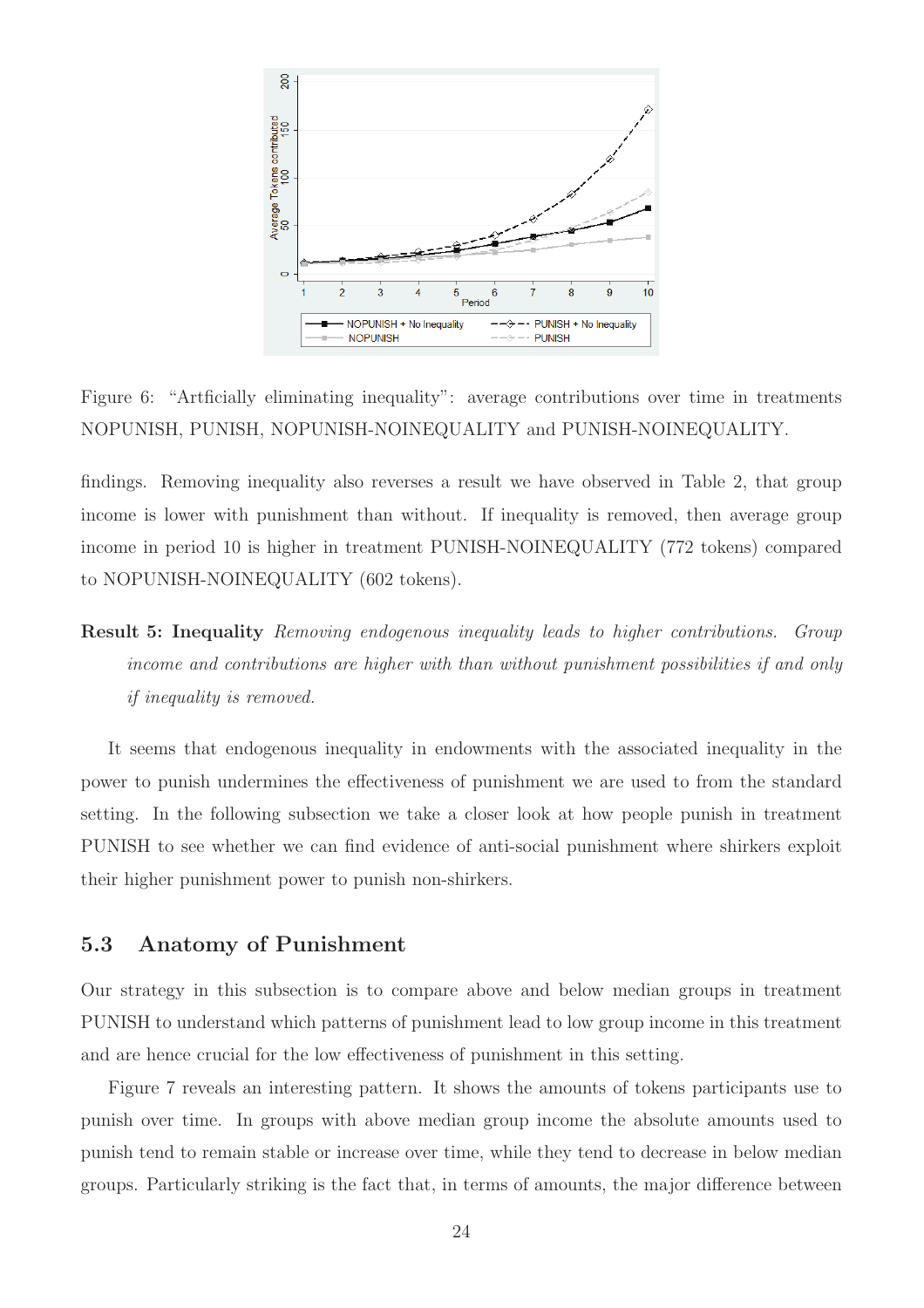above and below median groups seems to lie in how much they punish in the first two periods of the game. This indicates that much of the difference between successful and unsuccessful groups in PUNISH can be traced back to differences in punishment behaviour in the first two periods of the game. In successful groups, there is also an interesting peak in punishment one period before the game ends. This suggests that some participants may tolerate some degrees of free-riding because of the detrimental effect that punishment can have on growth and wait to punish others harshly at the end of the game. While in below median groups most punishment happens in the beginning of the game, above median groups punish at the end.<sup>14</sup>



Figure 7: Average Amount of Tokens used to punish over time by groups with above median group income (dashed line) and groups with below median group income (solid line).

We next ask the question under which conditions punishment is "social" and when it is "anti-social". We look at social and antisocial punishment because Herrmann et al. (2008) have found that anti-social punishment strongly undermines successful cooperation, whereas social punishment fosters cooperation. Punishment by player i is *social* if i punishes a player who has contributed a lower share of his income to the public good than  $i$  herself. Punishment by player  $i$ is antisocial if i punishes a player who has contributed a higher share of his income to the public good than i herself.

Table 9 shows that there is at least twice as much social punishment than anti-social punishment on average. Both types of punishment are higher if inequality is high (social: Spearman  $\rho = 0.2146$ <sup>\*\*\*</sup>; anti-social:  $\rho = 0.0913$ <sup>\*\*\*</sup>). The relation between group income and punishment is not statistically significant on average according to a Spearman test. The reason turns out to be that in rich groups (group income  $> 80$ ) punishment is negatively correlated with group income

<sup>&</sup>lt;sup>14</sup>Relatedly Fudenberg and Pathak (2010) have shown that punishment can sustain cooperation even if it is only observed at the end of a session.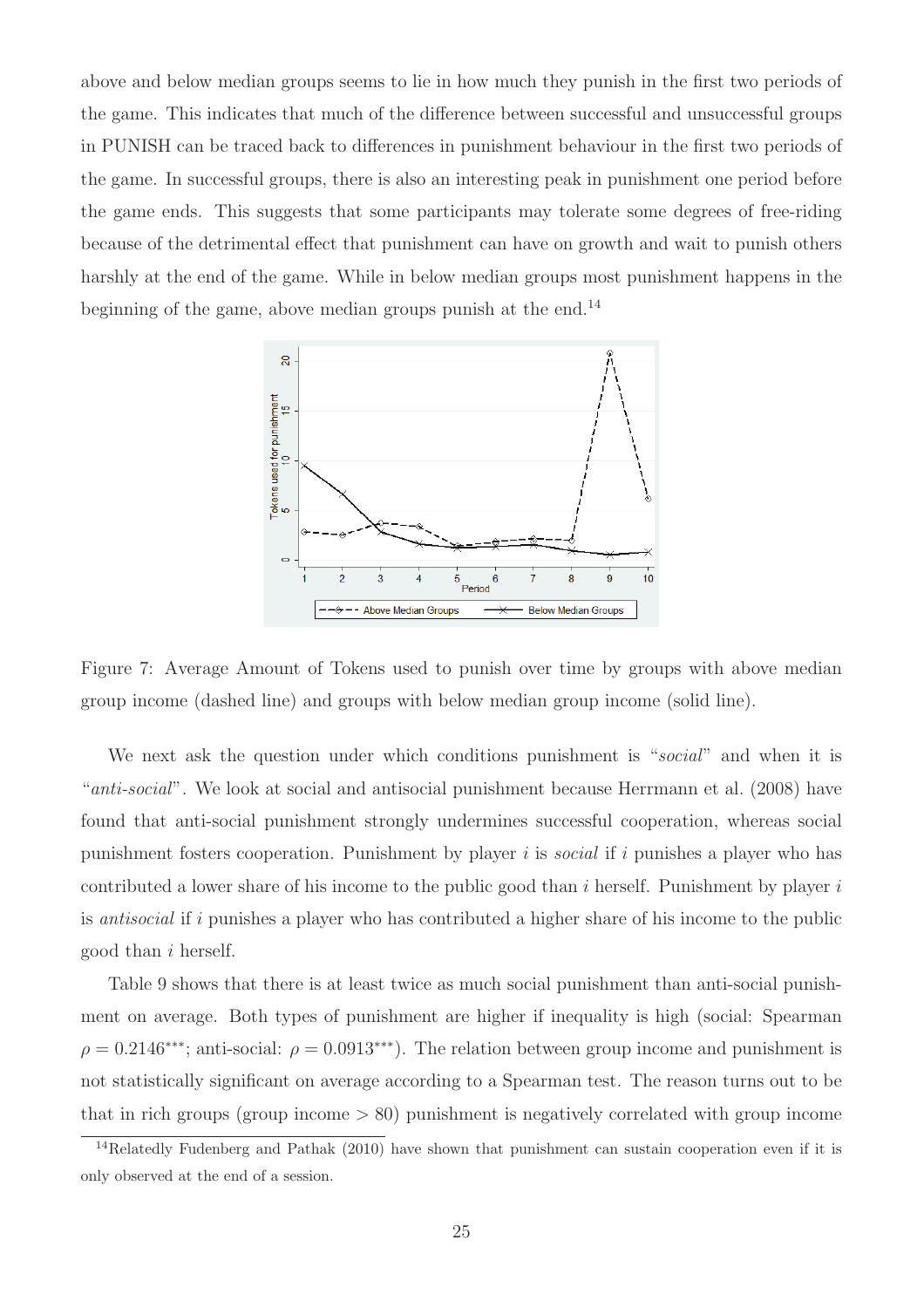(social:  $\rho = -0.0870^{**}$ ; anti-social:  $\rho = -0.1206^{***}$ ), while it is positively correlated for poor groups (social:  $\rho = 0.2153$ <sup>\*\*\*</sup>; anti-social:  $\rho = 0.2487$ <sup>\*\*\*</sup>). This is reminiscent of the correlation between group income and the Gini coefficient that we discovered earlier. Since we discovered the latter correlation also in treatment NOPUNISH, we conclude that a high Gini coefficient is causal to punishment.

|                                | Social Punishment | Antisocial Punishment |
|--------------------------------|-------------------|-----------------------|
| all                            | 1.57(14.39)       | 0.69(3.44)            |
| Gini > 0.05                    | 1.18(2.29)        | 1.28(10.72)           |
| Gini < 0.05                    | 1.99(20.43)       | 0.58(2.23)            |
| $\text{group income} > 80$     | 2.40(21.19)       | 0.61(4.62)            |
| group income < 80              | 0.52(1.72)        | 0.48(1.87)            |
| Gini > $0.05 +$ per 6-10       | 1.06(2.60)        | 2.16(14.42)           |
| Gini $< 0.05 +$ per 6-10       | 2.36(27.13)       | 0.19(1.06)            |
| group income $> 80 +$ per 6-10 | 3.13(27.45)       | 0.68(5.33)            |
| group income $< 80 +$ per 6-10 | 0.16(0.62)        | 0.22(1.29)            |

Table 9: Mean (SD) of amount of tokens of social and anti-social punishment.

We summarize our results on punishment as follows. There is about twice as much social compared to anti-social punishment. In successful groups (above median group income) there is more social punishment, while in unsuccessful (below median group income) groups there is more antisocial punishment. High inequality increases both types of punishment. Unsuccessful groups punish at the beginning of the game, while successful groups withhold their punishment until the end. There is also substantial evidence of richer participants that punish the poorest participants at a low cost to themselves (see Figure G.2 in Online Appendix G). In successful groups (above median group income) overall punishment is negatively correlated with group income, while it is positively correlated for unsuccessful (below median group income) groups.

### 5.4 Comparison of Long and Short Horizon games

Before we conclude we compare behaviour in the short horizon (10 period) and long horizon (15 period) games. This comparison can give some insights into how participants perceive this environment strategically and whether and how they adjust their contributions as the time horizon (and hence the scope for growth) increases. In Online Appendix H we provide additional results on the longer run dynamics in the 15 period variations.

Figure 8 compares the evolution of group income and Gini over time for the long and short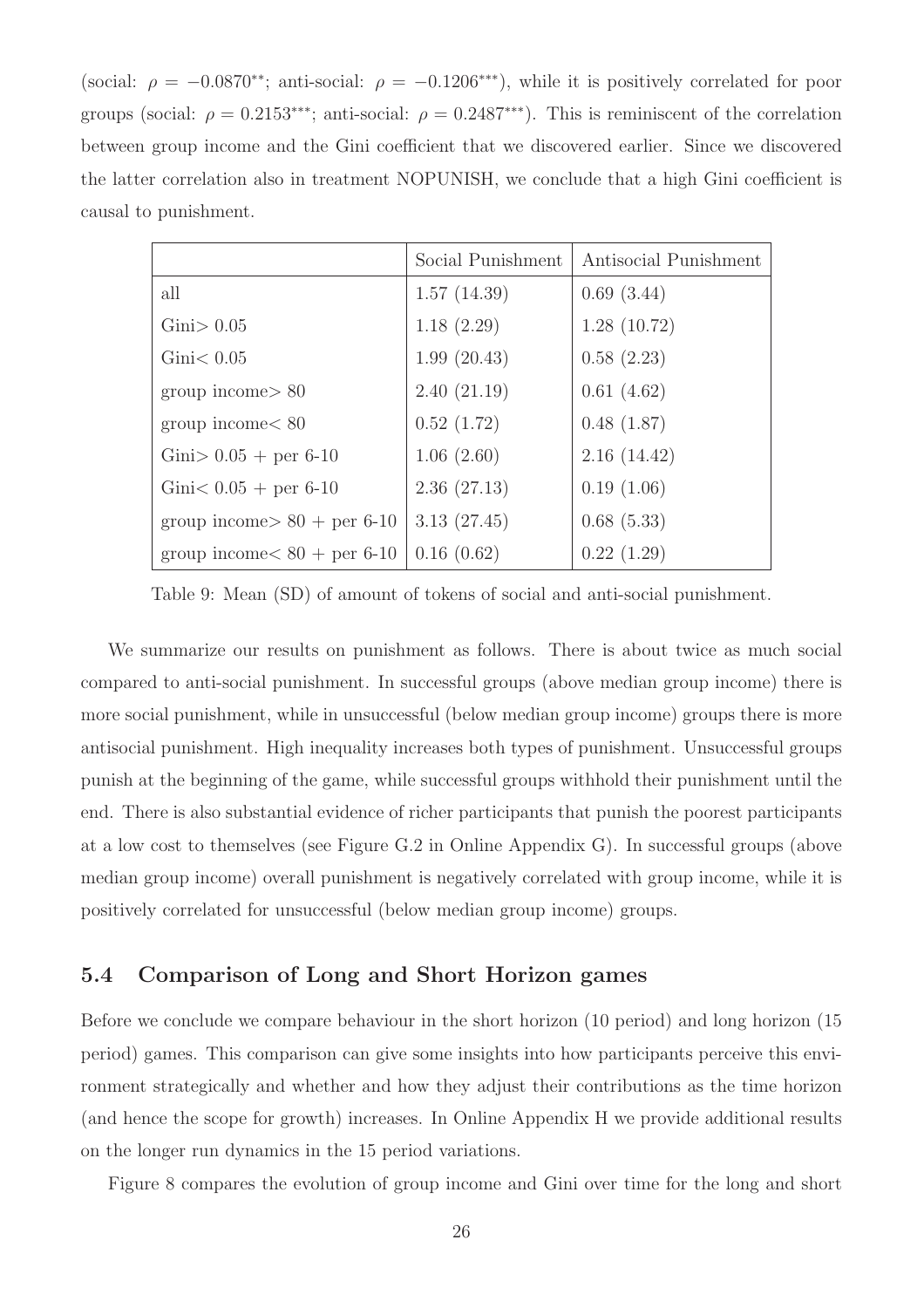horizon games in treatment NOPUNISH. In terms of group income, there is no discernible difference between the long and short versions. However, while the Gini coefficient tends to increase in both cases, it seems to do so at a faster rate in the short-horizon games. One possible interpretation is that participants are reluctant to let inequality get too big early on in the long horizon games, because of the detrimental and long-lasting effect it can have on growth. This is intuitive given the extent of path dependence observed in Table 6. Less aggressive shirking and withholding contributions as a form of punishment must balance each other out to achieve about the same level of growth as in the short-horizon games, but lower levels of inequality.



Figure 8: Average group income and Gini coefficient over time in the two treatments. Comparison of long and short horizons in treatment NOPUNISH.

Figure 9 compares the evolution of group income and Gini over time for the long and short horizon games in treatment PUNISH. Again, there does not seem to be much difference in the evolution of group income. In both, the short and long horizon games, the Gini coefficient does follow the same cyclical pattern observed in Figure 2, however cycles seem to be longer in the long horizon games. The intuition could be similar. Participants might be more reluctant to punish asymmetrically if such punishment increases inequality because of the detrimental effect of inequality on growth.

Overall it seems that participants do not react very strongly to the different time horizons. They seem to be a bit more careful with letting inequality get too large if the horizon is longer. In Online Appendix H we compare the long and short horizon games more extensively. There we show that there are not many differences in terms of the amounts contributed as the length of the horizon increases (Figure H.4). This is another difference to the standard setting (see e.g. Gaechter et al. (2008)). We also show that our main results regarding growth, inequality and treatment comparisons hold true irrespective of the length of the game (Figures H.1 - H.3).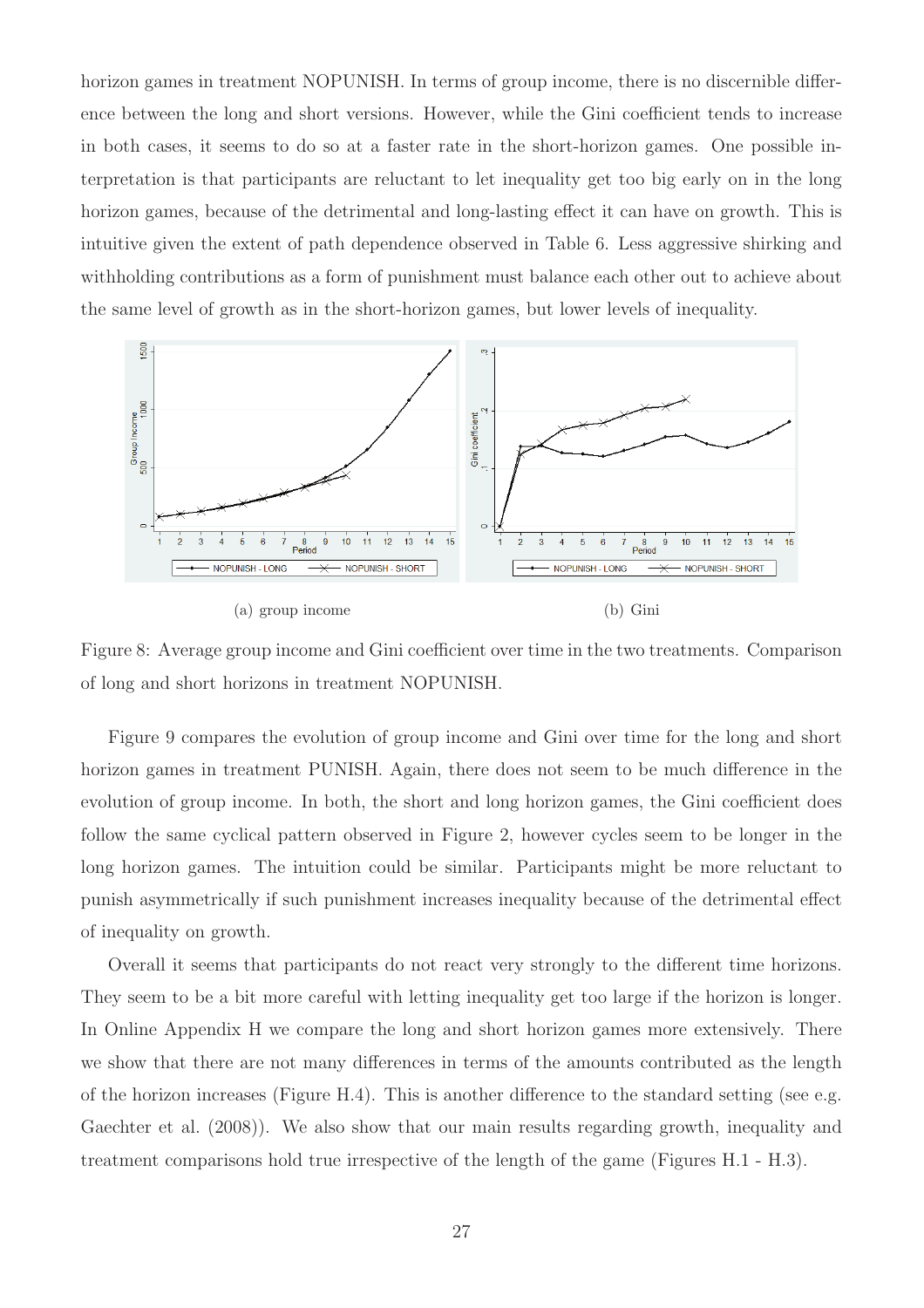

Figure 9: Average group income and Gini coefficient over time in the two treatments. Comparison of long and short horizons in treatment PUNISH.

## 6 Conclusions

We studied a public good game in a novel design, which allows for endogenous growth and inequality. More precisely, each agent's income at the end of a period serves as her endowment in the next period. Results are very different from the received literature on standard public good games. There is no decay of cooperation over time even in the absence of punishment possibilities and punishment leads to lower group income. Punishment is able, however, to curb inequality. Across groups, group income and inequality are negatively related for rich groups and positively related for poor groups. Within groups we observe huge path dependence. Inequality in early periods of the game is strongly negatively correlated with group income at the end of the experiments.

Those results show that people are able to establish persistent cooperation in a setting that shares one key feature with many real-life interactions: the fact that past behaviour matters for future endowments. They should also make us rethink our intuition based on the standard setting about the effectiveness of punishment to sustain cooperation. Punishment has mostly negative consequences in our setting. One advantage of punishment that emerges is its effectiveness to curb inequality in some cases.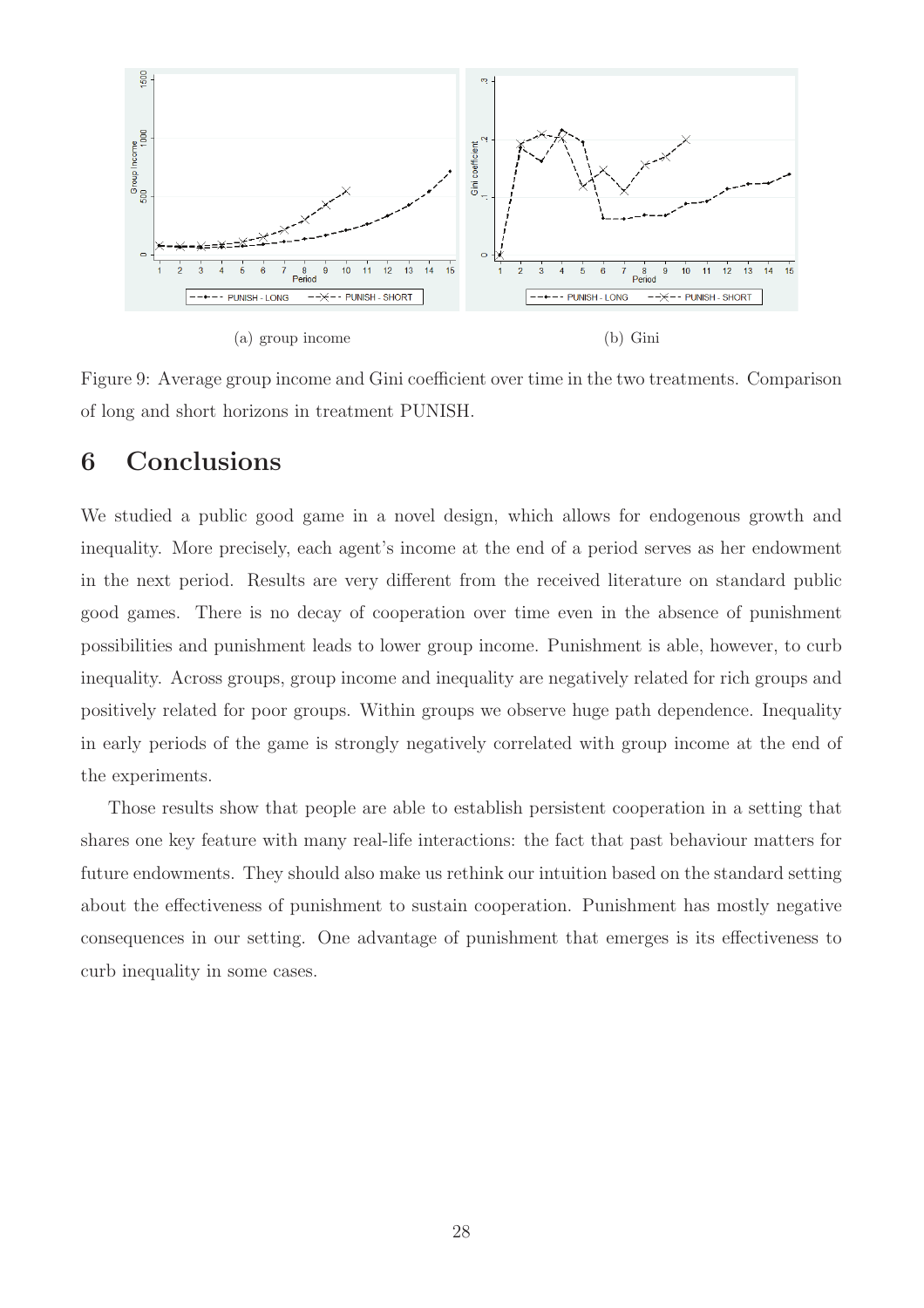## References

- Adler, P. (1985). Wheeling and Dealing An Ethnography of Upper-Level Drug Dealing and Smuggling Community. Columbia University Press.
- Andreoni, J. (1995). Cooperation in public goods experiments: Kindness or confusion? The American Economic Review 85(4), 891–904.
- Andreoni, J., W. Harbaugh, and L. Vesterlund (2003). The carrot or the stick: rewards, punishment and cooperation. The American Economic Review 93(3), 893–902.
- Barro, R. (2000). Inequality and growth in a panel of countries. *Journal of Economic Growth 5*, 5–32.
- Becker, G. (1981). A treatise on the family. Cambridge.: Harvard University Press.
- Bergstrom, T., L. Blume, and H. Varian (1986). On the private provision of public goods. Journal of Public Economics 29, 25–49.
- Chan, K., S. Mestelman, R. Moir, and R. Muller (1996). The voluntary provision of public goods under varying income distributions. The Canadian Journal of Economics  $29(1)$ , 54–69.
- Chan, K. S., S. Mestelman, R. Moir, and R. Muller (1999). Heterogeneity and the voluntary provision of public goods. Experimental Economics 2(1), 5–30.
- Chaudhury, A. (2011). Sustaining cooperation in laboratory public goods experiments: a selective survey of the literature. Experimental Economics 14, 47–83.
- Cozzi, G. (1999). R+d cooperation and growth. Journal of Economic Theory 86(1), 17–49.
- Croson, R. and M. Marks (1998). Alternative rebate rules in the provision of a threshold public good: An experimental investigation. Journal of Public Economics 67(2), 195–220.
- Dawes, R., J. Orbell, R. Simmons, and A. J. van de Kragt (1986). Organizing groups for collective action. The American Political Science Review  $80(4)$ , 1171–1185.
- Deaton, A. (1997). Analysis of Household Surveys. Baltimore, MD:: Johns Hopkins University Press.
- Dreber, A., D. Rand, D. Fudenberg, and M. Nowak (2008). Winners don't punish. Nature 452, 348–351.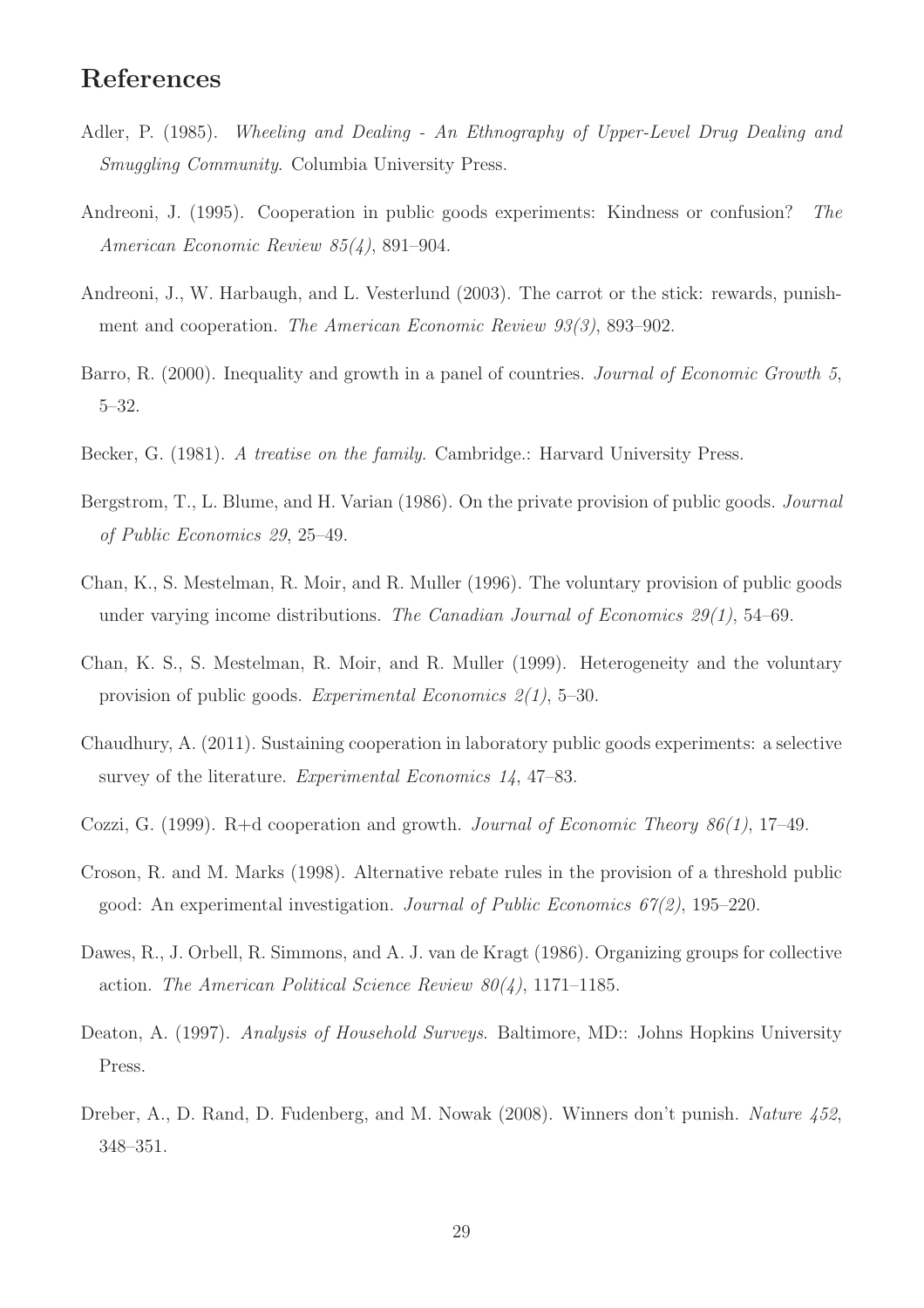- Duffy, J., J. Ochs, and L. Vesterlund (2007). Giving little by litte: Dynamic voluntary contribution games. Journal of Public Economics 91(9), 1708–1730.
- Egas, M. and A. Riedl (2008). The economics of altruistic punishment and the maintenance of cooperation. Proceedings of the Royal Society B - Biological Sciences 275, 871–878.
- Fehr, E. and S. Gaechter (2000). Cooperation and punishment in public goods experiments. American Economic Review 90, 341–369.
- Fehr, E. and S. Gaechter (2002). Altruistic punishment in humans. Nature 415, 137–140.
- Fischbacher, U. and S. Gaechter (2010). Social preferences, beliefs, and the dynamics of free riding in public goods experiments. The American Economic Review  $100(1)$ , 541–556.
- Forbes, K. (2000). A reassessment of the relationship between inequality and growth. American Economic Review 90(4), 869–997.
- Fudenberg, D. and P. Pathak (2010). Unobserved punishment supports cooperation. Journal of Public Economics 94(1), 78–86.
- Gaechter, S., E. Renner, and M. Sefton (2008). The long-run benefits of punishment. Science 322, 1510.
- Green, E. and R. Porter (1984). Noncooperative collusion under imperfect price information. Econometrica 52(1), 87–100.
- Grossman, G. and C. Shapiro (1986). Research joint ventures: An anti-trust analysis. Journal of Law, Economics and Organization 2(2).
- Guererk, O., B. Rockenbach, and I. Wolff (2013). The effects of punishment in dynamic publicgood games. mimeo.
- Hamilton, B. H., J. A. Nickersen, and H. Owan (2003). Team incentives and worker heterogeneity: An empirical analysis of the impact of teams on productivity and participation. Journal of Political Economy 111, 465–497.
- Herrmann, B., C. Thöni, and S. Gächter  $(2008)$ . Antisocial punishment across societies. Science 319, 1362–1367.
- Huck, T. (2006). Dynamisches public good experiment. Master's thesis, Universitaet Erfurt.
- Isaac, R. M., J. M. Walker, and S. Thomas (1984). Divergent evidence on free-riding: An experimental examination of possible explanations. Public Choice 43(2), 113–149.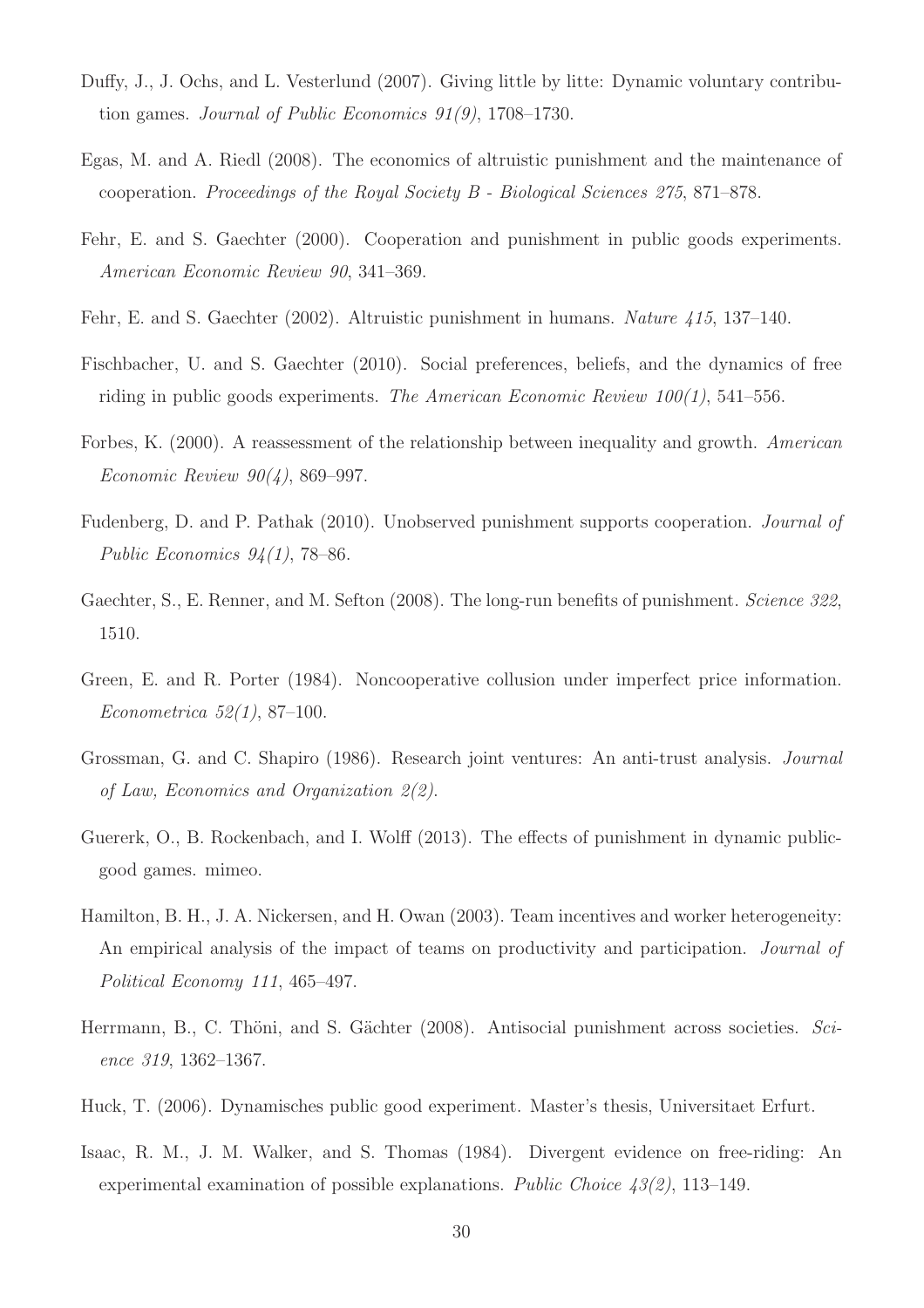- Johnson, A. and T. Earle (1987). The Evolution of Human Societies: From Foraging Group to Agrarian State. Stanford University Press.
- Josephson, M. (1962). The Robber Barons. Mariner Books.
- Kamien, M. I., E. Muller, and I. Zang (1992). Research joint ventures and r+d cartels. The American Economic Review 82(5), 1293–1306.
- Knack, S. and P. Keefer (1997). Does social capital have an economic payoff?: a cross country investigation. The Quarterly Journal of Economics 112(4), 1251–1288.
- Kreps, D., P. Milgrom, J. Roberts, and R. Wilson (1982). Rational cooperation in the finitely repeated prisoner's dilemma. Journal of Economic Theory 27, 245–252.
- Kuznets, S. (1955). Economic growth and income inequality. The American Economic Re*view 45(1)*, 1–28.
- Ledyard, J. O. (1995). Public goods: A survey of experimental research. In J. H. Kagel and A. E. Roth (Eds.), Handbook of Experimental Economics. Princeton University Press.
- Milinski, M., D. Semmann, and H.-J. Krambeck (2002). Reputation helps solve the 'tragedy of the commons'. Nature  $\mu$ 15, 424-426.
- North, D. (1994). Performance through time. *The American Economic Review 84(3)*, 359–368.
- Ostrom, E. (1990). Governing the Commons The Evolution of Institutions for Collective Action. New York: Cambridge University Press.
- Ostrom, E., R. Gardner, and J. Walker (1994). Rules, Games and Common Pool Ressources. Ann Arbor: University of Michigan Press.
- Ostrom, E., J. Walker, and R. Gardner (1992). Covenants without a sword: Self-governance is possible. The American Political Science Review 86, 104–115.
- Persson, T. and G. Tabellini (1991). Is inequality harmful for growth? theory and evidence. American Economic Review 48, 600–621.
- Plott, C. R. and V. Smith (Eds.) (2009). Handbook of Experimental Economics Results. North-Holland.
- Reuben, E. and A. Riedl (2013). Enforcement of contribution norms in public good games with heterogeneous populations. *Games and Economic Behavior 77*, 122–137.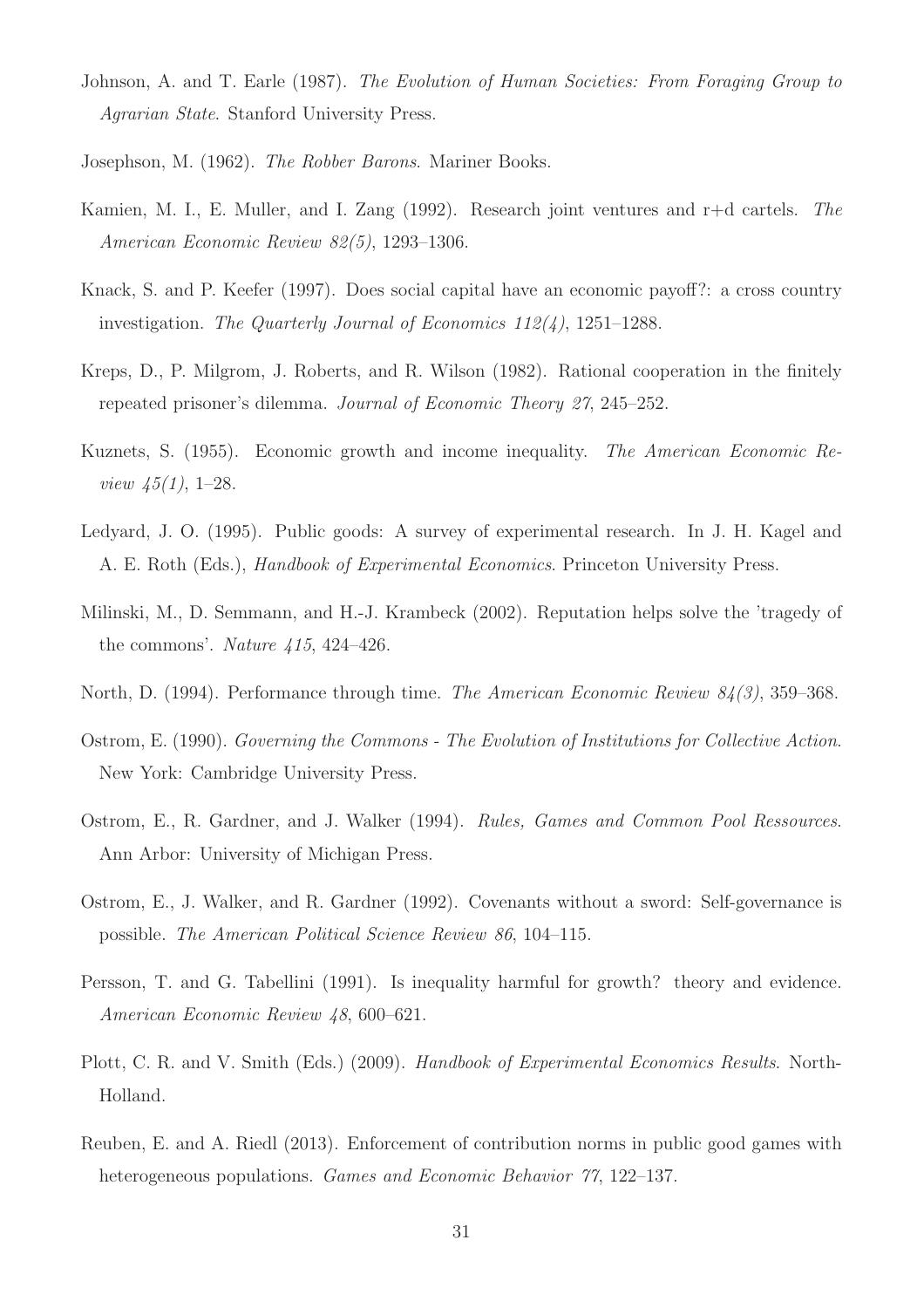- Steiner, J. (2007). A trace of anger is enough: On the enforcement of social norms. Economics Bulletin 8, 1–4.
- Tirole, J. (1986). Hierarchies and bureaucracies: On the role of collusion in organizations. Journal of Law, Economics and Organization 2(2), 181.
- van Dijk, F., J. Sonnemans, and F. van Winden (2002). Social ties in a public good experiment. Journal of Public Economics 85, 275–299.
- Zak, P. J. and S. Knack (2001). Trust and growth. *Economic Journal 111*, 295–321.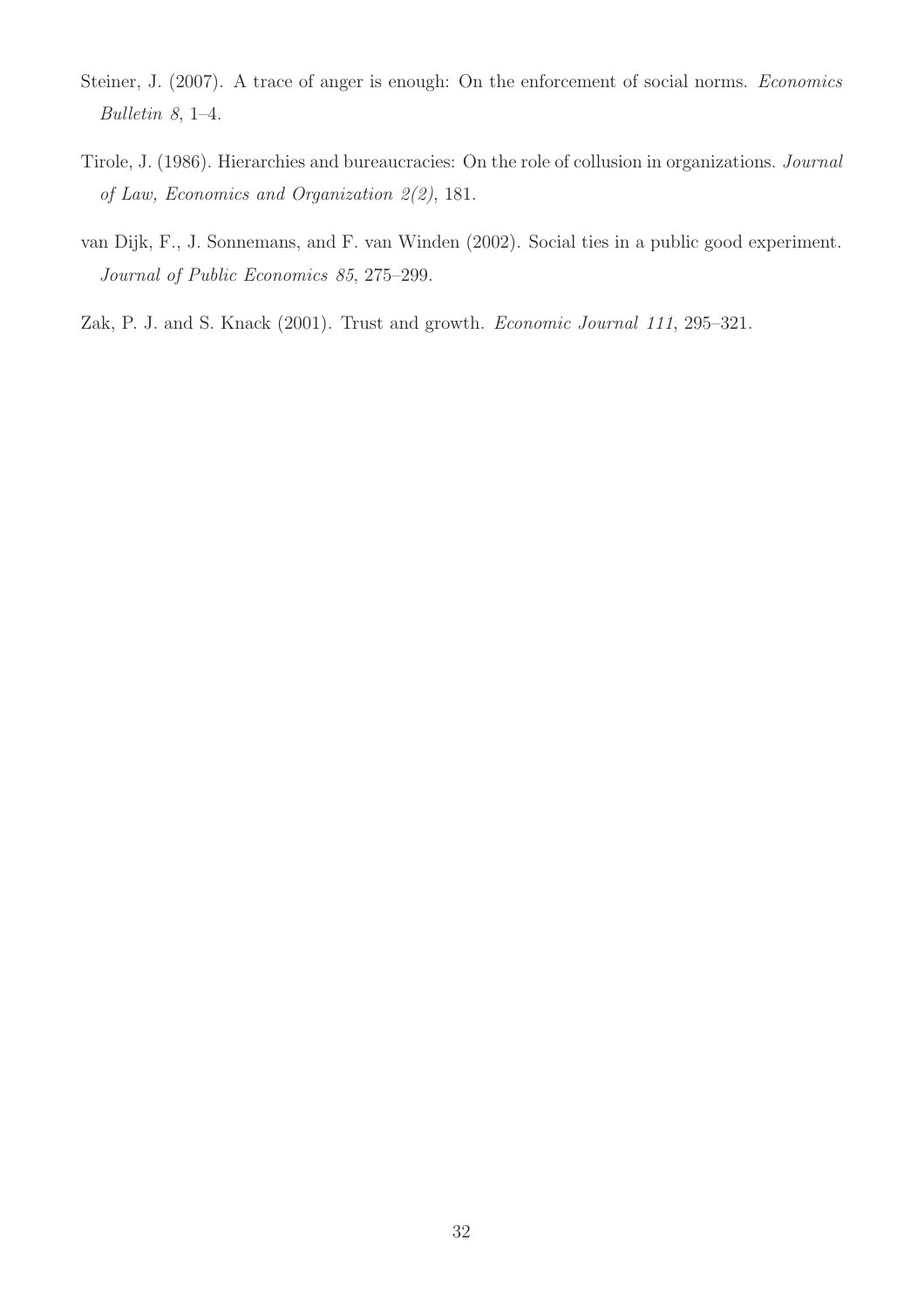## This is the Online Appendix

### Table of Contents

- A: Screenshots
- B: Questionnaire Experimental Instructions
- C: Proof of Theoretical Results
- D: Additional Analyses Section 4
- E: Matching Groups
- F: Questionnaire Data
- G: Additional Analyses Section 5
- H: Questionnaire Experimental Instructions

## A Screenshots

|                    | Tokens at the<br>beginning of<br>this period | <b>Tokens placed</b><br>in group<br>account | Share of group<br>account return | Tokens in the<br>end of the<br>period |
|--------------------|----------------------------------------------|---------------------------------------------|----------------------------------|---------------------------------------|
| You                | 9                                            | 5.00                                        | 4.87                             | 9                                     |
| Other1             | 11                                           | 2.00                                        | 4.87                             | 14                                    |
| Other <sub>2</sub> | 12 <sup>2</sup>                              | 6.00                                        | 4.87                             | 11                                    |
| Other <sub>3</sub> |                                              | 0.00                                        | 4.87                             | 6                                     |

Figure A.1: Information the participants see after each period in NOPUNISH treatment.

|                    | Tokens at the<br>beginning of this<br>period | Tokens placed in<br>group account | Share of group<br>account return | <b>Total tokens</b><br>before<br>subtraction | Number of tokens<br>to subtract |
|--------------------|----------------------------------------------|-----------------------------------|----------------------------------|----------------------------------------------|---------------------------------|
| You                | $\overline{9}$                               | 5.00                              | 4.87                             | $\overline{9}$                               |                                 |
| Other1             | 11                                           | 2.00                              | 4.87                             | 14                                           |                                 |
| Other <sub>2</sub> | 12                                           | 6.00                              | 4.87                             | 11                                           |                                 |
| Other <sub>3</sub> |                                              | 0.00                              | 4.87                             | 6                                            |                                 |

Figure A.2: The screen shot of the punishment stage.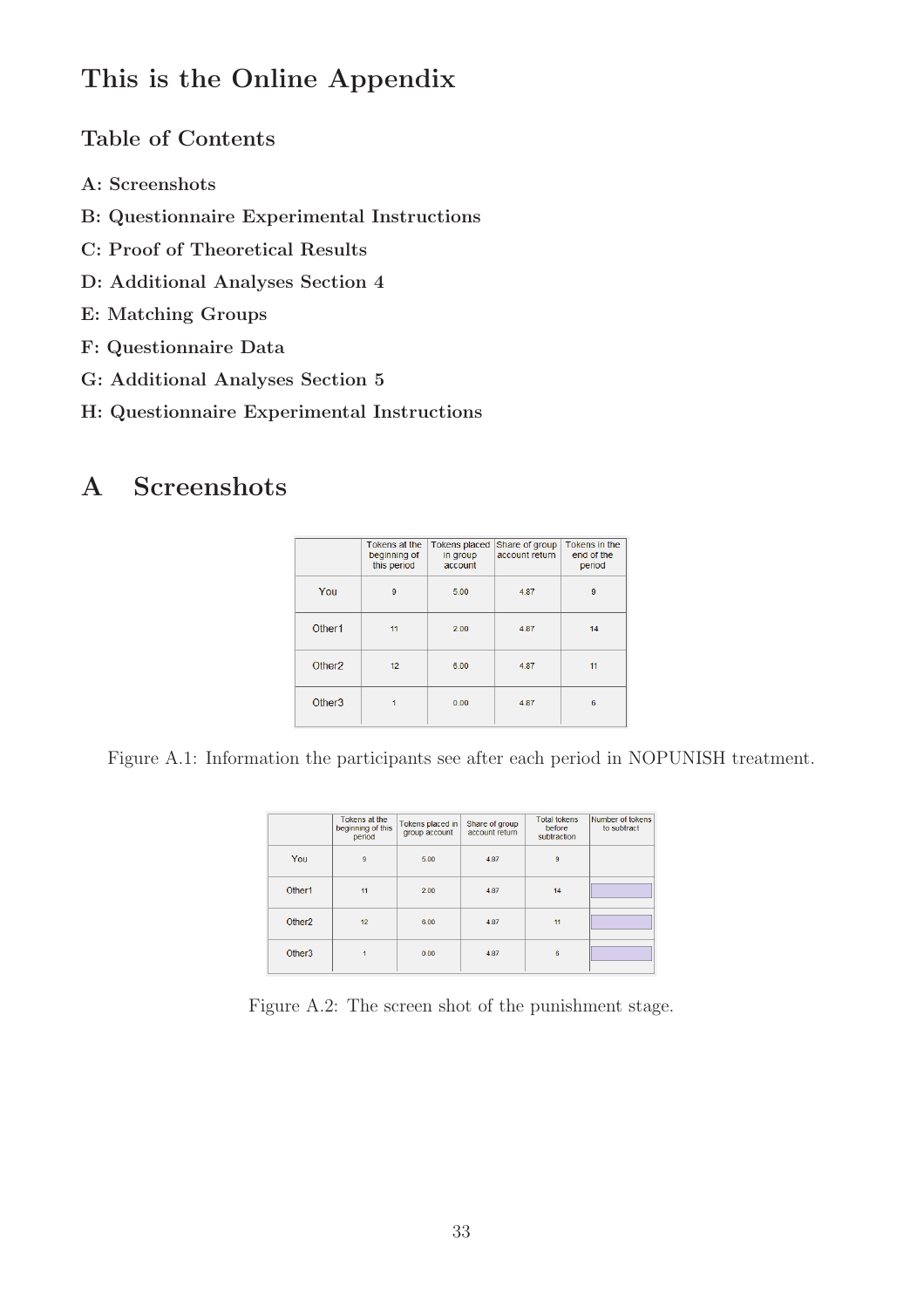|                    | Tokens at the<br>beginning of<br>this period | <b>Tokens placed</b><br>in group<br>account | Share of group<br>account return | <b>Total tokens</b><br>before<br>subtraction | You subtracted | You got<br>subtracted by<br>others | Sum of<br>subtractions by<br>others | Tokens in the<br>end of the<br>period |
|--------------------|----------------------------------------------|---------------------------------------------|----------------------------------|----------------------------------------------|----------------|------------------------------------|-------------------------------------|---------------------------------------|
| You                | 9                                            | 5.00                                        | 4.87                             | 9                                            |                |                                    | 4.00                                | 3                                     |
| Other1             | 11                                           | 2.00                                        | 4.87                             | 14                                           | 1.00           | 1.00                               | 4.00                                | 9                                     |
| Other <sub>2</sub> | 12                                           | 6.00                                        | 4.87                             | 11                                           | 2.00           | 0.00                               | 4.00                                | $6\phantom{1}$                        |
| Other <sub>3</sub> | 1                                            | 0.00                                        | 4.87                             | $6\phantom{1}$                               | 3.00           | 3.00                               | 6.00                                | $\mathbf{0}$                          |

Figure A.3: Information available to the participants after the punishment phase.

## B Questionnaire and Experimental Instructions

### B.1 Questionnaire

The following questions were asked after both PUNISH and NOPUNISH treatments.

- What is your gender?
- What is your nationality?
- What is your year of birth?
- What is your field of studies?
- For how many years have you been studying at university?

Suppose you have a hypothetical choice between a bet and a sure outcome. What would you choose in the following cases:

- $\in$ 10 Euro or 100 Euro with 50% chance and  $\in$ 0 Euro with 50% chance
- $\epsilon$ 20 Euro or 100 Euro with 50% chance and  $\epsilon$ 0 Euro with 50% chance
- $\epsilon$ 30 Euro or 100 Euro with 50% chance and  $\epsilon$ 0 Euro with 50% chance
- $\in$  40 Euro or 100 Euro with 50% chance and  $\in$ 0 Euro with 50% chance
- $\epsilon$ 50 Euro or 100 Euro with 50% chance and  $\epsilon$ 0 Euro with 50% chance
- $\epsilon$ 60 Euro or 100 Euro with 50% chance and  $\epsilon$ 0 Euro with 50% chance
- $\in$  70 Euro or 100 Euro with 50% chance and  $\in$ 0 Euro with 50% chance

Personality questions: indicate how strongly you agree with the following statements (1 means disagree strongly, 7 agree strongly).

- I am a quick thinker
- I get easily offended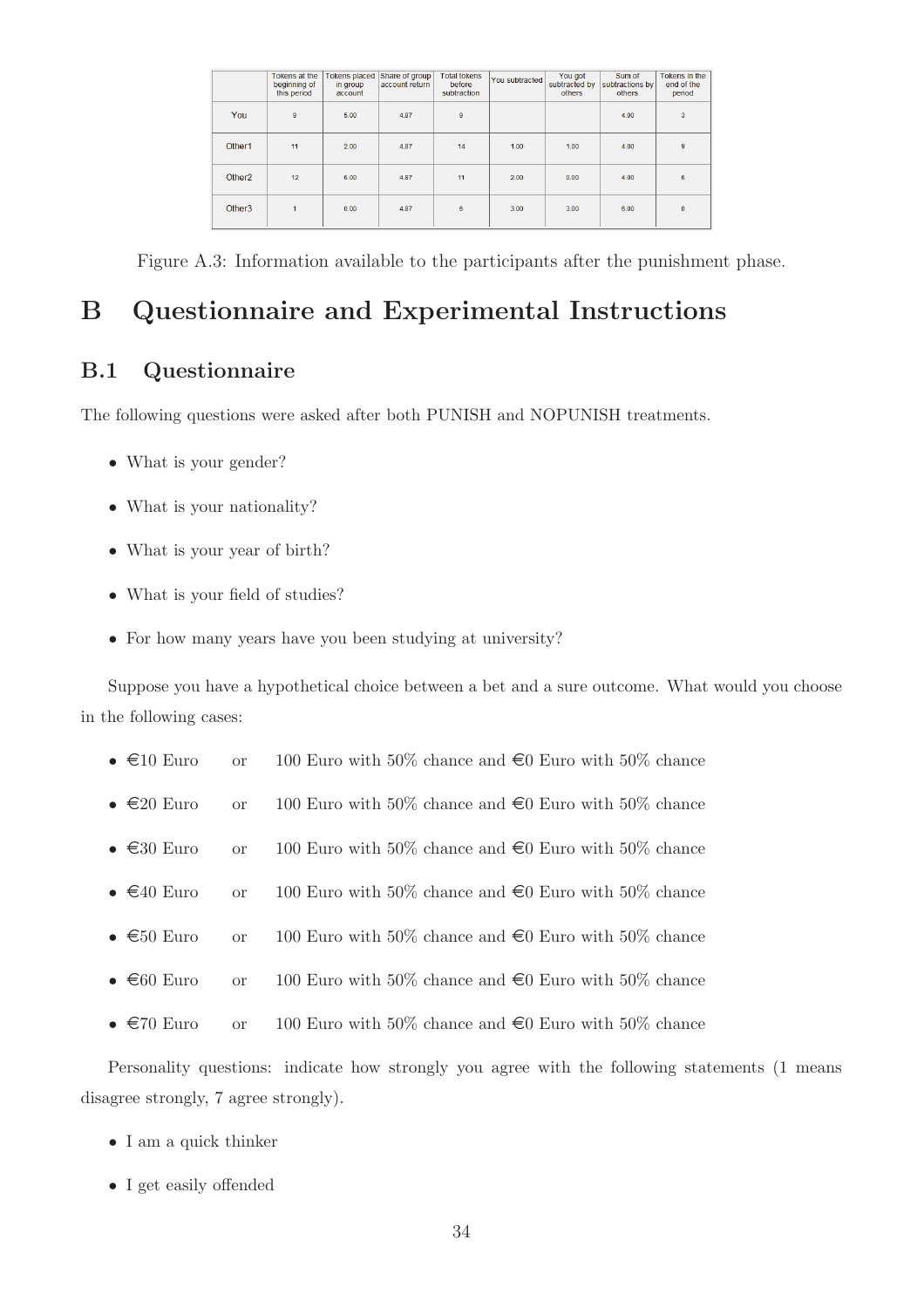- I am very satisfied with myself
- I am very dependent on others
- Generally speaking, I am happy
- Work plays a very important role in my life
- Family plays a very important role in my life
- Friends play a very important role in my life
- Religion plays a very important role in my life
- Politics plays a very important role in my life
- Generally, most people can be trusted
- In the long run, hard work brings a better life
- The government should take responsibility that people are better provided for
- Incomes should be made more equal

In addition the participants were asked if they would be willing to donate some of their earnings to Doctors without Borders.

### B.2 Instructions NOPUNISH Treatment

#### General information

You are about to participate in a decision making experiment. If you follow the instructions carefully, you can earn a considerable amount of money depending on your decisions and the decisions of the other participants. Your earnings will be paid to you in cash at the end of the experiment

This set of instructions is for your private use only. During the experiment you are not allowed to communicate with anybody. In case of questions, please raise your hand. Then we will come to your seat and answer your questions. Any violation of this rule excludes you immediately from the experiment and all payments. The funds for conducting this experiment were provided by the Marie Curie Reintegration Grant from the EU.

Throughout the experiment you will make decisions about amounts of tokens. At the end of the experiment all tokens you have will be converted into Euros at the exchange rate 0.05 Euro for 1 token and paid you in cash in addition to the show-up fee of 2 Euros.

During the experiment all your decisions will be treated confidentially. This means that none of the other participants will know which decisions you made.

#### Experimental Instructions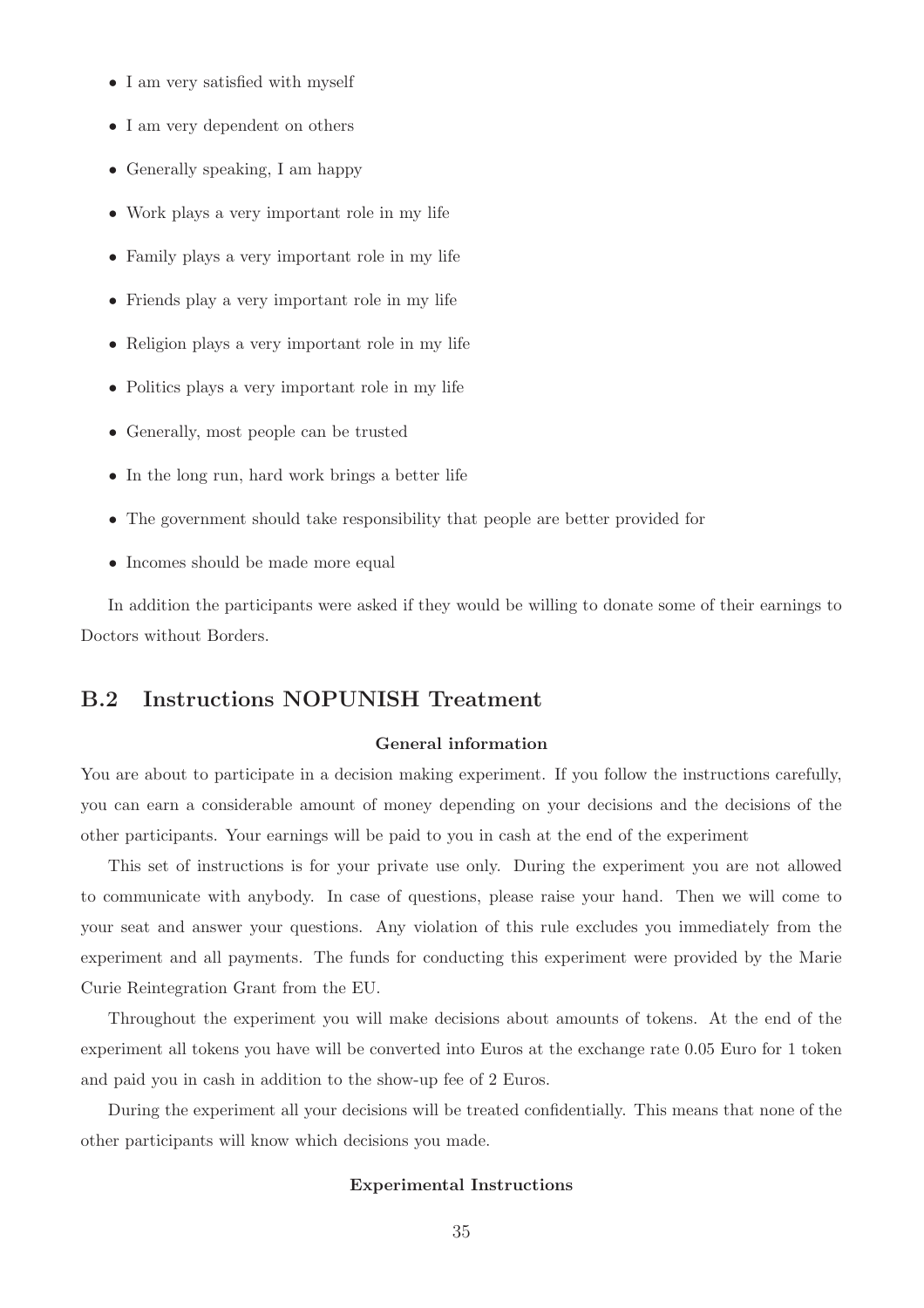The experiment will consist of 10 decision making periods. At the beginning of the experiment, you will be matched with 3 other people in this room. Therefore, there are 4 people, including yourself, participating in your group. You will be matched with the same people during the entire experiment. None of the participants knows who is in which group.

Before the first period you, and each other person in your group, will be given the endowment of 20 tokens.

At the beginning of the first period you will be asked to allocate your endowment between a private account and a group account.

The tokens that you place in the private account have a return of 1 at the end of the first period. This means that at the end of the first period your private account will contain exactly the amount of tokens you put into the private account at the beginning of the period. Nobody except yourself benefits from your private account.

The tokens that you place in the group account are summed together with the tokens that the other three members of your group place in the group account. The tokens in the group account have a return of 1.5. Every member of the group benefits equally from the group account. Specifically, the total amount of tokens placed in the group account by all group members is multiplied by 1.5 and then is equally divided among the four group members. Hence, your share of the group account at the end of the first period is

### $1.5 *$  (sum of tokens in the group account) / 4

Your endowment at the beginning of the second period will be equal to the amount of tokens contained in your private account at the end of the first period plus your share of the group account at the end of the first period.

At the beginning of the second period you will be again asked to allocate the endowment that you have at the beginning of the second period between a private account and a group account. Both the private and the group account work in exactly the same manner as in the first period, namely, they have the same returns.

The structure of the experiment at all subsequent periods is identical: your endowment at the beginning of each period is equal to the amount of tokens in your private account at the end of the previous period plus your share of the group account at the end of the previous period.

At the end of each period, you will be informed about

- The endowment all four group members had at the beginning of the period
- How much each group member allocated to the group account and to their respective private accounts.
- Your share of the group account (remember it is the same for all group members).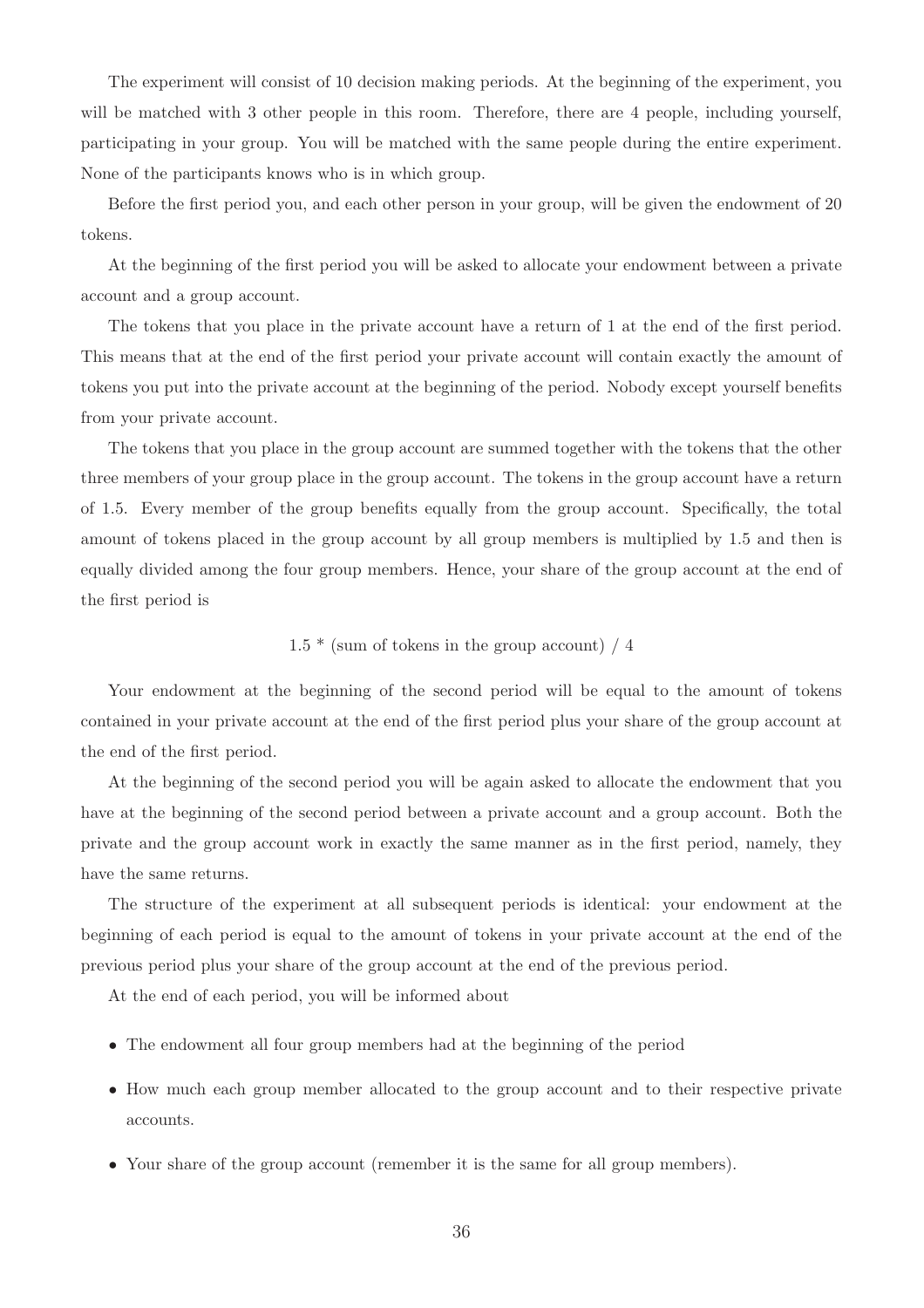All other participants will receive exactly the same information.

Your total income in the end of the experiment is equal to the amount of tokens in your private account and your share of the group account at the end of period 10. At the end of the experiment there will be a short questionnaire for you to fill in.

### B.3 Instructions PUNISH Treatment

#### General information

You are about to participate in a decision making experiment. If you follow the instructions carefully, you can earn a considerable amount of money depending on your decisions and the decisions of the other participants. Your earnings will be paid to you in cash at the end of the experiment

This set of instructions is for your private use only. During the experiment you are not allowed to communicate with anybody. In case of questions, please raise your hand. Then we will come to your seat and answer your questions. Any violation of this rule excludes you immediately from the experiment and all payments. The funds for conducting this experiment were provided by the Marie Curie Reintegration Grant from the EU.

Throughout the experiment you will make decisions about amounts of tokens. At the end of the experiment all tokens you have will be converted into Euros at the exchange rate 0.05 Euro for 1 token and paid you in cash in addition to the show-up fee of 2 Euros.

During the experiment all your decisions will be treated confidentially. This means that none of the other participants will know which decisions you made.

#### Experimental Instructions

The experiment will consist of 10 decision making periods. Each period consists of two stages. At the beginning of the experiment, you will be randomly matched with 3 other people in this room. Therefore, there are 4 people, including yourself, participating in your group. You will be matched with the same people during the entire experiment. None of the participants knows who is in which group.

Before the first period you, and each other person in your group, will be given the endowment of 20 tokens.

At the first stage of the first period you will be asked to allocate your endowment between a private account and a group account.

The tokens that you place in the private account have a return of 1 at the end of the first stage. This means that at the end of the first stage your private account will contain exactly the amount of tokens you put into the private account at the beginning of the first stage. Nobody except yourself benefits from your private account.

The tokens that you place in the group account are summed together with the tokens that the other three members of your group place in the group account. The tokens in the group account have a return of 1.5. Every member of the group benefits equally from the tokens in the group account. Specifically,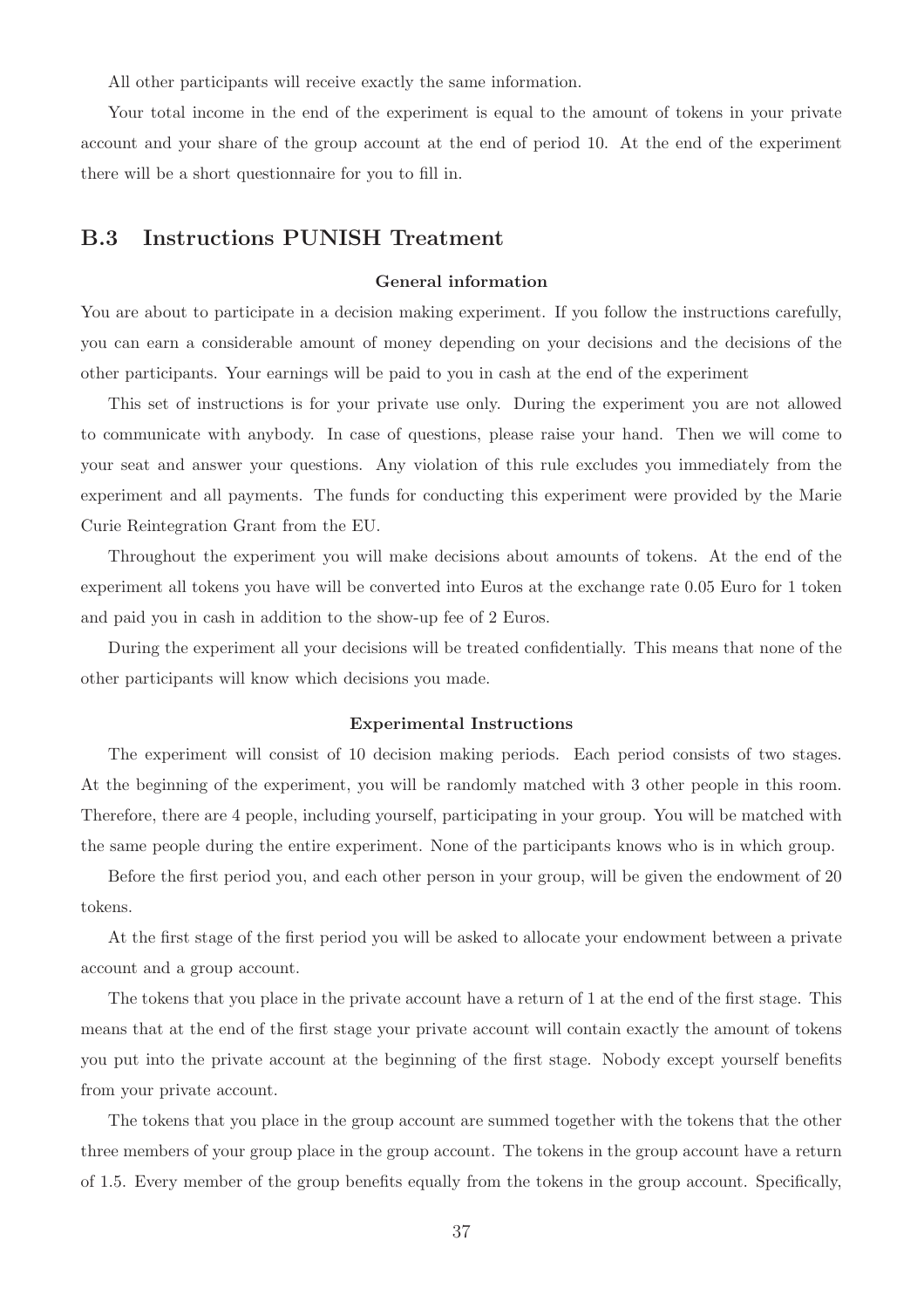the total amount of tokens placed in the group account by all group members is multiplied by 1.5 and then is equally divided among the four group members. Hence, your share of the group account at the end of the first stage of the first period is

#### $1.5 *$  (sum of tokens in the group account) / 4

In the second stage of the first period you will be asked to react to the decisions made during the first stage of the first period. At this point, you will already know the decisions taken by each group member at the first stage. You will decide whether you want to subtract tokens from any other group member or not. The members that you decide to subtract tokens from will lose the amount of tokens you chose. Subtracting tokens from someone else is costly for you too. The following table illustrates the relation between your cost in tokens and the amount of tokens that are taken away from the member of your group:

| Tokens subtracted   Cost for you |   |
|----------------------------------|---|
| 3                                |   |
| 6                                | 2 |
| 9                                | 3 |
|                                  |   |
|                                  |   |

You may subtract different amounts of tokens from different group members. Other group members will be able to subtract tokens from you as well. You lose the sum of tokens that other three group members decided to subtract from you. Any group member including you can only lose maximum the amount of tokens he or she has.

At the beginning of the second period your endowment will be equal to the amount of tokens contained in your private account at the end of the first stage of the first period plus your share of the group account at the end of the first stage of the first period, minus your cost for subtracting others' tokens and minus the amount of tokens subtracted from you by other members.

At the first stage of the second period you will be again asked to allocate the endowment that you have at the beginning of the second period between a private account and a group account. Both the private and the group account work in exactly the same manner as in the first period, namely, they have the same returns. At the second stage of the second period you will be asked to react to the decisions made during the first stage of the second period in exactly the same manner as in the first period.

The structure of the experiment at all subsequent periods is identical: your endowment at the beginning of each period is equal to the amount of tokens in your private account at the end of the first stage of previous period, plus your share of the group account at the end of the first stage of the previous period, minus your cost from subtracting other members' tokens at the second stage of the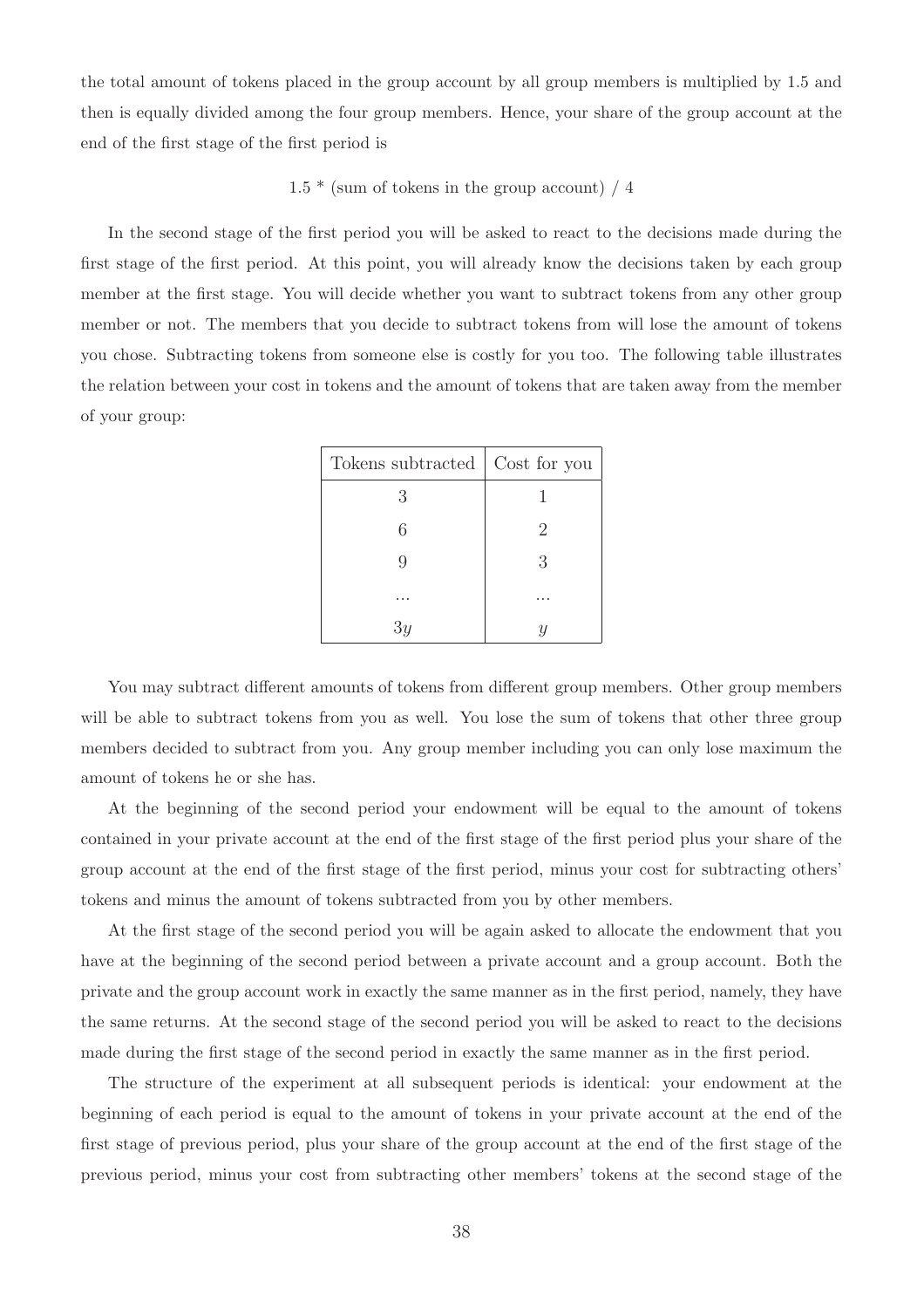previous period, minus the amount of tokens subtracted from you by other members at the second stage of the previous period.

At the end of each period, you will be informed about

- The endowment all four group members had at the beginning of the period
- How much each group member allocated to the group account and to their respective private accounts
- Your share of the group account (remember it is the same for all group members)
- How many tokens each member subtracted from you.

All other participants will receive exactly the same instructions.

Your total income in the end of the experiment is equal to the amount of tokens left after last subtraction in your private account and your share of the group account at the end of period 10. At the end of the experiment there will be a short questionnaire for you to fill in.

### C Proofs of Section 3

In this section we establish the theoretical results discussed informally in section 3. We start with some notation and then prove the result of zero contributions and zero punishment on the equilibrium path of the unique Nash equilibrium.

### C.1 Notation and preliminaries

**Players and histories.** Let  $I = \{1, \ldots, 4\}$  is the set of players, with typical elements i and j. Furthermore, assume that  $H$  denotes the (finite) set of nodes – else called histories or information sets – with typical element  $h$ . In games without punishment, every history corresponds to a contribution stage, henceforth called contribution history. On the other hand, in a game with punishment we distinguish between histories that correspond to a contribution stage and histories that correspond to a punishment stage, with the latter being called punishment histories. Therefore, from a game-theoretic point of view, a game with punishment contains many more histories than a game without punishment.

**Strategies.** Let  $A_i^h$  be the finite set of moves that player i has at  $h \in H$ , with typical element  $a_i^h$ . More specifically, if h is a contribution history,

$$
A_i^h := \{0, \ldots, N_i^h\}
$$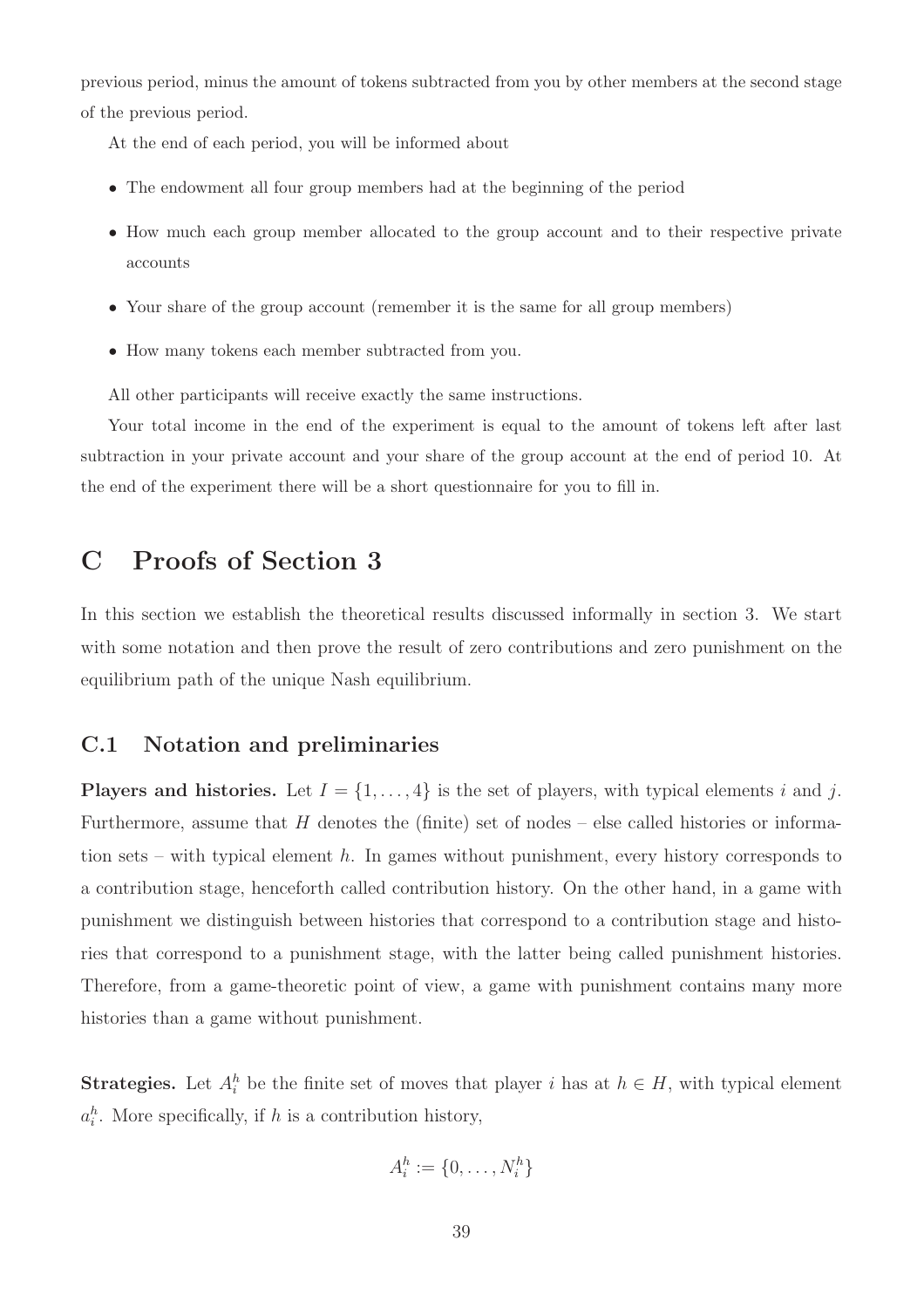is the set of possible contributions that player i can make at h, with  $N_i^h$  denoting the number of tokens in i's private account upon reaching the history  $h$ . If, on the other hand,  $h$  is a punishment history,

$$
A_i^h := \{ (p_i^j)_{j \neq i} \in \mathbb{N}^3 : \sum_{j \neq i} p_i^j \leq N_i^h \}
$$

is the set of possible punishments with  $3p_i^j$  denoting the amount that player i subtracts from j's private account, and  $p_i^j$  $i<sub>i</sub>$  the corresponding cost that player i has to incur in order to punish player  $j$ <sup>15</sup> For notation simplicity, let

$$
c_i:=\sum_{j\neq i}p_i^j
$$

denote i's cost from punishing other players, and

$$
p_i := 3 \sum_{j \neq i} p_j^i
$$

the amount subtracted from is account due to being punished by others. As usual,  $A^h :=$  $A_1^h \times \cdots \times A_4^h$  denotes the set of action profiles at h. Obviously,  $A_i^h$  depends on the amount of tokens that player i has accumulated in her private account so far. This is for instance why our public good game without punishment is not a repeated game, as opposed to the standard case where  $A_i^h = \{1, \ldots, 20\}$  for all  $h \in H$ . Moreover, let  $A_i := \prod_{h \in H} A_i^h$  and  $A := A_1 \times \cdots \times A_4$ denote *i*'s set of strategies and the set of strategy profiles respectively.

**Paths of play.** Let  $H_t$  denote the set of histories at time t, e.g.,  $H_1 := \{h_1\}$  contains the unique history that corresponds to the normal form game played at period 1, else called the root of the game. Each strategy profile  $a \in A$  induces a sequence of histories  $(h_1, \ldots, h_T) \in H_1 \times \cdots \times H_T$ , henceforth called a path of play, or simply a path. In this case,  $(a^{h_1}, \ldots, a^{h_T})$  is called the realization of a. In other words, the realization of a strategy profile is the observed behavior. We say that some history  $h \in H$  is on the path  $(h_1, \ldots, h_T)$ , if there exists some  $t = 1, \ldots, T$  such that  $h_t = h$ . Otherwise, we say that it is off the path.

A sequence  $(h_t, \ldots, h_T) \in H_t \times \cdots \times H_T$  of histories is called a conditional path if there exists a path  $(h_1, \ldots, h_t, \ldots, h_T)$ . For any history  $h'_t$ , possibly off the path induced by a, the strategy profile a induces a path  $(h'_t, \ldots, h'_T)$  conditional on  $h'_t$ . This corresponds to the behavior we would observe if the history  $h'_t$  was reached and every player moved according to the strategy profile a at all histories after the t-th round.

<sup>15</sup>Obviously, player i's total cost from punishing cannot exceed the number of tokens in her private account at the corresponding history.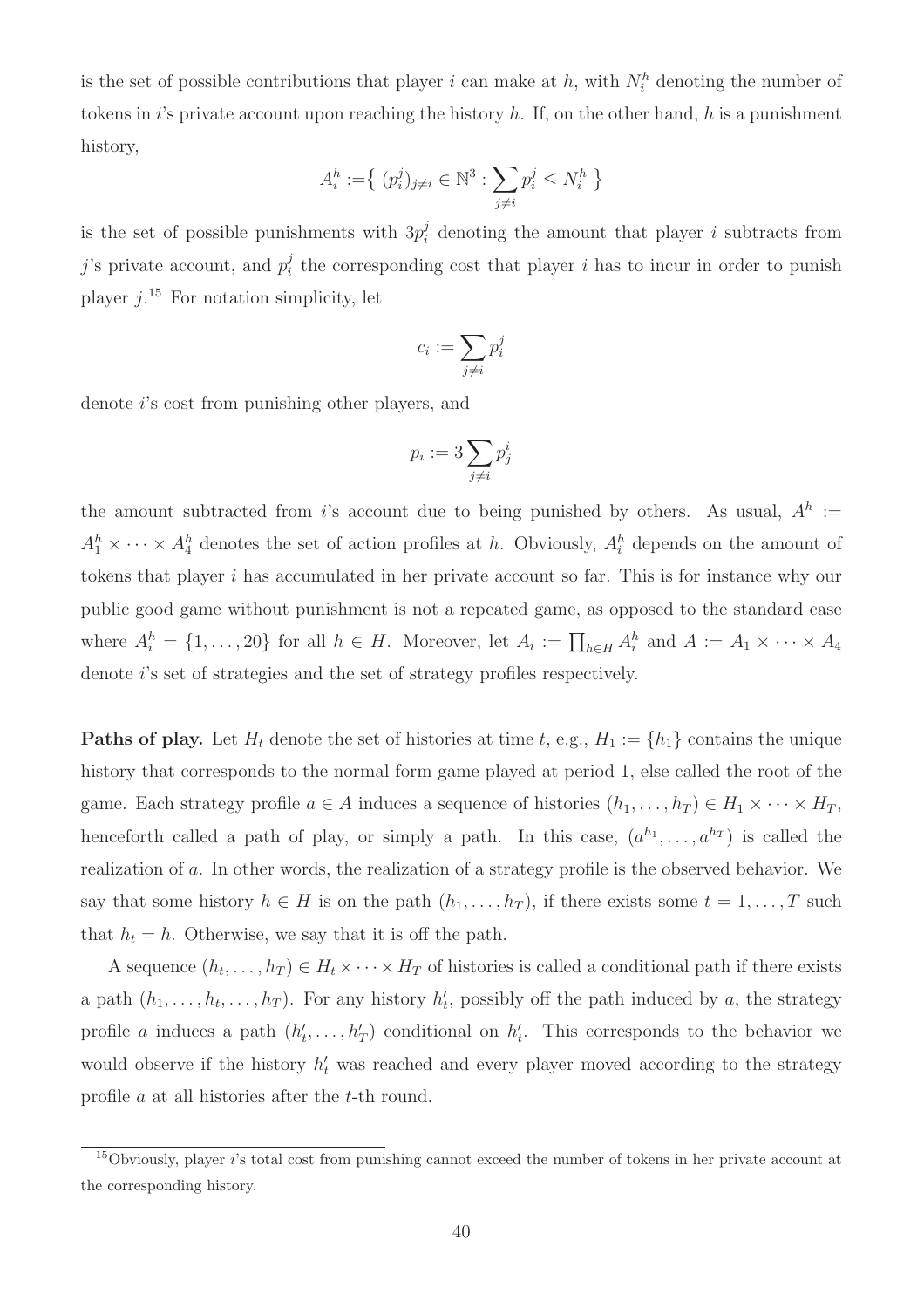**Payoff functions.** We define player i's payoff function  $u_i : A \to \mathbb{R}$  in our *public good game* without punishment by

$$
u_i(a) = 20 - \sum_{t=1}^T a_i^{h_t} + \frac{r}{4} \sum_{t=1}^T \sum_{j=1}^4 a_j^{h_t}
$$
 (1)

where  $(h_1, \ldots, h_T)$  is the path induced by a, and r denotes the returns of the public good. Moreover, we denote player *i*'s payoff conditional on the history  $h'_t$  by

$$
u_i(a|h'_t) = N_i^{h'_t} - \sum_{\tau=t}^T a_i^{h'_\tau} + \frac{r}{4} \sum_{\tau=t}^T \sum_{j=1}^4 a_j^{h'_\tau}
$$
 (2)

where  $(h'_t, \ldots, h'_T)$  is the path induced by a conditional on  $h'_t$ . Notice that  $h'_t$  may in principle be off the path  $(h_1, \ldots, h_T)$  induced by a.

Likewise, we define the payoff function  $u_i^p$  $i : A \to \mathbb{R}$  in our *public good game with punishment*. First, notice that the number of realized histories is even, alternating between a contribution and a punishment history, i.e.,  $T = 2R$ , where R is the number of rounds in our game. Then, i's payoff function is given by

$$
u_i^p(a) = 20 - \sum_{t=1}^R a_i^{h_{2t-1}} + \frac{r}{4} \sum_{t=1}^R \sum_{j=1}^4 a_j^{h_{2t-1}} - \sum_{t=1}^R \min \left\{ (c_i^{h_{2t}} + p_i^{h_{2t}}), N_i^{h_{2t}} \right\}
$$
(3)

where  $(h_1, \ldots, h_T)$  is the path induced by a, and r denotes the returns of the public good. Finally, we denote player *i*'s payoff conditional on the history  $h'_t$  by

$$
u_i^p(a|h'_t) = N_i^{h'_t} - \sum_{\tau=t}^R a_i^{h'_{2\tau-1}} + \frac{r}{4} \sum_{\tau=t}^T \sum_{j=1}^4 a_j^{h'_{2\tau-1}} - \sum_{\tau=t}^R \min \left\{ (c_i^{h'_{2\tau}} + p_i^{h'_{2\tau}}), N_i^{2h'_{\tau}} \right\}
$$
 (4)

where  $(h'_t, \ldots, h'_T)$  is the path induced by a conditional on  $h'_t$ . Notice that  $h'_t$  may in principle be off the path  $(h_1, \ldots, h_T)$  induced by a.

Obviously the difference between the payoff functions in the two games lays in the fact that without punishment  $T = R$  instead of  $T = 2R$ , and furthermore the fact that in the punishment game there is an additional term that captures the costs of punishing and being punished. Notice that the later cannot exceed the number of tokens contained in the private account at that history. Note that in all our cases, we assume  $r = 1.5$ .

### C.2 Predicted behavior: Results and Proofs

We say that a strategy  $a_i \in A_i$  is a a best response to  $a_{-i} \in A_{-i}$ , and we write  $a_i \in BR_i(a_{-i}),$ whenever  $u_i(a_i, a_{-i}) \geq u_i(b_i, a_{-i})$ , and respectively  $u_i^p$  $i^p(a_i, a_{-i}) \geq u_i^p$  $i^p(b_i, a_{-i}),$  for all  $b_i \in A_i$ . The strategy profile a is a Nash equilibrium whenever  $a_i \in BR_i(a_{-i})$  for every  $i \in I$ .

Proposition 2 Consider the public good game with growth as defined above.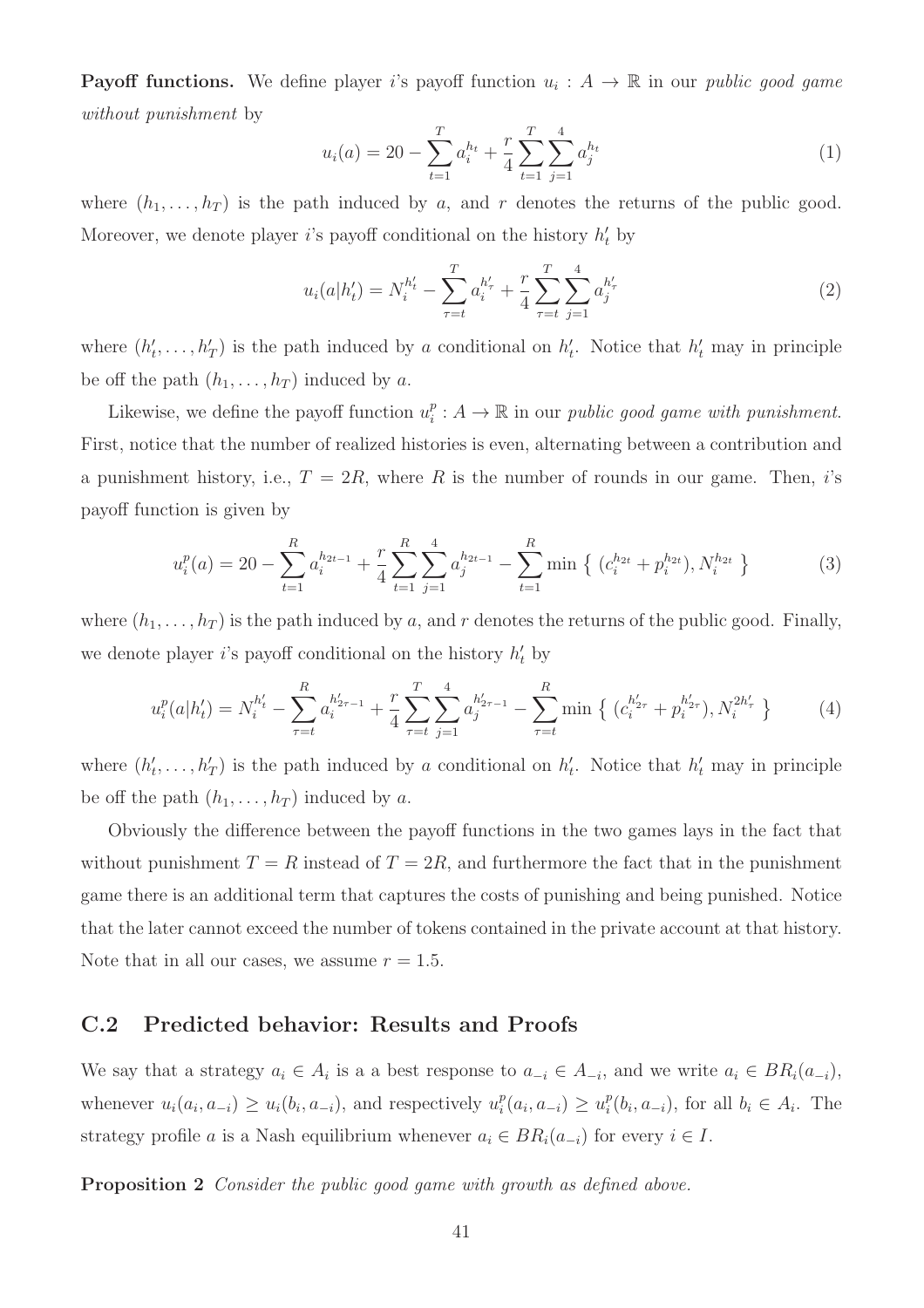- (i) Let  $a \in A$  be a Nash equilibrium in the public good game without punishment, and let  $(h_1, \ldots, h_T)$  denote the path induced by a. Then,  $a_i^{h_t} = 0$  for every  $i \in I$  and for all  $t = 1, 2, \ldots, T$ .
- (ii) Let  $a \in A$  be a Nash equilibrium in the public good game with punishment, and let  $(h_1, \ldots, h_T)$ denote the path induced by a. Then,  $a_i^{h_t} = 0$  for every  $i \in I$  and for all  $t = 1, 3, ..., T - 1$ . Moreover,  $c_i^{h_t} = 0$  for every  $i \in I$  and for all  $t = 2, 4, ..., T$ .

**Proof of Proposition 2.** We prove  $(i)$  and notice that  $(ii)$  is proven by following the same steps. Suppose that there exists some  $t = 1, ..., T$  and some player  $i \in I$  such that  $a_i^{h_i} > 0$ .

Firstly, we show that  $t \neq T$ : Observe that otherwise player i can profitably deviate from a by choosing  $b_i \in A_i$ , where  $b_i^h = a_i^h$  for all  $h \in H \setminus \{h_T\}$  and  $b_i^{h_T} = a_i^{h_T}$ . Likewise, we show that  $a_j^{h_T} = 0$  for all  $j \in I$ .

Secondly, we show that  $t \neq T - 1$ : Suppose instead that  $t = T - 1$ . Let  $h'_T$  be the direct successor of  $h_{T-1}$  if every  $j \neq i$  plays according to  $a_j$  and i plays 0 (instead of  $a_i^{h_{T-1}}$  $\binom{n_{T-1}}{i}$  at  $h_{T-1}$ , i.e., formally  $h'_T = \eta_T(0, a_{-i}^{h_{T-1}})$  $\binom{h_{T-1}}{-i}$ . Then, define the strategy  $b_i \in A_i$  such that  $b_i^h = a_i^h$  for all  $h \in H \setminus \{h_{T-1}, h'_T\}$  and  $b_i^{h_{T-1}} = 0$  and  $b_i^{h'_T} = 0$ . Now, observe that  $b_i$  is a profitable deviation from  $a_i$  given  $a_{-i}$ , since

$$
u_i(a) = 20 - \sum_{t=1}^T a_i^{h_t} + \frac{r}{4} \sum_{t=1}^T \sum_{j=1}^4 a_j^{h_t}
$$
  
\n
$$
= 20 - \sum_{t=1}^{T-1} a_i^{h_t} + \frac{r}{4} \sum_{t=1}^{T-1} \sum_{j=1}^4 a_j^{h_t}
$$
 (since  $a_j^{h_T} = 0$  for all  $j \in I$ )  
\n
$$
< 20 - \sum_{t=1}^{T-1} b_i^{h_t} + \frac{r}{4} \sum_{t=1}^{T-1} \left( b_i^{h_t} + \sum_{j \neq i} a_j^{h_t} \right)
$$
 (since  $b_i^{h_{T-1}} < a_i^{h_{T-1}}$ )  
\n
$$
= 20 - \sum_{t=1}^{T-1} b_i^{h_t} + \frac{r}{4} \sum_{t=1}^{T-1} \left( b_i^{h_t} + \sum_{j \neq i} a_j^{h_t} \right) - b_i^{h_T}
$$
 (since  $b_i^{h_T} = 0$ )  
\n
$$
\leq 20 - \sum_{t=1}^{T-1} b_i^{h_t} + \frac{r}{4} \sum_{t=1}^{T-1} \left( b_i^{h_t} + \sum_{j \neq i} a_j^{h_t} \right) - b_i^{h_T} + \frac{r}{4} \left( b_i^{h_T} + \sum_{j \neq i} a_j^{h_T} \right)
$$
  
\n
$$
= u_i(b_i, a_{-i}).
$$

Likewise, we show inductively that  $t \neq T - k$  for all  $k = 2, \ldots, T - 1$ , which contradicts our initial assumption, thus completing the proof.  $\blacksquare$ 

We say that a strategy  $a_i \in A_i$  is a best response to  $a_{-i} \in A_{-i}$  conditionally on h, and we write  $a_i \in BR_i(a_{-i}|h)$ , whenever  $u_i(a_i, a_{-i}|h) \geq u_i(b_i, a_{-i}|h)$ , and respectively  $u_i^p$  $i^p(a_i, a_{-i}|h) \geq$  $u_i^p$  $e_i^p(b_i, a_{-i}|h)$ , for all  $b_i \in A_i$ . The strategy profile a is a subgame perfect equilibrium whenever  $a_i \in BR_i(a_{-i}|h)$  for every  $i \in I$  and every  $h \in H$ .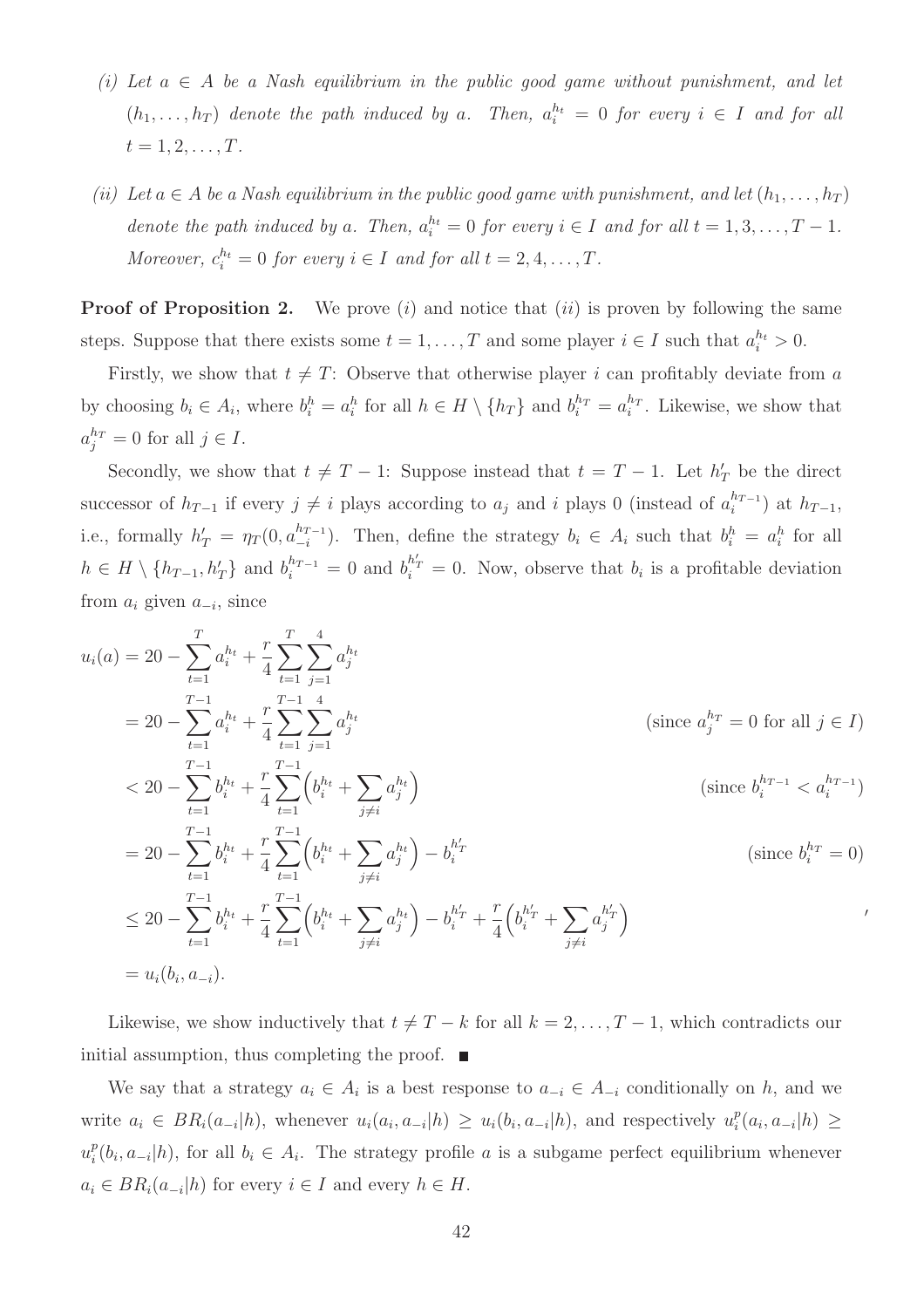The following result, which follows from the previous proposition, shows that all players contribute 0 at all rounds on the subgame perfect equilibrium path, in both our games, and furthermore in our public good with punishment all player punish equal to 0 at all punishment histories on the subgame perfect equilibrium path.

Corollary 3 Consider the public good game with growth as defined above.

- (i) Let  $a \in A$  be a subgame perfect equilibrium in the public good game without punishment, and let  $(h_1, \ldots, h_T)$  denote the path induced by a. Then,  $a_i^{h_t} = 0$  for every  $i \in I$  and for all  $t = 1, 2, \ldots, T$ .
- (ii) Let  $a \in A$  be a subgame perfect equilibrium in the public good game with punishment, and let  $(h_1, \ldots, h_T)$  denote the path induced by a. Then,  $a_i^{h_t} = 0$  for every  $i \in I$  and for all  $t = 1, 3, \ldots, T - 1$ . Moreover,  $c_i^{h_t} = 0$  for every  $i \in I$  and for all  $t = 2, 4, \ldots, T$ .

It is rather trivial to show that the subgame perfect equilibrium is unique for both our games, implying that from a game-theoretic point of view these predictions are rather strong.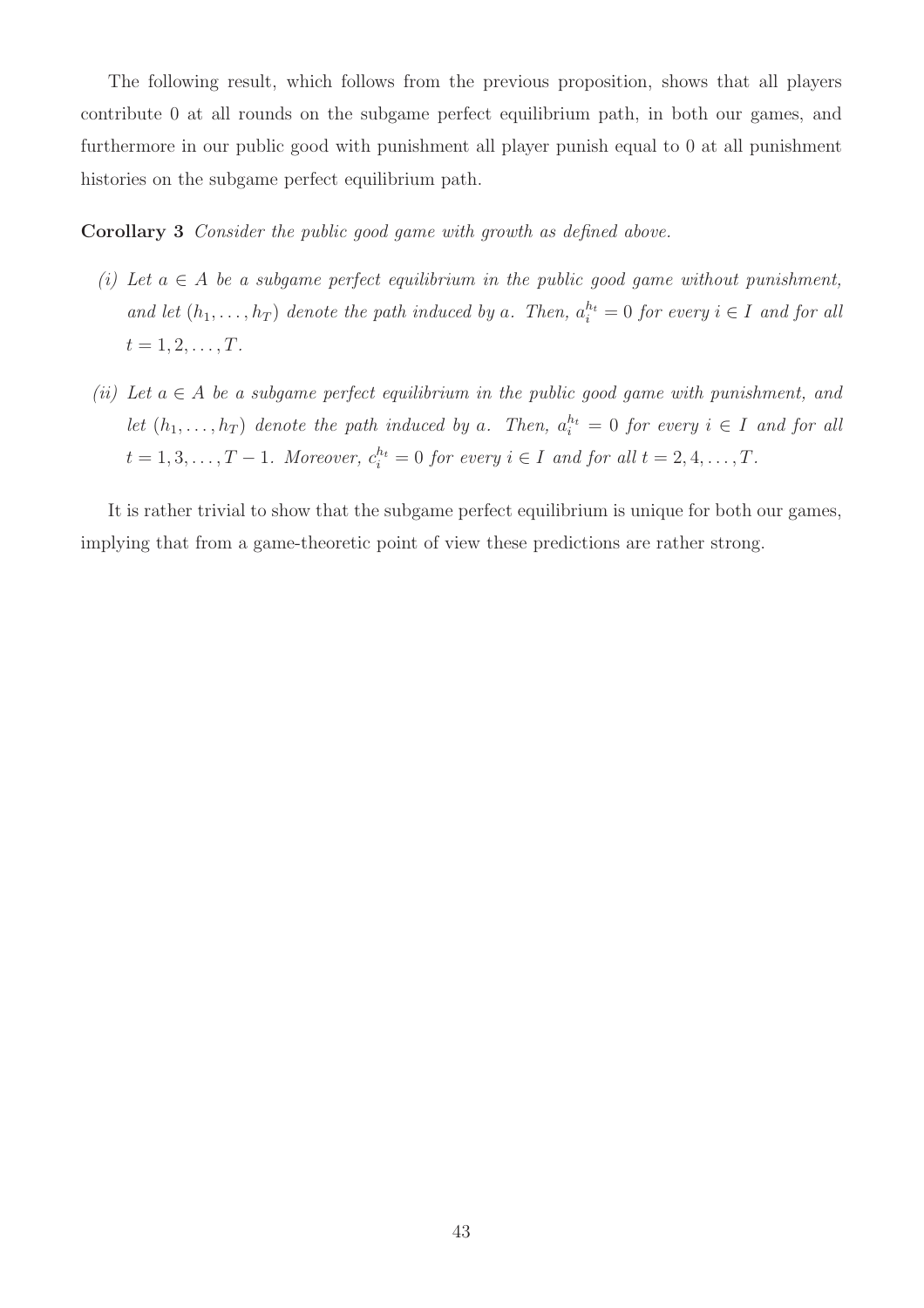## D Additional Analyses Section 4

In this section we provide some additional tables and graphs regarding our main results presented in Section 4.

Share of Endowment contributed Figure D.1 shows the shares of endowments contributed over time in both treatments. The figures shows that in treatment NOPUNISH participants contribute around 55% of their endowment in period 1 (i.e. around 10 tokens). This amount steadily decreases until period 5 and its roughly constant afterwards at a level of about 38% of endowments. (Note that constantly contributing 38% of endowments requires exponentially increasing contributions in terms of tokens.) In treatment PUNISH contributions are roughly constant across all 10 periods at a level of about 60%.



Figure D.1: Share of Endowments contributed (overall amounts contributed divided by overall earnings) in treatments NOPUNISH and PUNISH.

We mentioned in the main text that there are alternative ways to measure shares. As an alternative one could e.g. compute individual shares contributed and then average across these. This method has the following problem. Assume in one group (call it group A) one member has 900 tokens and contributes 600. 3 members have 2 tokens each and contribute nothing. The share contributed is 0.22, while 600 tokens are contributed. In another group (call it group B) all 4 members have 1 token each and two of them contribute it and two don't. The share is 0.5, while only 2 tokens are contributed. We probably wouldn't want to call group B more cooperative than group A, but the share contributed would indicate so. While the share computed in Figure D.1 does not have this problem for *within* treatment analysis (since we sum all contributions and divide them through the sum of all endowments), the across treatment comparison between NOPUNISH and PUNISH does suffer from this problem, albeit (because of the aggregation of many groups) in a mitigated form.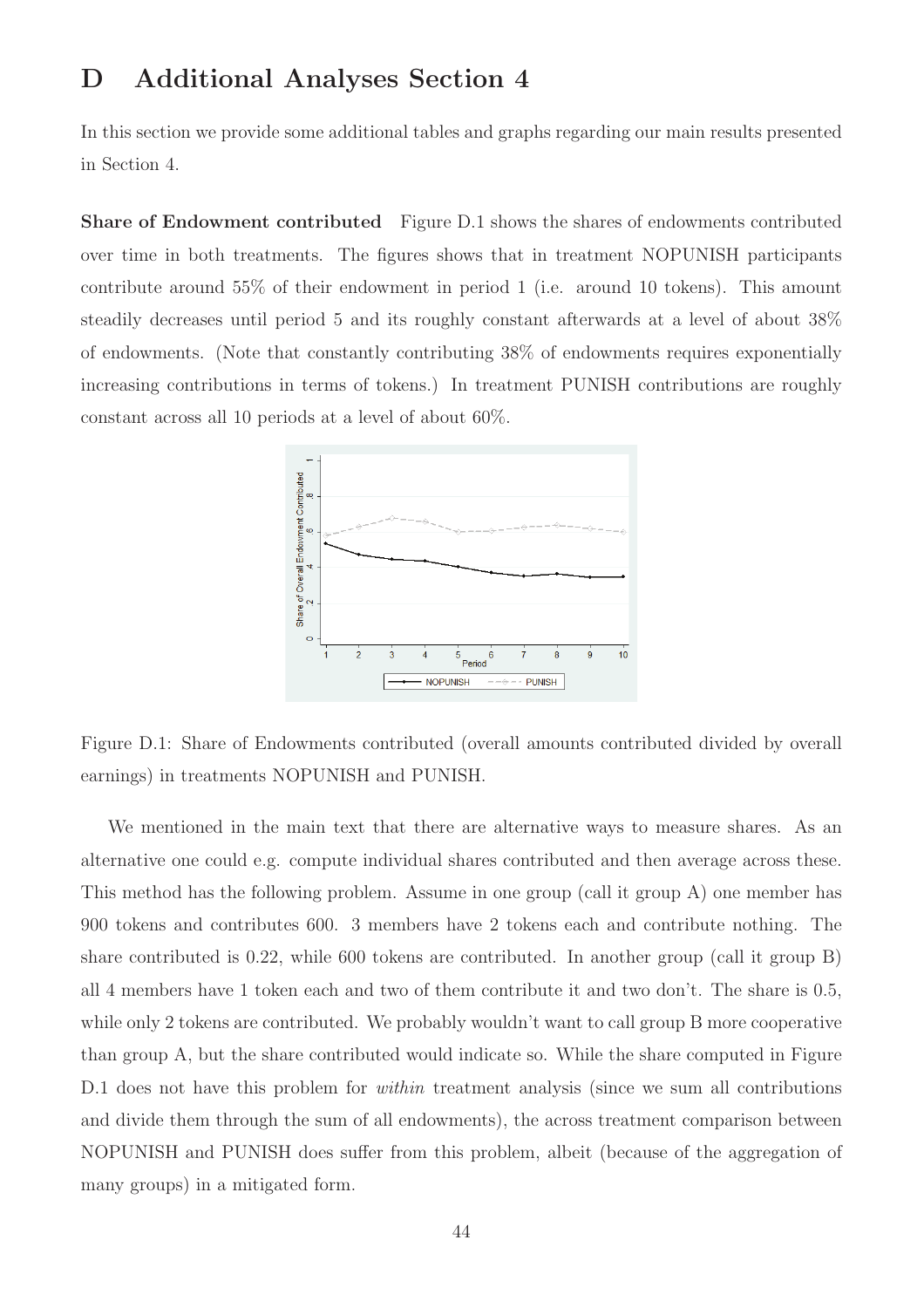This brings us to a second question, which is which quantity we really should be interested in: the share of endowments contributed or the amount of tokens contributed? We have decided to focus on amounts contributed in the main text and discuss this choice here in more detail. Which measure is more appropriate depends, of course, a lot on the question we are interested in. If we ask which society is wealthier we should prefer absolute amounts rather than shares, as the example of group A and B above illustrates. If we ask which person is more cooperative, the person contributing 1 out of 1 token or the person contributing 600 out of 900, the question becomes less clear. Clearly the person with an endowment of 1 token cannot contribute more than the 1 token he or she has. This endowment is not exogenous, however, and contributing 1 token is essentially costless and riskless for our participant, while contributing 600 tokens (at the risk of getting only 225 back) does potentially involve a real cost for our participants. The question we are ultimately interested in is at which rate do contributions have to grow to keep pace with growing income such that there is successful and meaningful provision to the public good. It is impossible to answer this question and it should be kept in mind that as contributions grow faster income will grow faster as well.

All these considerations taken together have led us to adopt the absolute amount of tokens as the right measure for contributions in this context. As we have discussed above in the standard setting, since the endowment is constant, the evolution of contributions over time is the same irrespective of whether it is measured in absolute terms or as a share of endowment. Hence all these questions do not arise in the standard setting.

Cumulative Distribution of Earnings Figure D.2 shows the distribution of period 10 individual earnings across treatments NOPUNISH and PUNISH. It can be seen that around 30 percent of individuals earn nothing in the punishment condition, 80 percent are worse off compared to treatment NOPUNISH and the top 20 percent are richer in PUNISH compared to NOPUNISH (even though we have seen above that the latter difference is not statistically significant). This underscores the asymmetry in power that punishment induces in this setting with endogenous growth and inequality.

Regression Graphs on Group Income and Gini coefficient Figures D.3-D.5 correspond to Figures 2 and 3 in the main text with the difference that the Figures here show predicted values from random effects OLS regressions.

Qualitatively there does not seem to be a substantial difference between the data and regression versions of these graphs. Group income is higher in treatment NOPUNISH compared to PUNISH overall and particularly in unsuccessful groups (with below median group income). The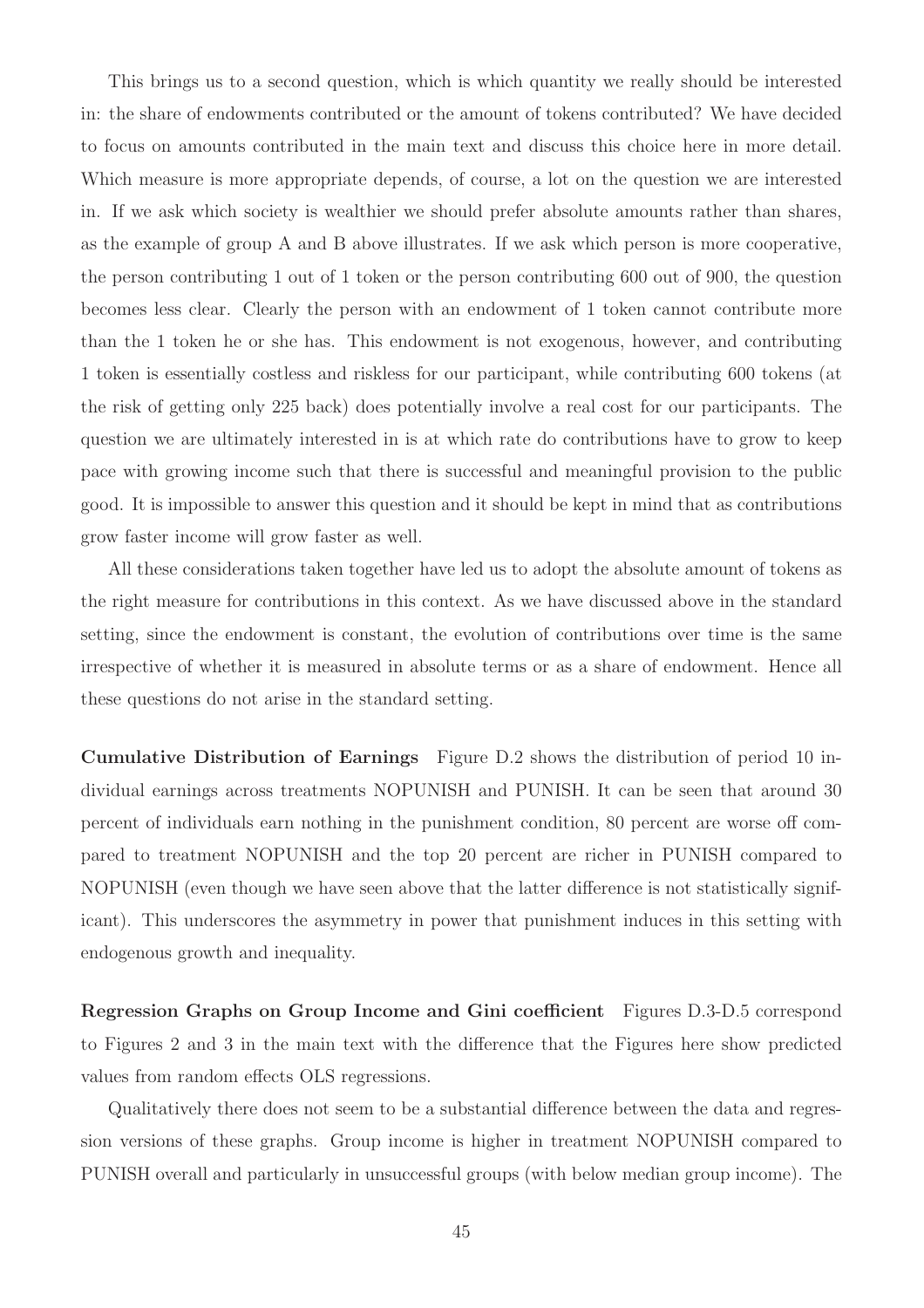

Figure D.2: Distribution of period 10 individual earnings in treatments NOPUNISH and PUN-ISH.



Figure D.3: Group income and Gini coefficient over time in the two treatments. Predicted values from random effects OLS regressions.

dynamics of the Gini coefficient also differ between treatments NOPUNISH and PUNISH with the coefficient being steadily increasing in NOPUNISH and displaying a more cyclical pattern in treatment PUNISH. All these patterns are in line with what we have seen in Section 4.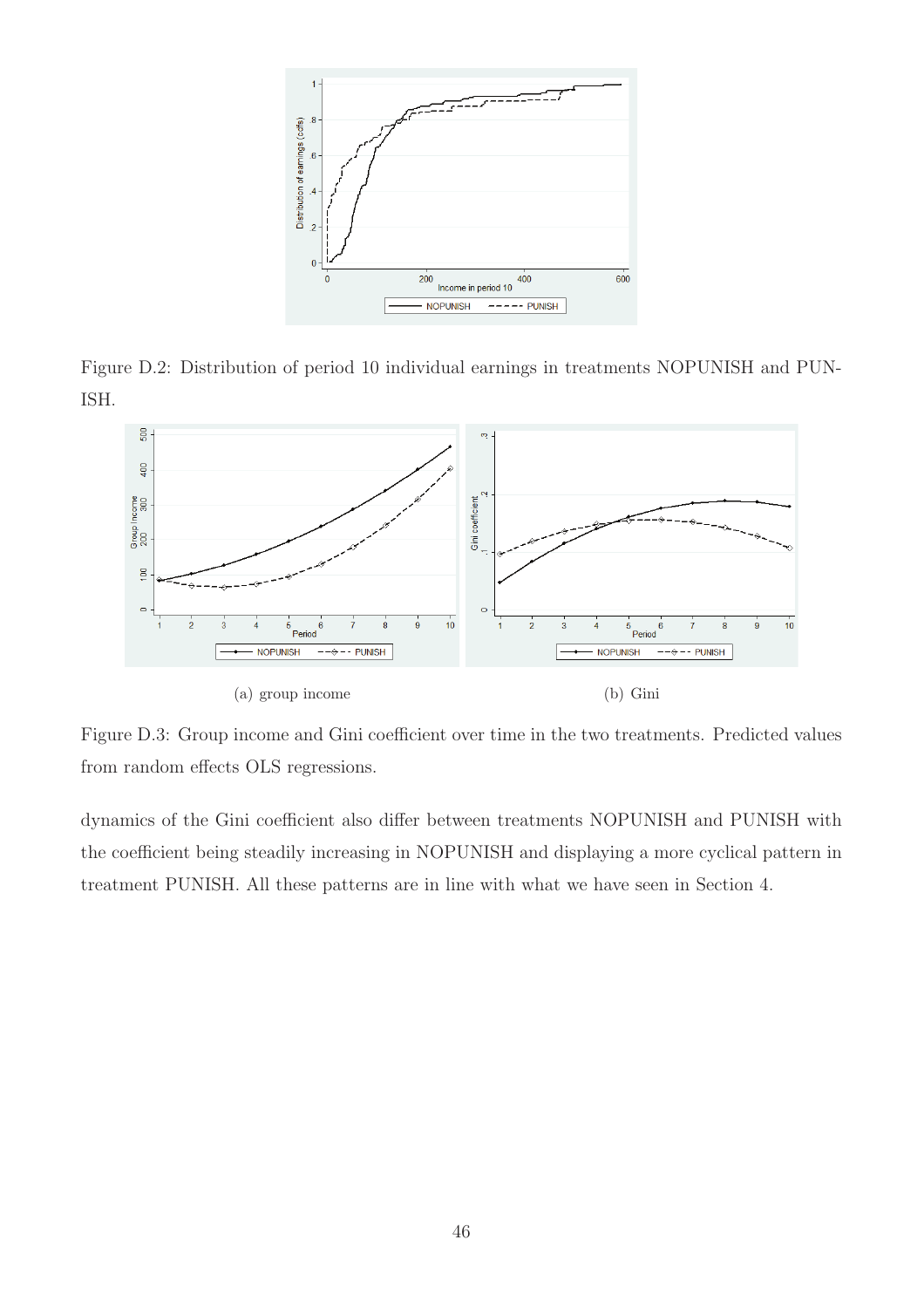

Figure D.4: Group income over time in the two treatments in successful (above median group income) and unsuccessful (below median group income) groups. Predicted values from random effects OLS regressions. Note the different scale on the y-axis.



(a) group income above median (b) group income below median

Figure D.5: Gini over time in the two treatments in successful (above median group income) and unsuccessful (below median group income) groups. Predicted values from random effects OLS regressions.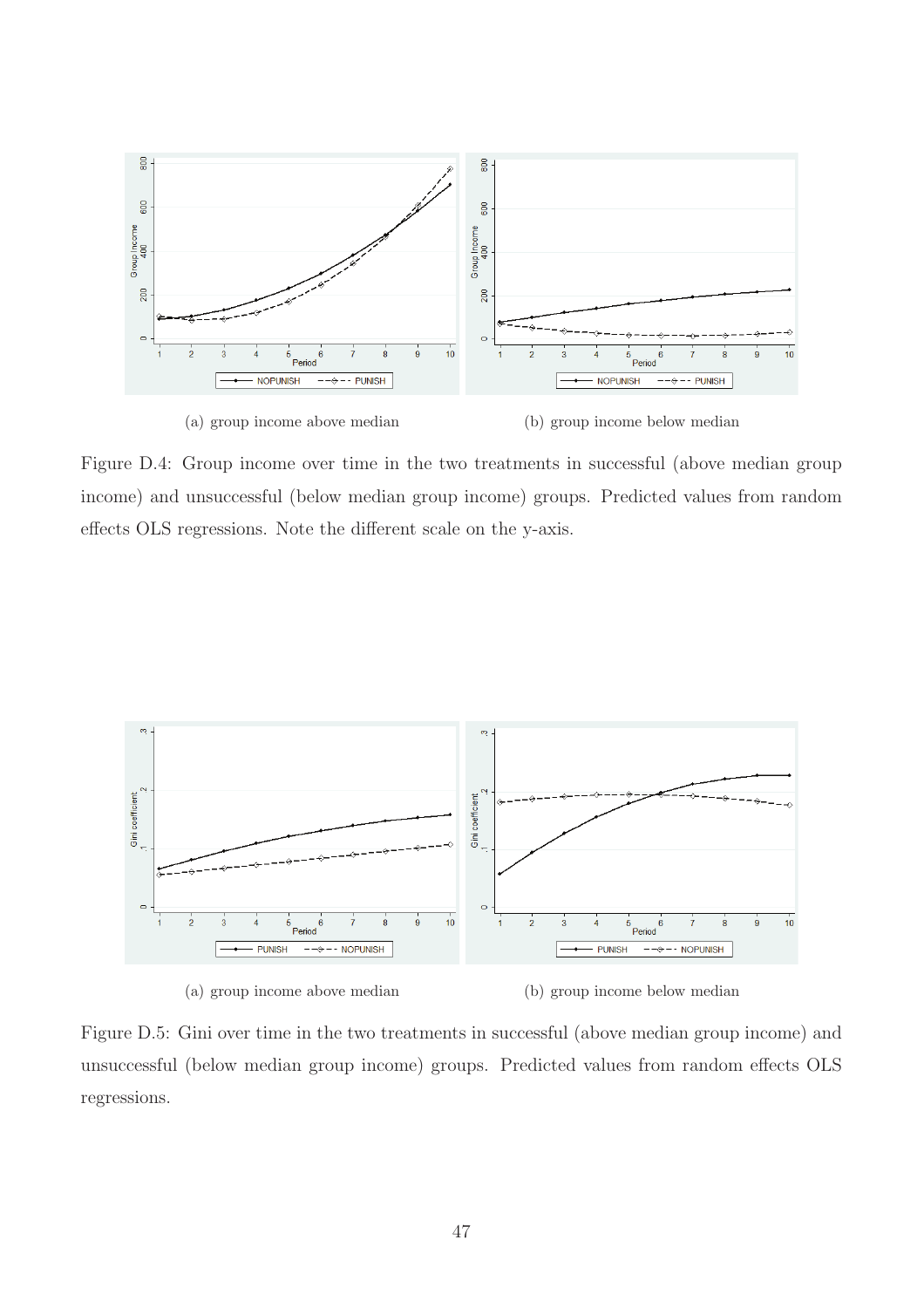## E Matching Groups

Figures E.1-E.2 show the evolution of group income and Gini coefficient over time for the six poorest and six richest matching groups in each treatment as measured by  $t = 10$  group income. Graphs on additional matching groups are available upon request. In treatment NOPUNISH (Figure E.1) the evolution of both indicators is relatively smooth. In treatment PUNISH (Figure E.2) an interesting phenomenon can be observed. In groups where the Gini coefficient rises sharply in early periods (e.g. groups 201 or 208), there is so much punishment that group income ends up being zero.

## F Questionnaire Data

In this section we summarize the results from our post-experimental questionnaire. All questions can be found in Online Appendix B. Before we discuss the responses we should mention that due to computer problems in some of the sessions our questionnaire data are incomplete. Those problems were exogenous to session and participant characteristics, so our collected data should be representative. However, the reader should be aware that they don't contain all our participants. We were able to collect full questionnaires from 124 out of 152 participants in treatment NOPUNISH and 84 out of 144 participants in treatment PUNISH. Table 10 summarizes the key characteristics of our participants. About half of them are female. Also about half are German, but there are also significant percentages of Dutch, Western European (Belgium, Luxemburg, France or UK) and Eastern European participants. They are on average 21.5 years old in both treatments. The youngest participant was 17 and the oldest 35. Around 40 percent of them are business students and almost all others students from other fields (very few non-students). They have spent on average 2 years at university. Our risk aversion measure has full support in our sample and there are no significant treatment differences in the distributions of any of the variables mentioned in Table 10.

Table 11 summarizes the responses to the personality questionnaire. Again the distribution of answers is very similar across treatments.

We then regress our measures of growth (group income) and inequality (Gini) in the two treatments on the questionnaire data. We use simple OLS regressions of group income and Gini in period 10 on individual questionnaire data and we cluster standard errors by matching group. Table 13 shows the results for treatment NOPUNISH. Overall our questionnaire measures have a hard time to explain the variation in group income and Gini and almost all of them are insignificant. There might be somewhat of a gender effect in treatment NOPUNISH. In particular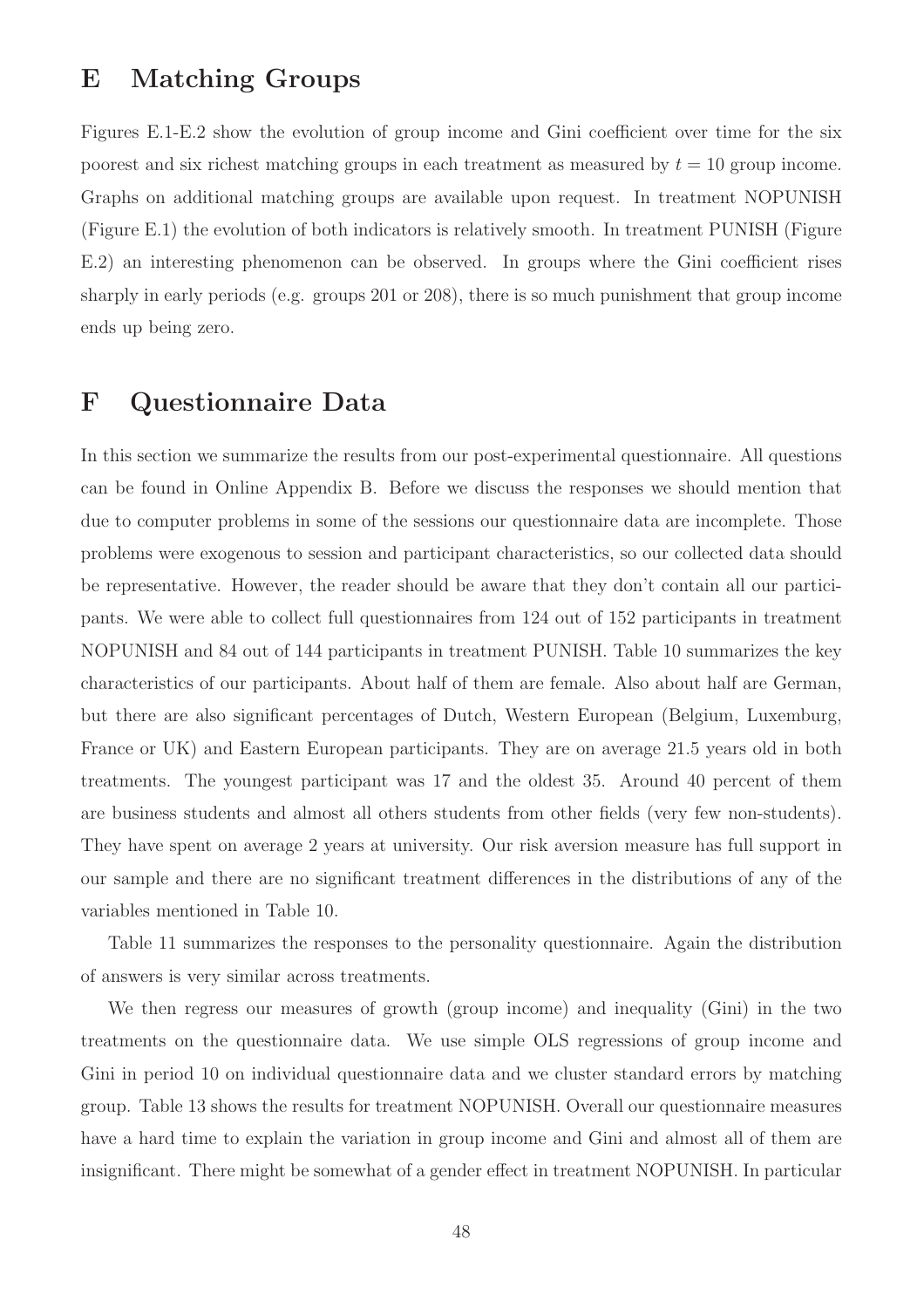

Figure E.1: Group income and Gini coefficient across the six poorest (panels (a)-(f)) and six richest  $((g)-(l))$  matching groups (as measured by  $t = 10$  group income). Treatment NOPUNISH. Gini coefficient is multiplied by 2000 to be on the same scale as group income.

group income seems to be lower in groups with more women. Strong agreement to the statement "Friends play an important role in my life" seems to predict somewhat higher group income in treatment NOPUNISH. Both of these results should be interpreted with care, though, since we regress on quite a large set of variables. The overall message seems to be that our questionnaire data cannot explain the variation in group income and Gini coefficient.

Table 14 shows the results of the analogous regression for treatment PUNISH. Here the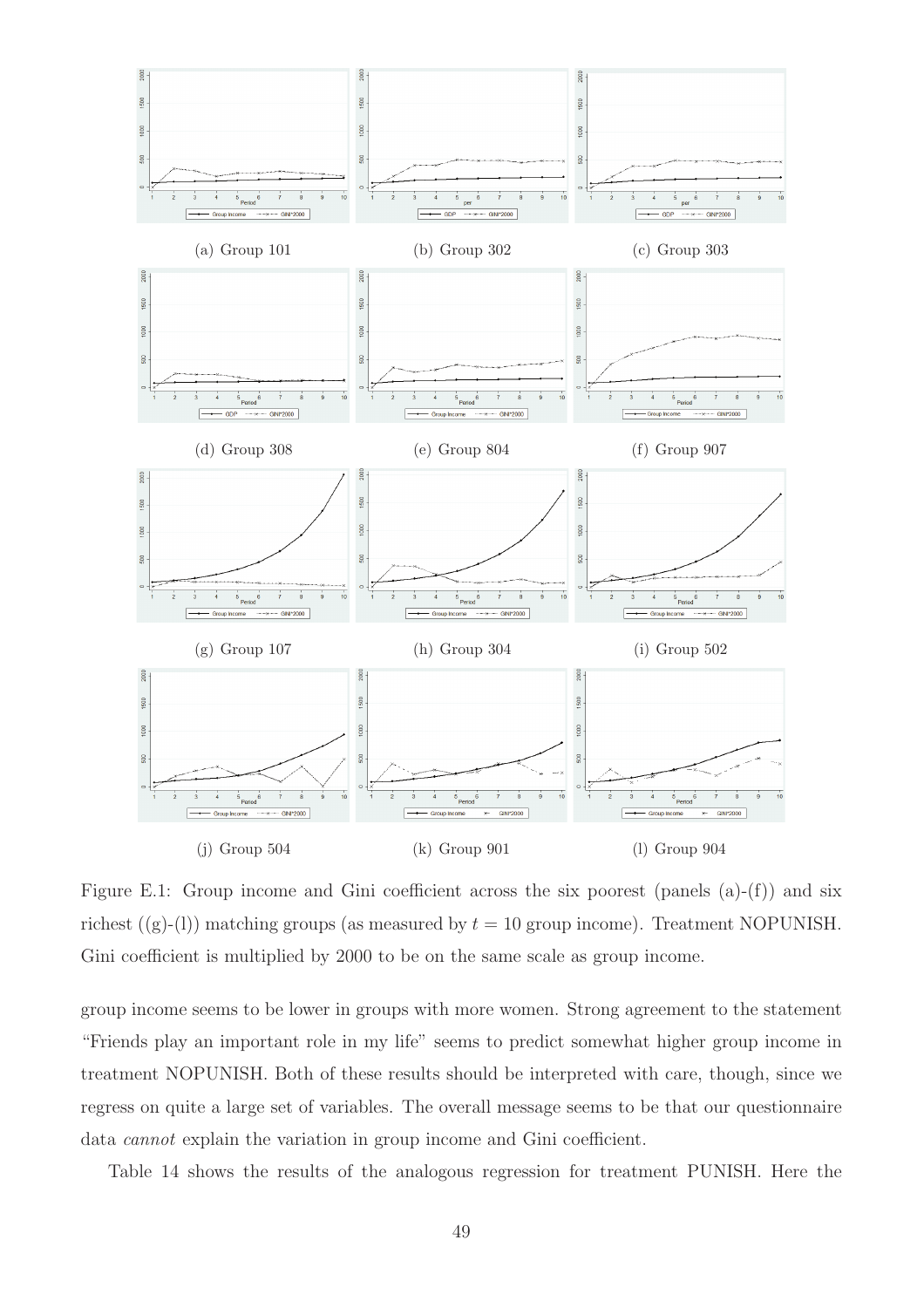

Figure E.2: Group income and Gini coefficient across the six poorest (panels (a)-(f)) and six richest ((g)-(l)) matching groups (as measured by  $t = 10$  group income). Treatment PUNISH. Gini coefficient is multiplied by 2000 to be on the same scale as group income.

result is even clearer. None of the variables seems systematically able to explain any of the variation in group income or Gini observed in this treatment. There is a significant coefficient on risk aversion, indicating that higher risk aversion of group members might lead to higher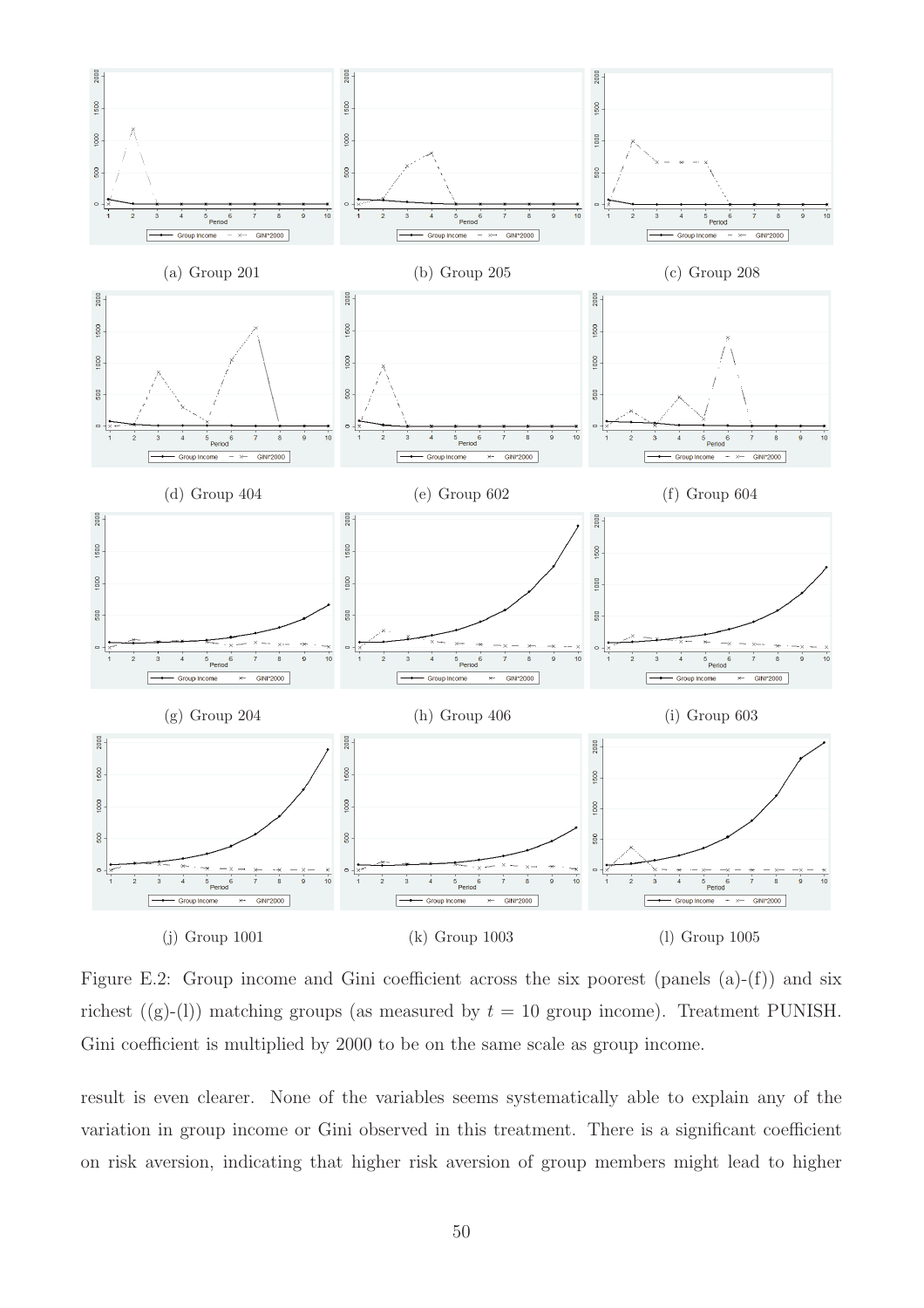|                        | <b>NOPUNISH</b> | <b>PUNISH</b> |
|------------------------|-----------------|---------------|
| Gender (Share female)  | 0.42            | 0.52          |
| Share German           | 0.56            | 0.43          |
| Share Dutch            | 0.13            | 0.10          |
| Share BEL/LUX/FRA/UK   | 0.11            | 0.13          |
| Share Eastern Europe   | 0.10            | 0.20          |
| Average Age (Range)    | 21.5(18,35)     | 21.5(17, 28)  |
| <b>Share Business</b>  | 0.41            | 0.40          |
| Share Economics        | 0.20            | 0.12          |
| Share European Studies | 0.07            | 0.12          |
| Share Psychology       | 0.08            | 0.05          |
| Years studied (Range)  | 2.1(0,10)       | 2.0(0,5)      |
| Risk Aversion (Range)  | 3.39(0,7)       | 3.19(0, 7)    |

Table 10: Summary Statistics Questionnaire Data. Only Nationality Categories and Fields of Study with more than 10 percent answers are mentioned explicitly. The variable risk aversion can take values from 0 to 7, where 0 is most risk averse and 7 least risk averse.

group income in these treatments. This effect would be intuitive if risk averse participants react more strongly to the threat of punishment, but it disappears once we stop controlling for the personality characteristics.

Finally we have a look at how much our participants decide to donate to Medics without Borders. Table 12 shows the average donation in Euros to medics without Borders. Participants in treatment PUNISH seem to donate somewhat less than participants in treatment NOPUNISH. We compare the distribution of donations using a two-sided ranksum test where we treat each individual donation as an independent observation. The two treatments are significantly different  $(p = 0.0432)$  on aggregate and if we restrict to below median groups  $(p = 0.0134)$ , but not restricted to above median groups  $(p = 0.4711)$ .

More interestingly, though, participants from groups with group income above the median do not seem to contribute more on average than those from groups with below median group income. There is no significant difference in treatment NOPUNISH  $(p = 0.9195)$  and a marginally significant difference in treatment PUNISH  $(p = 0.0506)$ .

This is despite the fact that participants from groups with above median group income earn 178 tokens on average in period 10 (189 in treatment PUNISH), while those from groups with below median group income earn only 56 tokens (23 tokens) on average in period 10. This evidence suggests hence that participants in groups with above median group income are not per se more altruistic than others.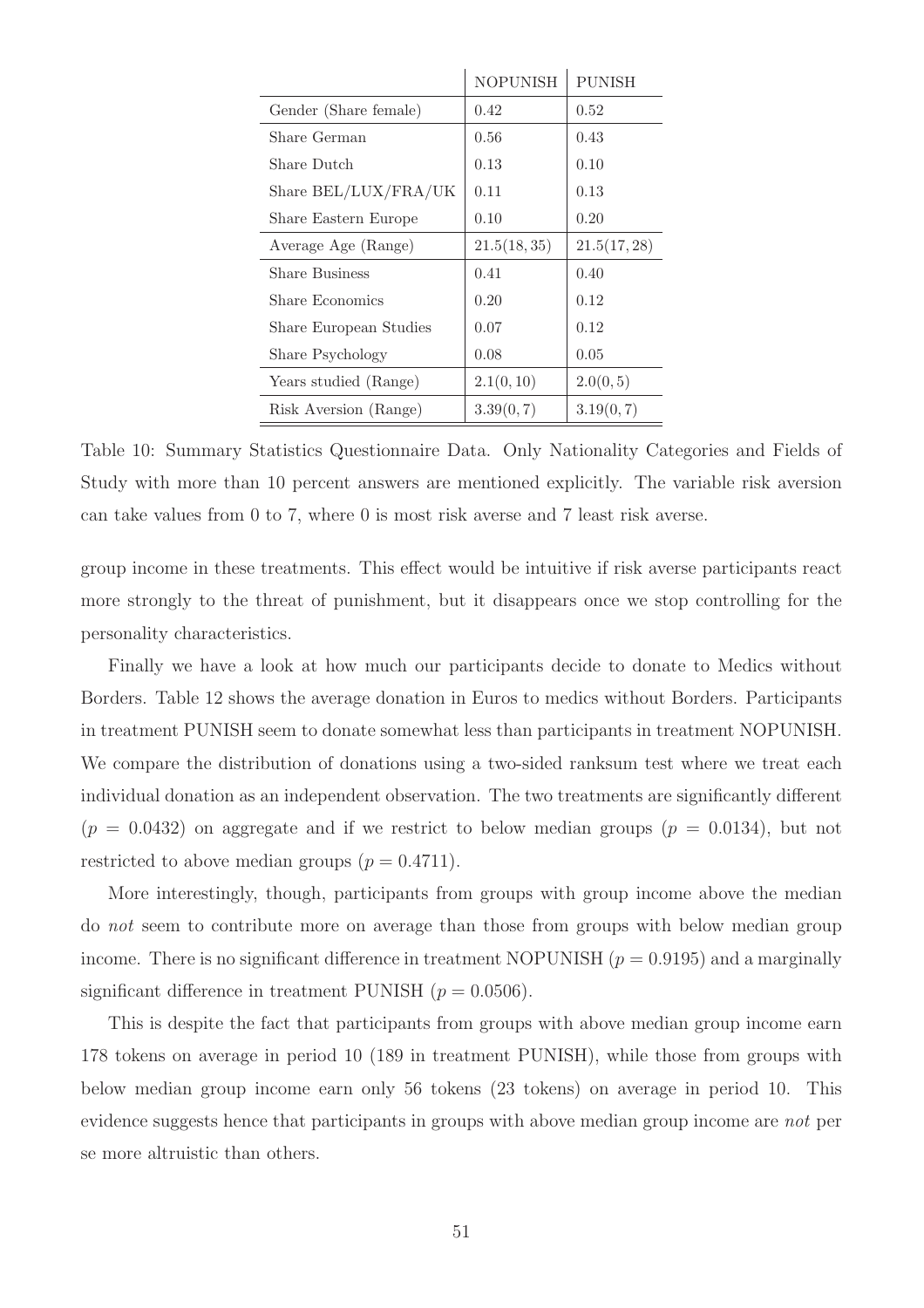|                            | <b>NOPUNISH</b> | <b>PUNISH</b> |
|----------------------------|-----------------|---------------|
| $Q1$ I am a quick thinker  | 5.18            | 5.40          |
| Q2 I get easily offended   | 3.58            | 3.66          |
| Q3 very satisfied          | 5.07            | 5.16          |
| Q4 very dependent          | 2.67            | 2.75          |
| Q5 generally happy         | 5.71            | 5.75          |
| Q6 work important          | 4.77            | 4.89          |
| Q7 family important        | 5.67            | 6.03          |
| Q8 friends important       | 6.01            | 6.05          |
| Q9 religion important      | 2.47            | 2.26          |
| Q10 politics important     | 3.65            | 3.60          |
| Q11 most people trusted    | 3.72            | 3.88          |
| Q12 hard work better       | 5.48            | 5.44          |
| Q13 government responsible | 4.29            | 4.45          |
| Q14 incomes equal          | 3.78            | 3.76          |

Table 11: Summary Statistics Questionnaire Data, Mean Reply to Personality Characteristics Questions of the form "How strongly do you agree to the following statements?" 1 - disagree strongly, 7 - agree strongly. The exact statements can be found in Online Appendix B.

|                           | NOPUNISH   PUNISH |        |
|---------------------------|-------------------|--------|
| above median group income | 2.31              | 1.70   |
|                           | (2.18)            | (1.42) |
| below median group income | 2.24              | 1.46   |
|                           | (1.53)            | (3.17) |

Table 12: Average Donation (Std. Dev.) in Euros to Medics without Borders.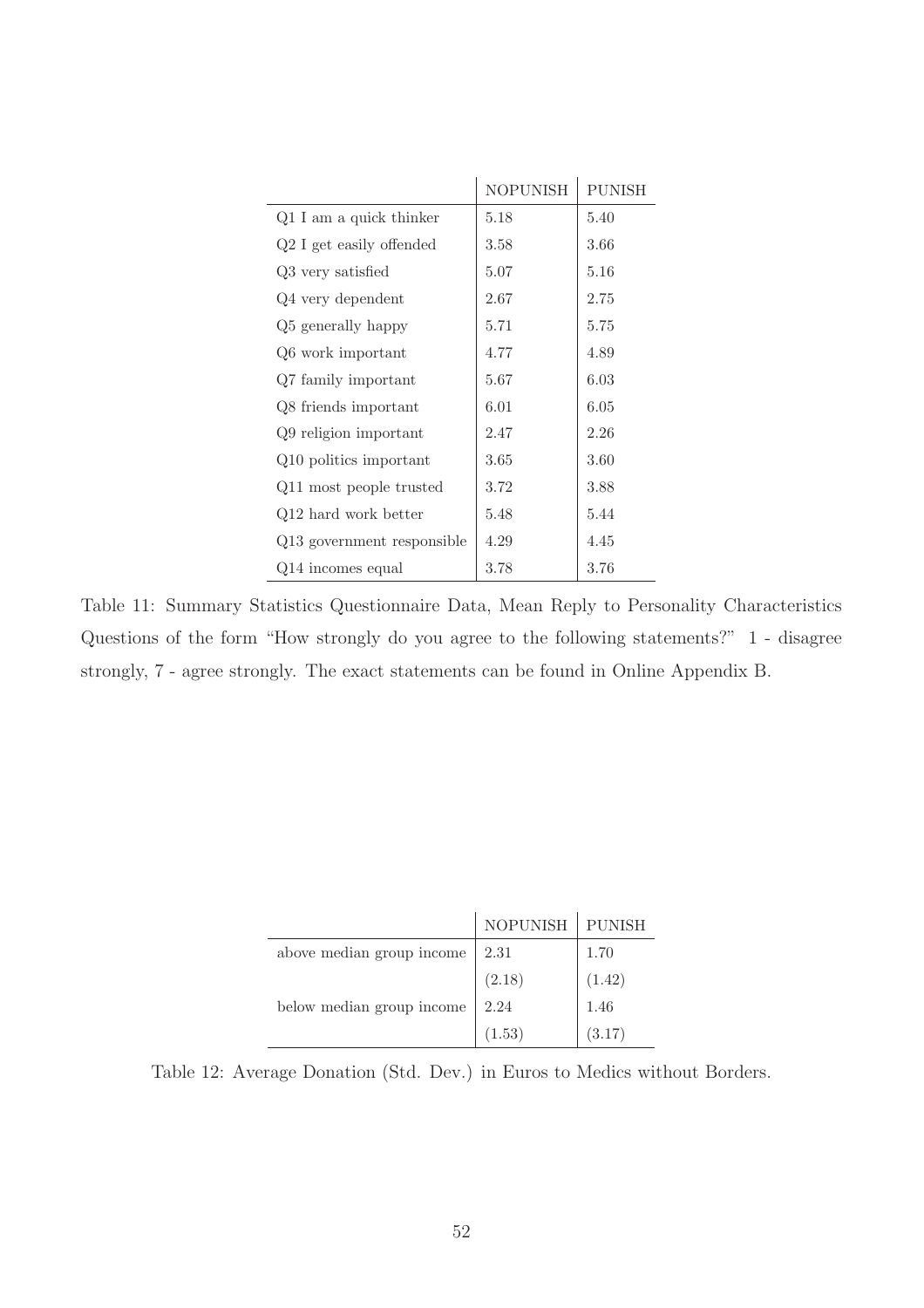|                 | (group income) | (group income) | (Gini)         | (Gini)   |
|-----------------|----------------|----------------|----------------|----------|
| gender          | $-147.55***$   | $-151.23**$    | $-0.04^{\ast}$ | $-0.02$  |
|                 | (70.58)        | (58.84)        | (0.02)         | (0.02)   |
| $\rm age$       | $-21.46$       | $-17.36$       | $-0.00$        | $-0.00$  |
|                 | (21.89)        | (19.57)        | (0.00)         | (0.00)   |
| risk aversion   | $-38.45$       | $-35.06$       | 0.00           | $0.00\,$ |
|                 | (26.31)        | (23.62)        | (0.01)         | (0.01)   |
| Q1              | $-29.48$       |                | $-0.00$        |          |
|                 | (19.14)        |                | (0.01)         |          |
| Q2              | $-2.33$        |                | 0.00           |          |
|                 | (15.53)        |                | (0.00)         |          |
| Q3              | $-8.93$        |                | $-0.00$        |          |
|                 | (42.65)        |                | (0.01)         |          |
| Q <sub>4</sub>  | $-10.22$       |                | 0.00           |          |
|                 | (24.77)        |                | (0.00)         |          |
| Q5              | $28.45\,$      |                | 0.02           |          |
|                 | (41.43)        |                | (0.01)         |          |
| Q <sub>6</sub>  | $-6.60$        |                | $0.00\,$       |          |
|                 | (26.88)        |                | (0.00)         |          |
| Q7              | $-30.41$       |                | $-0.00$        |          |
|                 | (25.03)        |                | (0.00)         |          |
| Q8              | $96.04**$      |                | $-0.00$        |          |
|                 | (38.20)        |                | (0.01)         |          |
| Q9              | $-15.25$       |                | 0.00           |          |
|                 | (25.27)        |                | (0.00)         |          |
| Q10             | 46.12          |                | $-0.02*$       |          |
|                 | (28.45)        |                | (0.01)         |          |
| Q11             | 11.35          |                | $0.00\,$       |          |
|                 | (16.87)        |                | (0.00)         |          |
| Q12             | $3.88\,$       |                | $-0.00$        |          |
|                 | (24.16)        |                | (0.00)         |          |
| Q13             | $-60.60$       |                | $0.00\,$       |          |
|                 | (42.82)        |                | (0.01)         |          |
| Q14             | 8.16           |                | $-0.00$        |          |
|                 | (12.98)        |                | (0.00)         |          |
| constant        | 43100.80       | 35194.95       | $3.91\,$       | $1.02\,$ |
|                 | (43656.74)     | (39033.02)     | (10.07)        | (8.02)   |
| Observations    | 124            | 124            | 124            | 124      |
| Groups          | $31\,$         | $31\,$         | $31\,$         | $31\,$   |
| $\mathbb{R}^2$  | 0.1387         | 0.0607         | 0.0780         | 0.0110   |
| VCE robust S.E. | Yes            | Yes            | Yes            | Yes      |

Table 13: OLS regression of period 10 group income and Gini coefficient on questionnaire characteristics. Treatment NOPUNISH 53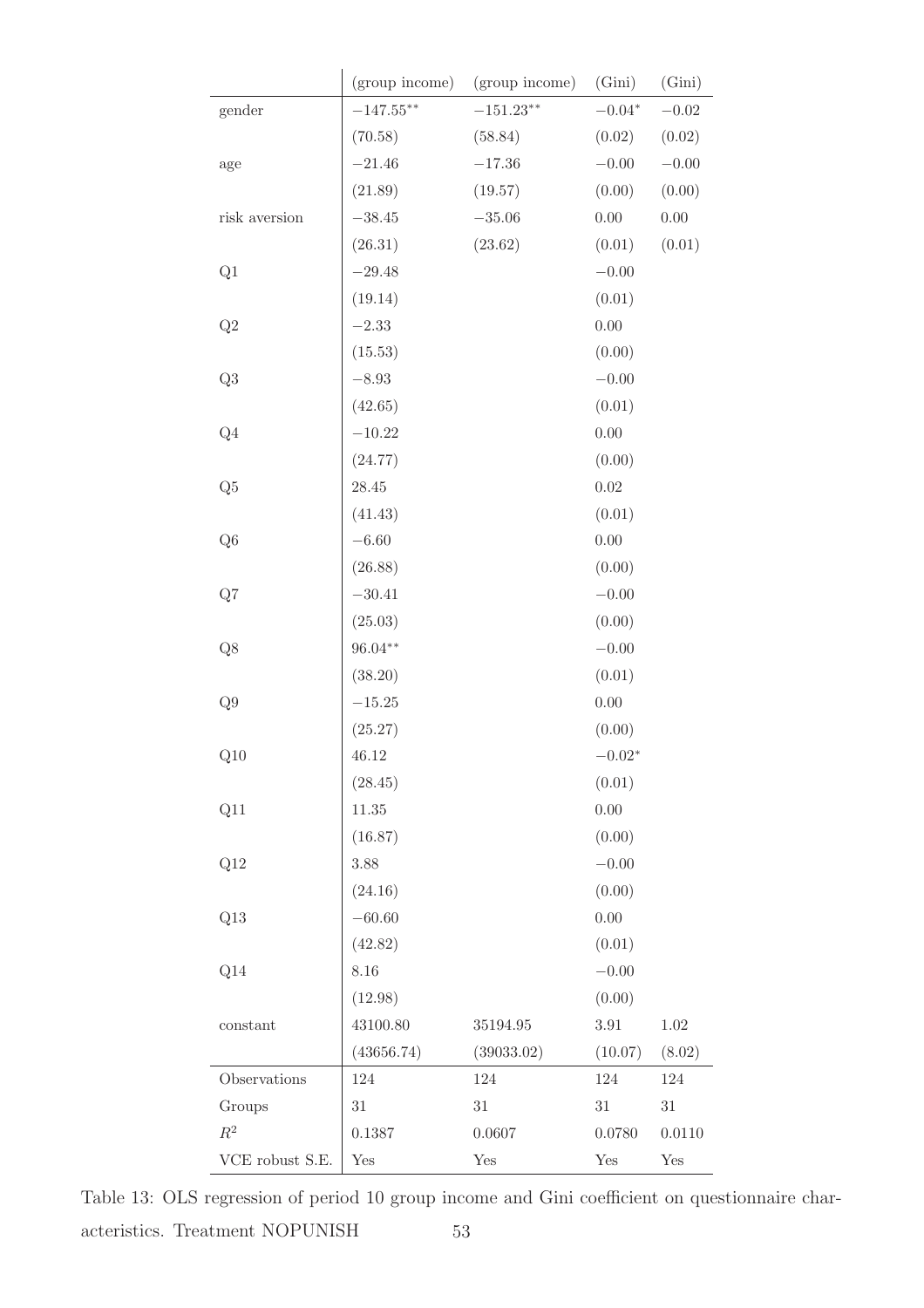|                 | (group income) | (group income) | (Gini)   | (Gini)   |
|-----------------|----------------|----------------|----------|----------|
| gender          | $-40.17$       | $-47.60$       | $-0.04$  | $-0.03$  |
|                 | (169.29)       | (204.07)       | (0.04)   | (0.05)   |
| age             | $-7.17$        | 0.10           | $0.01\,$ | 0.01     |
|                 | (26.43)        | (25.60)        | (0.01)   | (0.02)   |
| risk aversion   | $124.04**$     | $73.43\,$      | 0.00     | $0.00\,$ |
|                 | (58.87)        | (47.51)        | (0.02)   | (0.02)   |
| Q1              | $-2.91$        |                | $0.01\,$ |          |
|                 | (62.92)        |                | (0.01)   |          |
| Q2              | $-40.90$       |                | $0.02\,$ |          |
|                 | (28.99)        |                | (0.02)   |          |
| Q3              | $-30.15$       |                | $-0.00$  |          |
|                 | (50.43)        |                | (0.01)   |          |
| Q <sub>4</sub>  | $-52.27$       |                | $-0.02$  |          |
|                 | (102.48)       |                | (0.02)   |          |
| Q5              | $-67.12$       |                | $-0.01$  |          |
|                 | (68.65)        |                | (0.02)   |          |
| Q <sub>6</sub>  | 117.22         |                | $-0.00$  |          |
|                 | (75.48)        |                | (0.01)   |          |
| Q7              | $5.52\,$       |                | 0.02     |          |
|                 | (81.70)        |                | (0.02)   |          |
| $\mathrm{Q}8$   | $-53.67$       |                | $-0.00$  |          |
|                 | (61.58)        |                | (0.01)   |          |
| ${\rm Q}9$      | $74.55\,$      |                | 0.01     |          |
|                 | (55.88)        |                | (0.01)   |          |
| Q10             | $-14.53$       |                | $-0.01$  |          |
|                 | (40.04)        |                | (0.01)   |          |
| Q11             | 34.14          |                | 0.00     |          |
|                 | (41.89)        |                | (0.02)   |          |
| Q12             | $-53.44$       |                | 0.00     |          |
|                 | (107.01)       |                | (0.02)   |          |
| Q13             | $-41.32$       |                | $0.01\,$ |          |
|                 | (34.60)        |                | (0.01)   |          |
| Q14             | $3.71\,$       |                | $-0.02$  |          |
|                 | (81.51)        |                | (0.02)   |          |
| constant        | 15173.64       | 67.15          | $-20.02$ | $-28.47$ |
|                 | (52764.84)     | (50911.71)     | (35.82)  | (40.83)  |
| Observations    | $84\,$         | 84             | 84       | 84       |
| Groups          | 21             | 21             | 21       | $21\,$   |
| $\mathbb{R}^2$  | 0.1430         | 0.0243         | 0.1213   | 0.0352   |
| VCE robust S.E. | Yes            | Yes            | Yes      | Yes      |

Table 14: OLS regression of period 10 group income and Gini coefficient on questionnaire characteristics. Treatment PUNISH  $54$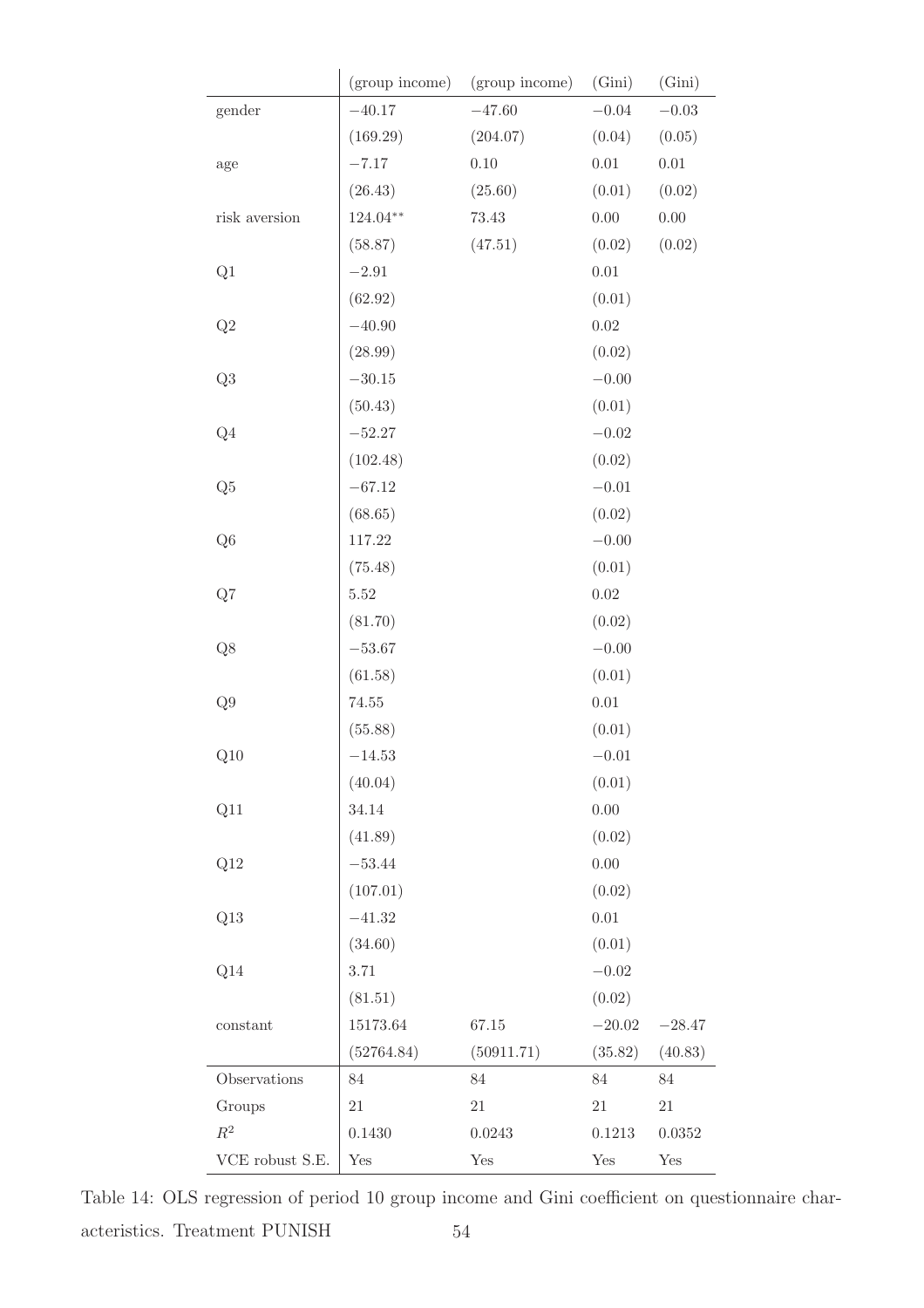## G Additional Analysis Section 5

### G.1 Contribution Behavior

We collect additional evidence on contribution behaviour.

Dynamics of Contributions. We start by analyzing the dynamics of individual contributions to the public good over time. Figure G.1 shows the average amount of tokens that participants contribute to the public good over time across the two treatments. Figure  $1(a)$  is the same as Figure 1, which we already discussed above, with the only difference that the  $y$ -axis ranges now from 0 to 200 to enable a better comparison of levels across the three subfigures. Figures 1(b) and  $1(c)$  show the amount of tokens contributed by above median  $(1(b))$  and below median groups  $(1(c))$ , respectively.

The Figure shows that participants tend to contribute more in treatment PUNISH compared to NOPUNISH especially in later periods. In below median groups participants contribute very little in both treatments and do not increase (nor decrease) their contributions over time. Contributions are increasing in both treatments in above median groups, though, and on average with a steeper slope in treatment PUNISH. There is no evidence of an "endgame effect."<sup>16</sup> This presents a significant difference from the standard results, where contributions tend to zero over time. In our setting, on the other hand, participants (in successful groups and on average) contribute an increasing amount over time. Hence, participants seem to react in a very different way to this environment compared to the standard repeated public good game.

Note that, since group income is allowed to grow over time in our setting, contributions are not necessarily increasing as a share of endowment. If we look at shares of endowments contributed they are about constant on average and range between 50-60 % in PUNISH. They range between 20-50 % in NOPUNISH. In above median groups they range between 60-80% of group income in PUNISH and between 30-60 % in NOPUNISH. In below median groups they range between 30-50 % in PUNISH and 10-40 % in NOPUNISH.

Treatment Differences. Table 15 shows the results of random effects OLS regressions where we regress individual contributions on a treatment dummy  $(\delta_{PUNISH} = 1$  for treatment PUNISH)

<sup>&</sup>lt;sup>16</sup>Remember, though, that we have aggregated data from the 10 and 15 period games in this session. Hence part of the latter observation may stem simply from the fact that there is no drop in contributions in the long (15 period) games. Figure H.4 in the Online Appendix corresponds to Figure 1(a), but separate the short (10 period) and long (15 period) horizon games. There is no endgame effect in treatment PUNISH and none in the short horizon games in treatment NOPUNISH. However, there seems to be an endgame effect in the long horizon games.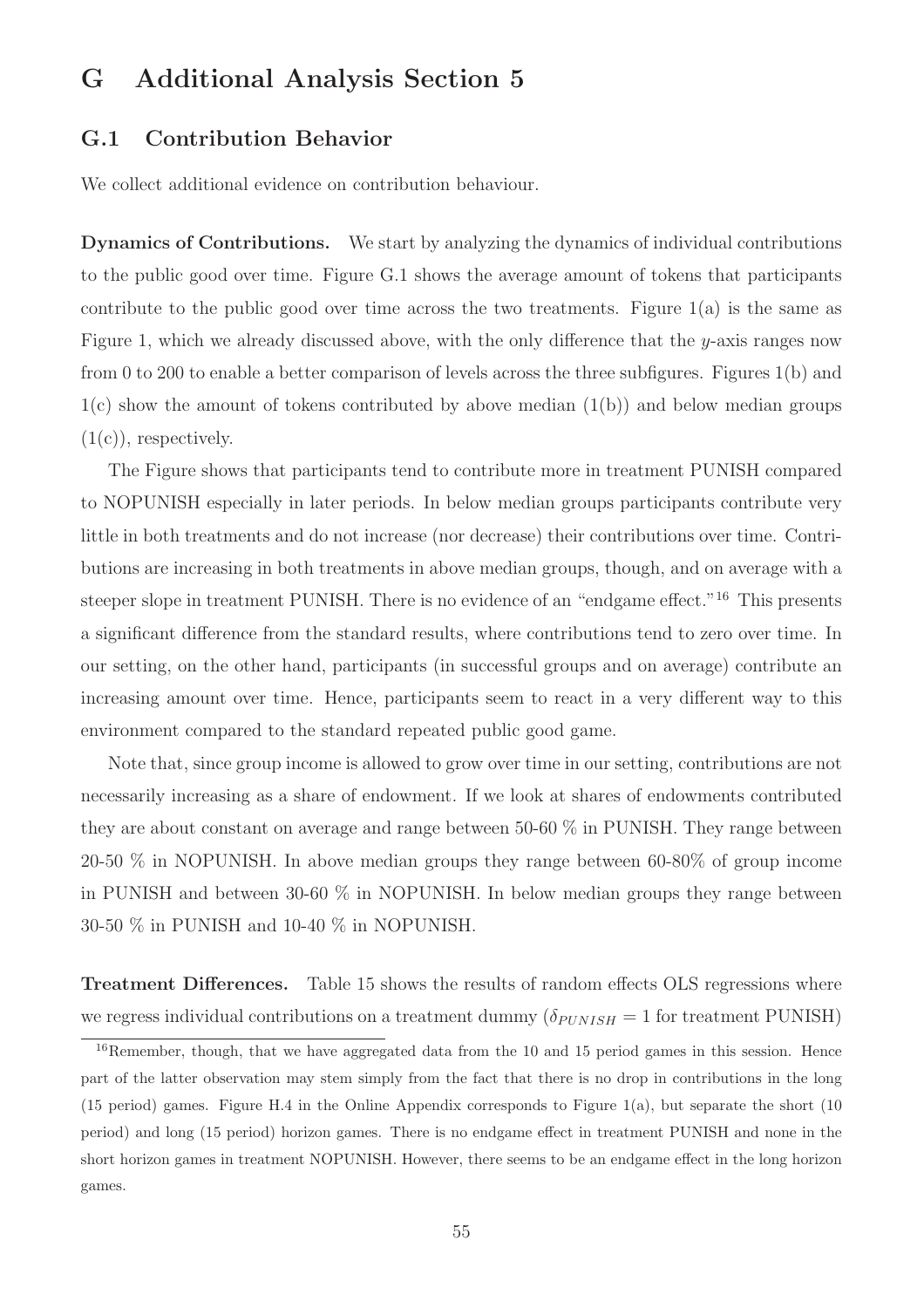

Figure G.1: Tokens contributed over time.

and a constant. Column (1) shows the regression for the entire sample (periods  $\lt$  11). In Columns (2) and (3) we have split the sample according to the  $t = 10$  median group income's as they can be found in Table 2. Column (2) considers only groups above and column (3) below the median group income. If we first look at the coefficient on the constant, we see that in treatment NOPUNISH contributions are about 38 tokens for groups above the median and about 7 tokens for groups below the median. Above median groups hence contribute more than 5 times more than below median groups on average. The difference is highly statistically significant. Again, in stark contrast to the standard setting, people do not contribute more in PUNISH compared to NOPUNISH on average. In below median groups they even contribute somewhat less (column  $(3)$ .

In Columns (4)-(6) we restrict the sample to three different levels of the Gini coefficient (above 0.2 in column (4), strictly above 0 in column (5) and exactly zero in column (6).) We do not split the sample by median group income, since the median Gini coefficient in treatment PUNISH is only 0.03 and one would find mostly groups with zero group income below that median. In treatment NOPUNISH comparison of columns (4), (5) and (6) shows that contributions are higher the lower the level of inequality. There are no significant treatment differences. In Online Appendix G.1 we study some of the determinants of contributions. Regressing contributions on the level of inequality, group income or similar presents severe endogeneity issues, which we address in detail in the Online Appendix. We find that participants' contributions increase if others contributed more in the previous period, indicating the presence of reciprocal behaviour, and decrease with increases in inequality. Overall, the results confirm earlier impressions that punishment is not needed to sustain positive contributions in this setting. Contributions are not higher in PUNISH compared to NOPUNISH. In the next section we study punishment behaviour.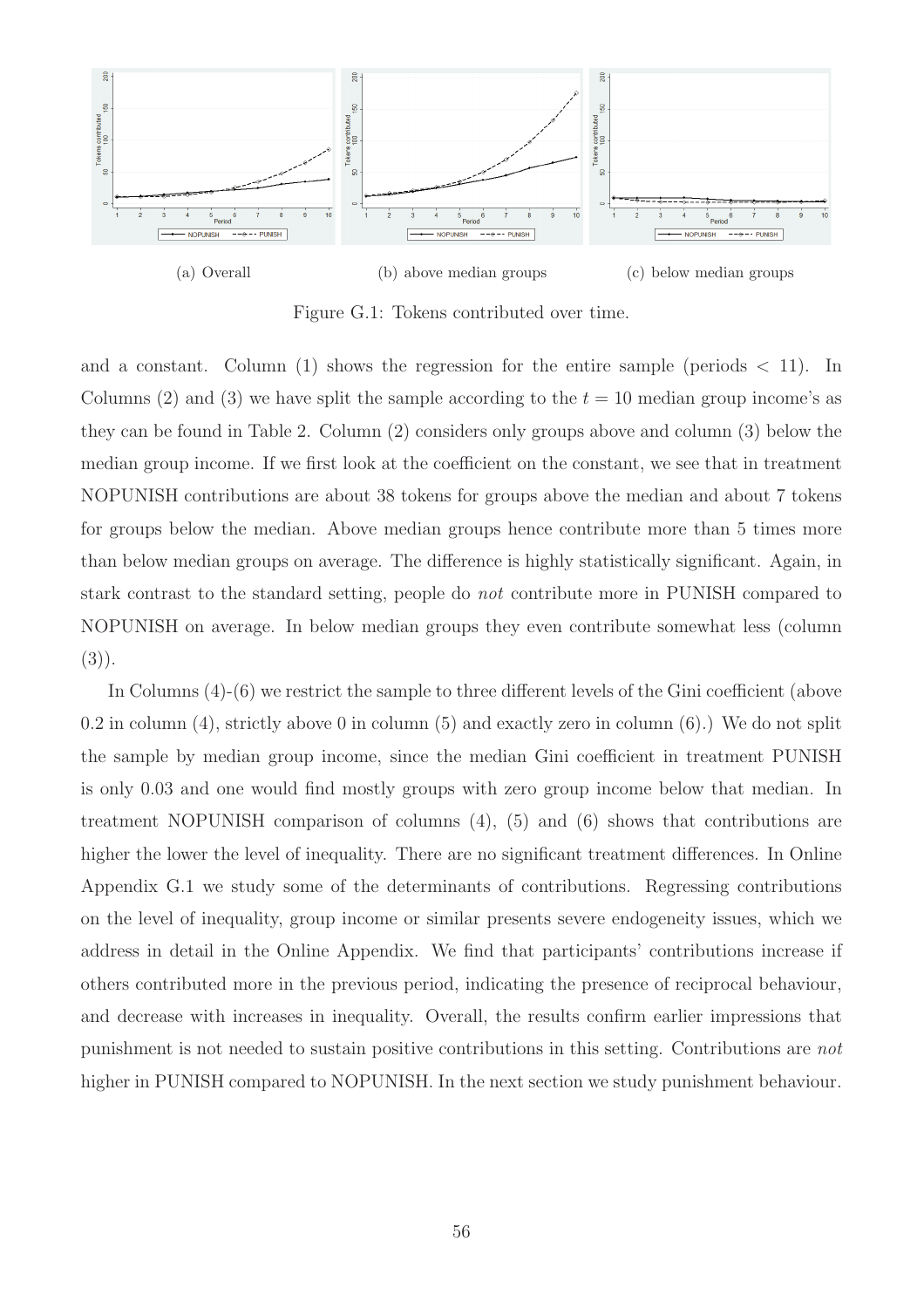|                   | (1)        | $\left( 2\right)$ | $\left( 3\right)$ | $\left( 4\right)$ | (5)        | (6)        |
|-------------------|------------|-------------------|-------------------|-------------------|------------|------------|
| $\delta_{PUNISH}$ | 9.88       | 22.19             | $-2.42**$         | 0.16              | 10.66      | 15.11      |
|                   | (9.66)     | (16.16)           | (1.09)            | (12.82)           | (10.09)    | (13.99)    |
| constant          | $22.59***$ | $38.27***$        | $6.91***$         | $19.19***$        | $23.91***$ | $10.71***$ |
|                   | (5.02)     | (8.69)            | (0.56)            | (4.53)            | (5.56)     | (0.42)     |
| Observations      | 2960       | 1480              | 1480              | 595               | 2428       | 532        |
| Groups            | 74         | 37                | 37                | 45                | 74         | 74         |
| $\rho$            | 0.359      | 0.256             | 0.268             | 0.468             | 0.465      | 0.12       |
| group income      | all        | above median      | below median      | any               | any        | any        |
| Gini coefficient  | all        | any               | any               | > 0.2             | > 0        | $= 0$      |
| VCE robust S.E.   | Yes        | Yes               | Yes               | Yes               | Yes        | Yes        |

Table 15: Individual contributions regressed on treatment dummy  $(\delta_{PUNISH} = 1$  for treatment PUNISH). Samples split by median group income and by size of Gini coefficient. Random Effects OLS regression.

### G.2 Punishment Behaviour

In this section we collect additional evidence on punishment. Table 16 shows the correlation coefficients between how much participants punish and four other variables: how much they were punished in the past (reciprocal punishment), how much others contributed in shares of their income and tokens (social vs antisocial punishment) and the Gini coefficient in the previous period. We consider the mean across all ten periods for each individual, hence using individuals as independent observations. Individuals that were punished more do punish more in the next period (reciprocal punishment). This effect is sizeable and significant. Particularly in below median groups such reciprocal punishment seems to play an important role. Participants also punish less if others contributed more in the previous period and more the higher the level of inequality.

|                           | share punished | share contr. others | tokens contr. others | Gini $t-1$  |
|---------------------------|----------------|---------------------|----------------------|-------------|
| entire sample             | $0.7358***$    | $-0.5019***$        | $-0.7328***$         | $0.3716***$ |
| above median group income | 0.0531         | 0.0476              | $-0.1392$            | 0.1497      |
| below median group income | $0.8057***$    | $-0.5818***$        | $-0.6019***$         | $-0.1375$   |

Table 16: Spearman correlation coefficients between the mean share of income used for punishment in  $t=1,..10$  and mean of lagged variables. "Share punished" indicates the share of endowment a participant lost in the previous period due to punishment. "Share contr. others" indicates the share of their endowment others contributed in the past period. "Tokens contr. others" the amount of tokens contributed by others in the previous period and "Gini t-1" the Gini coefficient from period  $t-1$ .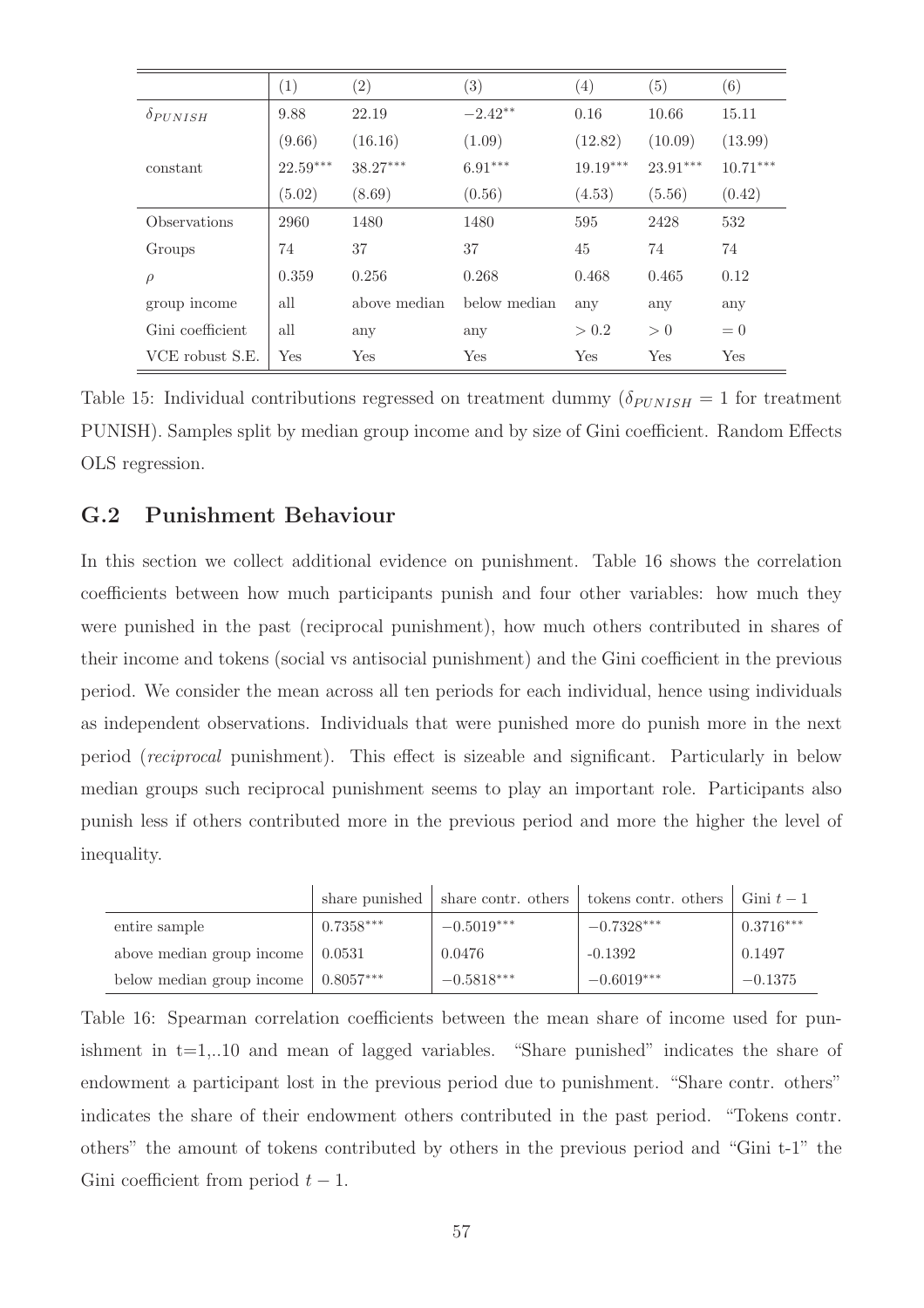|                                        | Social Punishment | Antisocial Punishment |
|----------------------------------------|-------------------|-----------------------|
| all                                    | 1.57(14.39)       | 0.69(3.44)            |
| $Gini$ > $0.05$                        | 1.18(2.29)        | 1.28(10.72)           |
| Gini < 0.05                            | 1.99(20.43)       | 0.58(2.23)            |
| group income > 80                      | 2.40(21.19)       | 0.61(4.62)            |
| group income < 80                      | 0.52(1.72)        | 0.48(1.87)            |
| periods 1-5                            | 1.37(3.31)        | 0.91(2.27)            |
| periods 6-10                           | 2.02(22.41)       | 0.48(4.38)            |
| Gini > $0.05 +$ per 1-5                | 1.26(3.21)        | 0.20(0.73)            |
| Gini $< 0.05 +$ per 1-5                | 1.53(3.43)        | 1.08(3.22)            |
| group income $> 80 +$ per 1-5          | 1.35(3.51)        | 0.51(1.86)            |
| group income $< 80 +$ per 1-5          | 0.91(2.35)        | 0.77(2.31)            |
| Gini > $0.05 +$ per 6-10               | 1.06(2.60)        | 2.16(14.42)           |
| Gini $< 0.05 +$ per 6-10               | 2.36(27.13)       | 0.19(1.06)            |
| group income $> 80 +$ per 6-10         | 3.13(27.45)       | 0.68(5.33)            |
| group income $< 80 + \text{per } 6-10$ | 0.16(0.62)        | 0.22(1.29)            |
| $\text{asocial}=0$                     | 1.54(15.30)       |                       |
| $\alpha$ social $> 0$                  | 1.82(3.42)        |                       |
| $social=0$                             |                   | 0.66(3.76)            |
| social $>0$                            |                   | 0.79(2.23)            |
| poorest                                | 1.58(3.03)        | 0.47(1.96)            |
| not poorest                            | 1.57(15.39)       | 0.72(3.61)            |
| richest                                | 1.06(2.54)        | 0.89(2.53)            |
| not richest                            | 1.66(15.52)       | 0.66(3.57)            |

Table 17 shows how much social and anti-social punishment there is in the data depending on group income, the size of the Gini coefficient and the rank of a participant within a group.<sup>17</sup>

Table 17: Mean (SD) of amount of tokens of social and anti-social punishment. Periods 1-10.

Asymmetric Punishment. Is there evidence that richer group members (typically shirkers) tend to coerce poorer participants into contributing? The punishment can be implemented by

<sup>&</sup>lt;sup>17</sup>If the sum of person *i*'s punishment plans exceeds her income, we only sum her plans for the first two other players (as labeled in the software). If that sum still exceeds her income we only use her punishment plan for the first player. If that also exceeds her income we set her share of punishment equal to 1. This is also how the software implemented unfeasible punishment plans.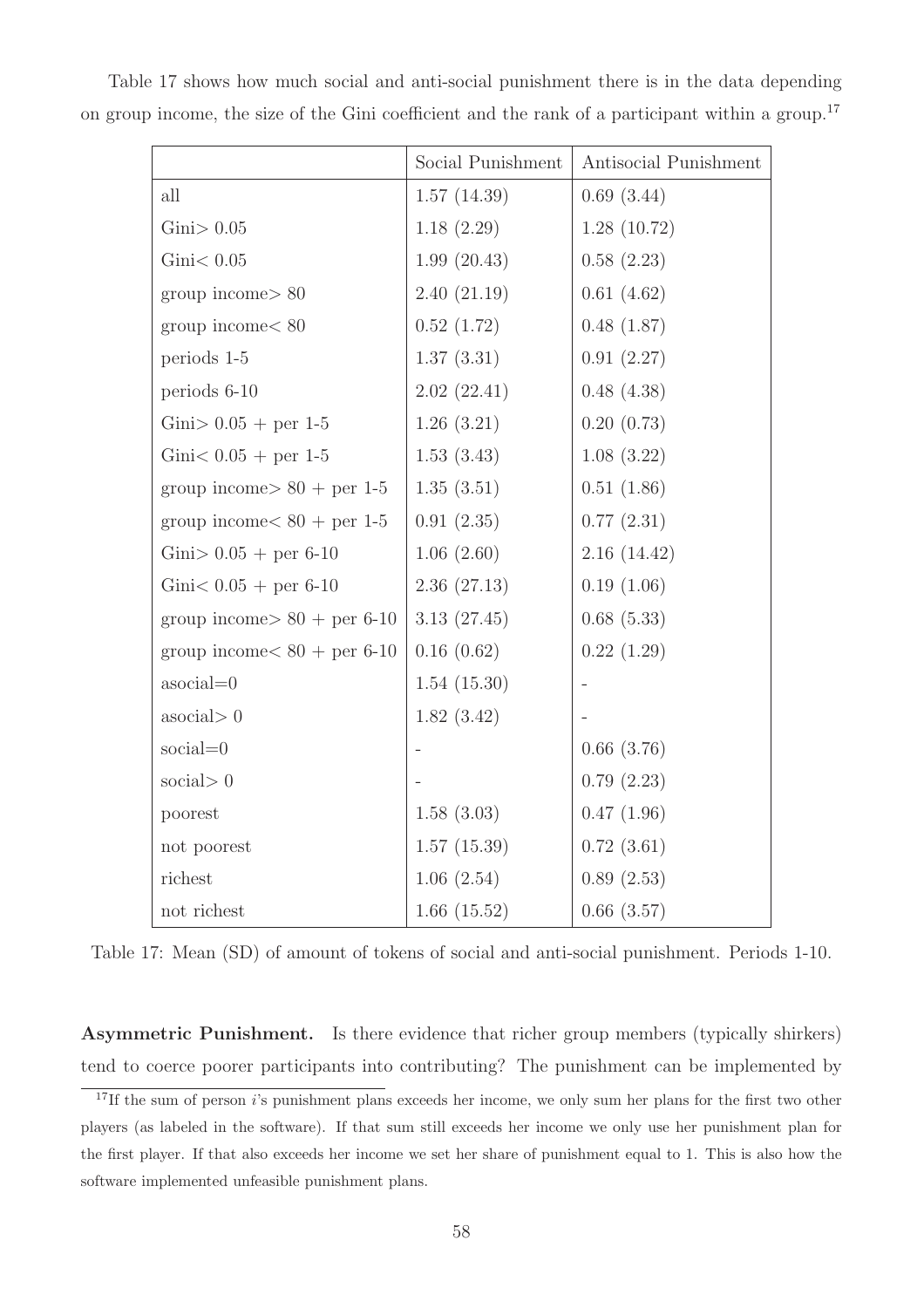spending a small share of their (large) endowments on substantially punishing poorer participants. Similarly, we can ask whether poorer participants tend to ruin themselves, spending a large share of their (small) endowments to inflict relatively little punishment on the richest participants. To these ends we define the following ratio  $ASY = \frac{p_i^j/N_i}{2\pi r^j/N_i}$  $\frac{p_i^j/N_i}{3*p_i^j/N_j}$ , where  $\frac{p_i^j}{N_i}$  is the share of endowment that *i* spends on punishing j and  $\frac{3*p_i^j}{N_j^t}$  the share of endowment j loses due to being punished by *i*. Obviously if  $p_i^j > 0$ , then this reduces to  $\frac{N_j}{3*N_i}$  which is exactly equal to  $\frac{1}{3}$  if  $N_i = N_j$ . The latter denotes the case of symmetric punishment. If  $ASY > \frac{1}{3}$ , then a poor punisher is losing a larger share of their endowment than the punished person, while if  $ASY < \frac{1}{3}$ , then a relatively rich punisher loses a smaller share of their endowment than the punished person. We set ASY to zero if  $p_i^j = 0$ .



Figure G.2: Asymmetric Punishment. The horizontal line indicates the case of symmetry (where  $ASY = \frac{1}{3}$  $\frac{1}{3}$ .

Figure G.2 shows the extent of asymmetric punishment over time (Figure  $2(a)$ ) and as a function of the Gini coefficient (Figure  $2(b)$ ). The first thing to note is that punishment is often asymmetric and sometimes participants are spending a large share of their endowment to reduce the opponent's endowment by just a bit. The other extreme is also very common, where a punisher inflicts a large reduction in endowment on somebody else at a very low cost to themselves. Figure  $2(a)$  illustrates that there are no significant time trends. The variable ASY is negatively correlated with inequality (Spearman  $\rho = -0.2638***$ ), meaning that in unequal groups we observe more often punishment where a "rich" punisher punishes a poorer group member at relatively low cost to themselves. It seems that in these groups some shirkers coerce contributors into contributing large shares of their endowment by punishing them harshly at low costs to themselves. This is illustrated in Figure 2(b).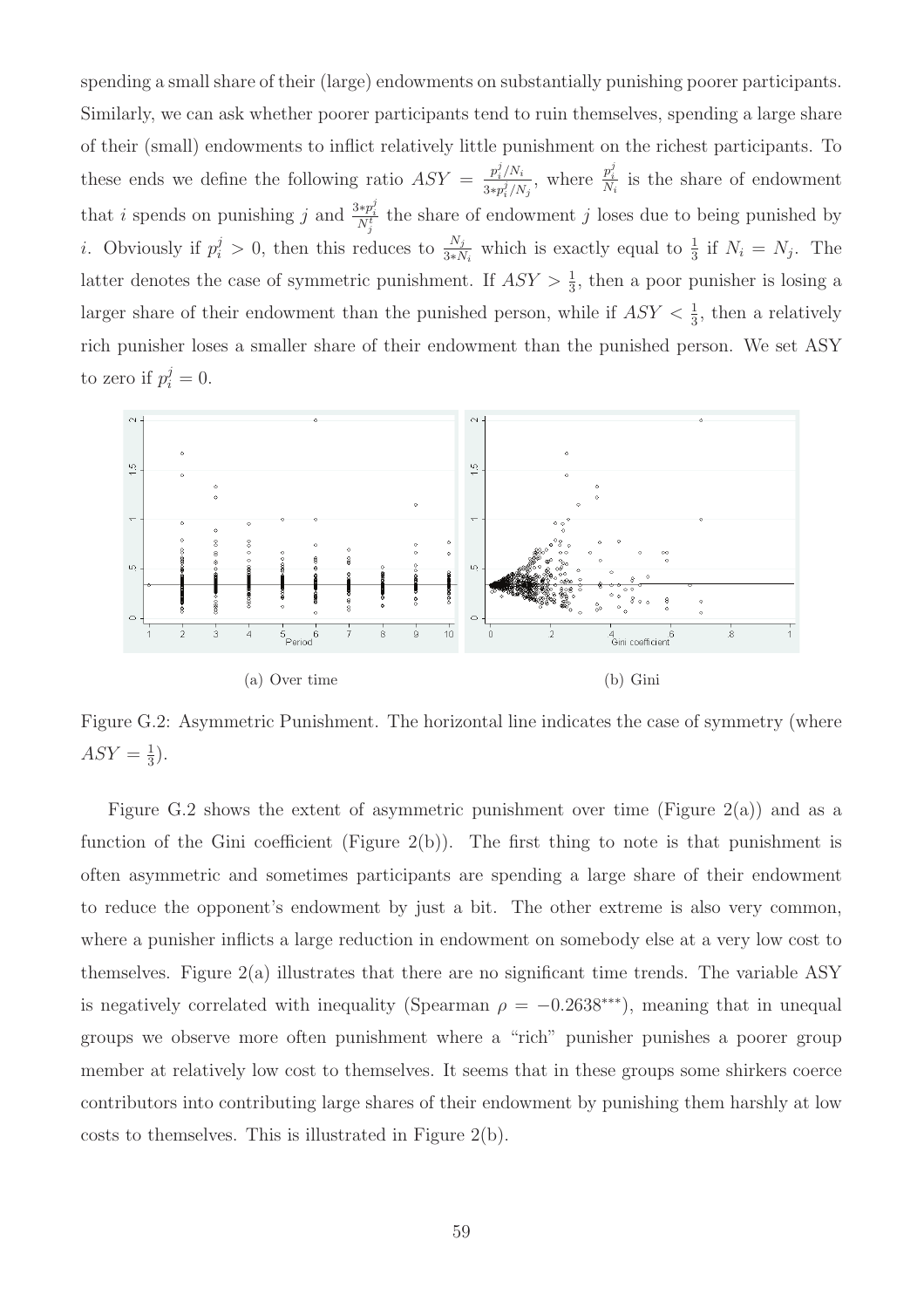### H Robustness 15 period games

In this section we revisit our previous results from Section 4, but focus uniquely on the 15 period games. In this way we can check whether the results are robust to considering the longer time frame. Figure H.1 compares the evolution of the group income and Gini coefficients over time across the two treatments. It is the analogue to Figure 2, which focuses on the first ten periods of both the longer (15-period) and shorter (10-period) games. The two figures look remarkably similar and there is no detectable change in trend after period 10.



Figure H.1: Average group income and Gini coefficient over time in the two treatments. Only 15 period games are considered

We then split the sample by median group income. In treatment NOPUNISH the median group income in period 15 is 422 and in treatment PUNISH it is 248. Figure H.2 corresponds to the first two graphs in figure 3 in the main text and compares the group income over time in the two treatments separately for successful (above median group income) and unsuccessful (below median group income) groups. The two figures H.2 and 3 are remarkably similar. There are "big" differences in group income between the two treatments for below median groups and smaller differences for above median groups. The latter difference seems to be somewhat clearer in the long (15 period) games. Average group income in treatment PUNISH is always smaller than in treatment NOPUNISH.

Figure H.3 corresponds to the last two graphs in figure 3 and compares the group income over time in the two treatments separately for successful (above median group income) and unsuccessful (below median group income) groups. Again the two figures are pretty similar, though the treatment differences are maybe not quite as pronounced over the longer horizon.

Figure H.4 studies contributions over time in the short and long horizon games. In the short horizon games the picture is very similar to that we have seen in Figure 1. Contributions are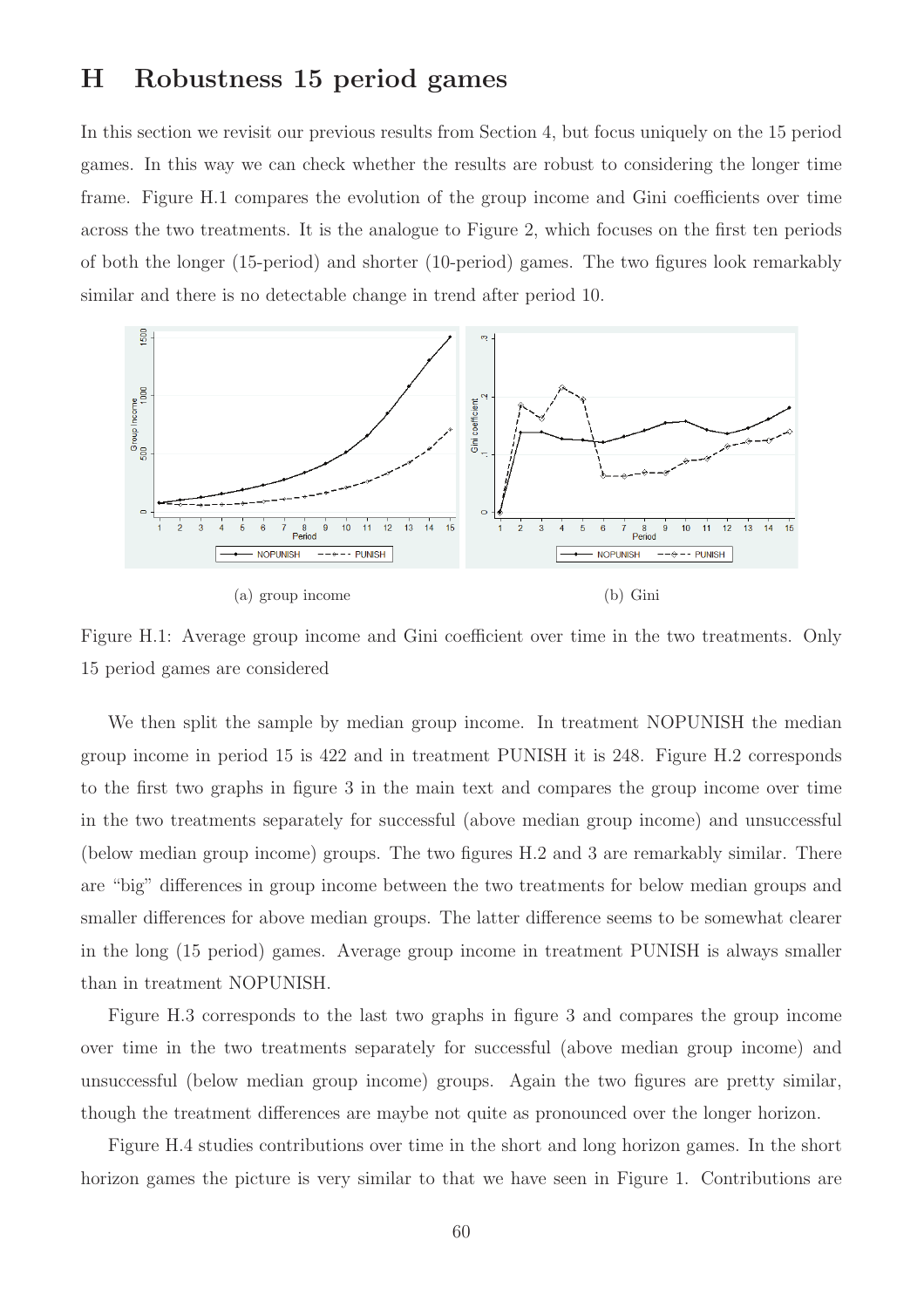

(a) group income above median (b) group income below median

Figure H.2: group income over time in the two treatments - sample split by median group income in period 15. Only 15 period games are considered



(a) group income above median (b) group income below median

Figure H.3: Gini over time in the two treatments - sample split by median group income in period 15. Only 15 period games are considered

non-decreasing over time. Starting from about period 6, they seem to be higher in treatment PUNISH compared to NOPUNISH, but the average contributions are not statistically different. There are no endgame effects. In the long horizon games the picture looks somewhat different. Contributions here are even higher in NOPUNISH compared to PUNISH. Interestingly, also, in the long horizon game there seems to be an endgame effect in treatment NOPUNISH. Contributions start to be constant, rather than increasing, starting from about period 12 and are sharply decreasing in the last period. They are still significantly above zero, though, even in period 15.